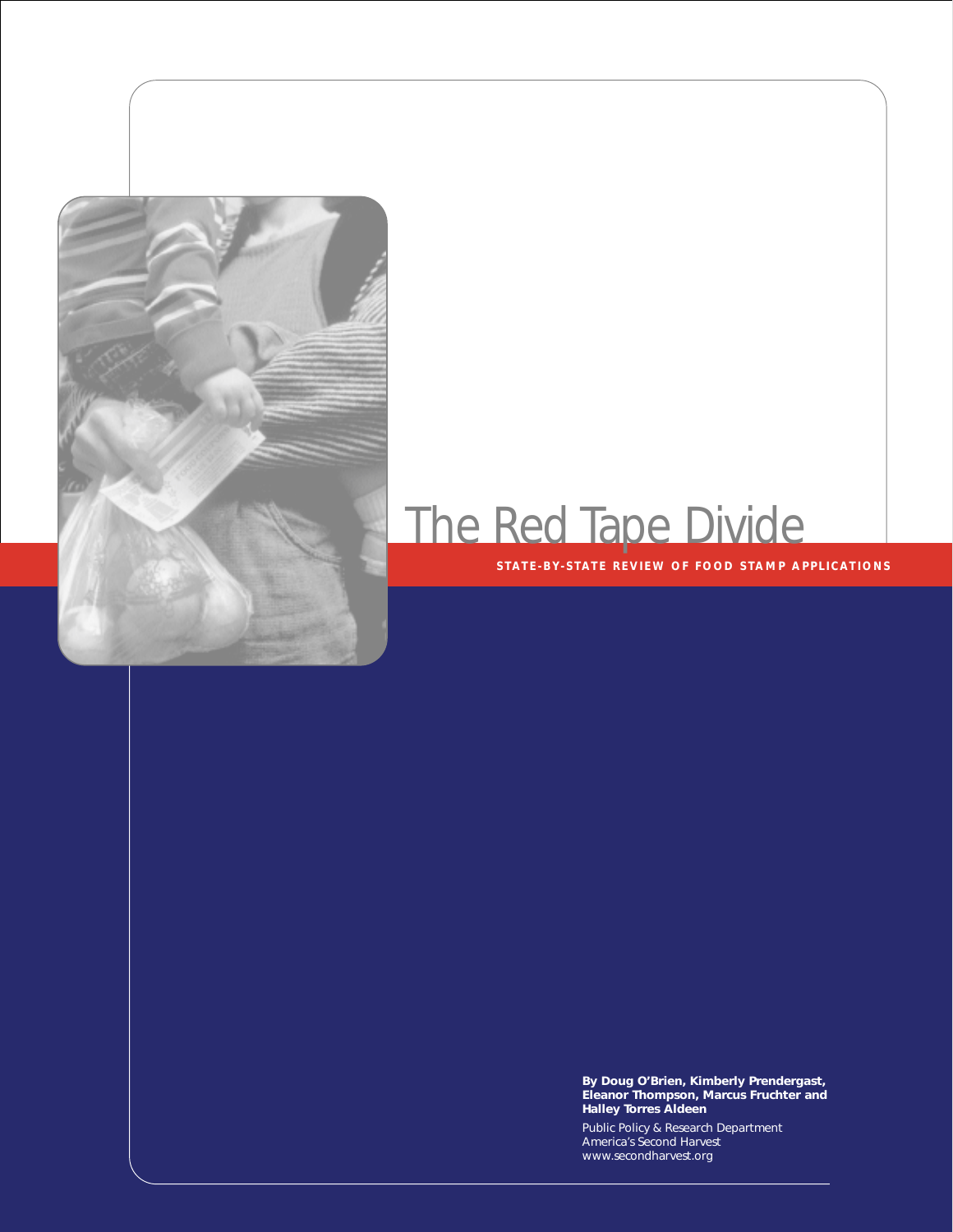### Acknowledgements

*The Red Tape Divide: State-by-State Review of Food Stamp Applications* is the product of the Public Policy & Research Department of America's Second Harvest. The views and opinions reflected in this report are those of the authors and do not necessarily reflect the views of America's Second Harvest, its member affiliates, or the study's funders. The report's authors are responsible for the information, analysis and recommendations presented.

#### **Special Thanks...**

The report's authors would especially like to thank **Ellen Vollinger, Legal Director, Food Research and Action Center (FRAC) and Dory Rand, Staff Attorney, National Center on Poverty Law** for their review of this report and their thoughtful comments and insight.

*America's Second Harvest is particularly grateful for the funding support of the Joyce Foundation.*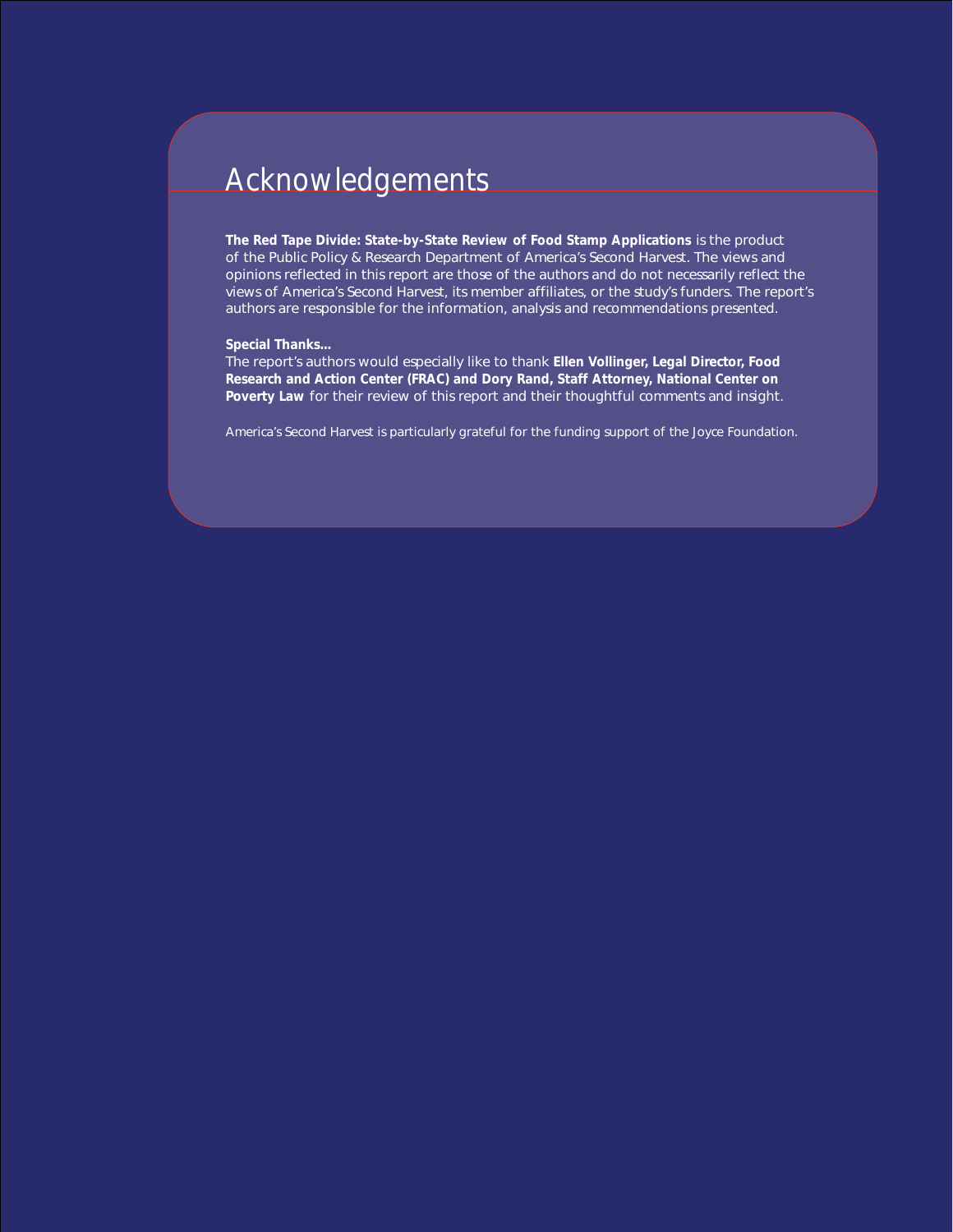# **Contents**

| Introduction by Deborah Leff                               | V  |
|------------------------------------------------------------|----|
| <b>Executive Summary</b>                                   | 4  |
| Purpose and Methodology                                    | 6  |
| Hunger and the Food Stamp Program                          | 8  |
| The Red Tape Divide                                        | 14 |
| How the Application Process Works                          | 14 |
| The Food Stamp Application                                 | 14 |
| Page Length                                                | 15 |
| The Application Process                                    | 19 |
| Nonessential Income Questions                              | 21 |
| Nonessential Resource Questions                            | 23 |
| <b>Verification Requirements</b>                           | 24 |
| "Criminalization" Stigma of Food Stamp Applicants          | 26 |
| Conclusions                                                | 28 |
| <b>Recommendations</b>                                     | 29 |
| <b>Tables</b>                                              |    |
| Table 1. State-by-State Review of Pages and Question Data  | 32 |
| Table 2. Miscellaneous, Nonessential Application Questions | 34 |
| Appendices                                                 |    |
| Vehicle Asset Deduction Examples                           | 35 |
| Georgia Food Stamp Fraud Notice                            | 35 |
| California County Office Food Stamp Instructions           | 36 |
| The FORK Act                                               | 37 |
| <b>Endnotes/Sources</b>                                    | 38 |
| About America's Second Harvest                             | 40 |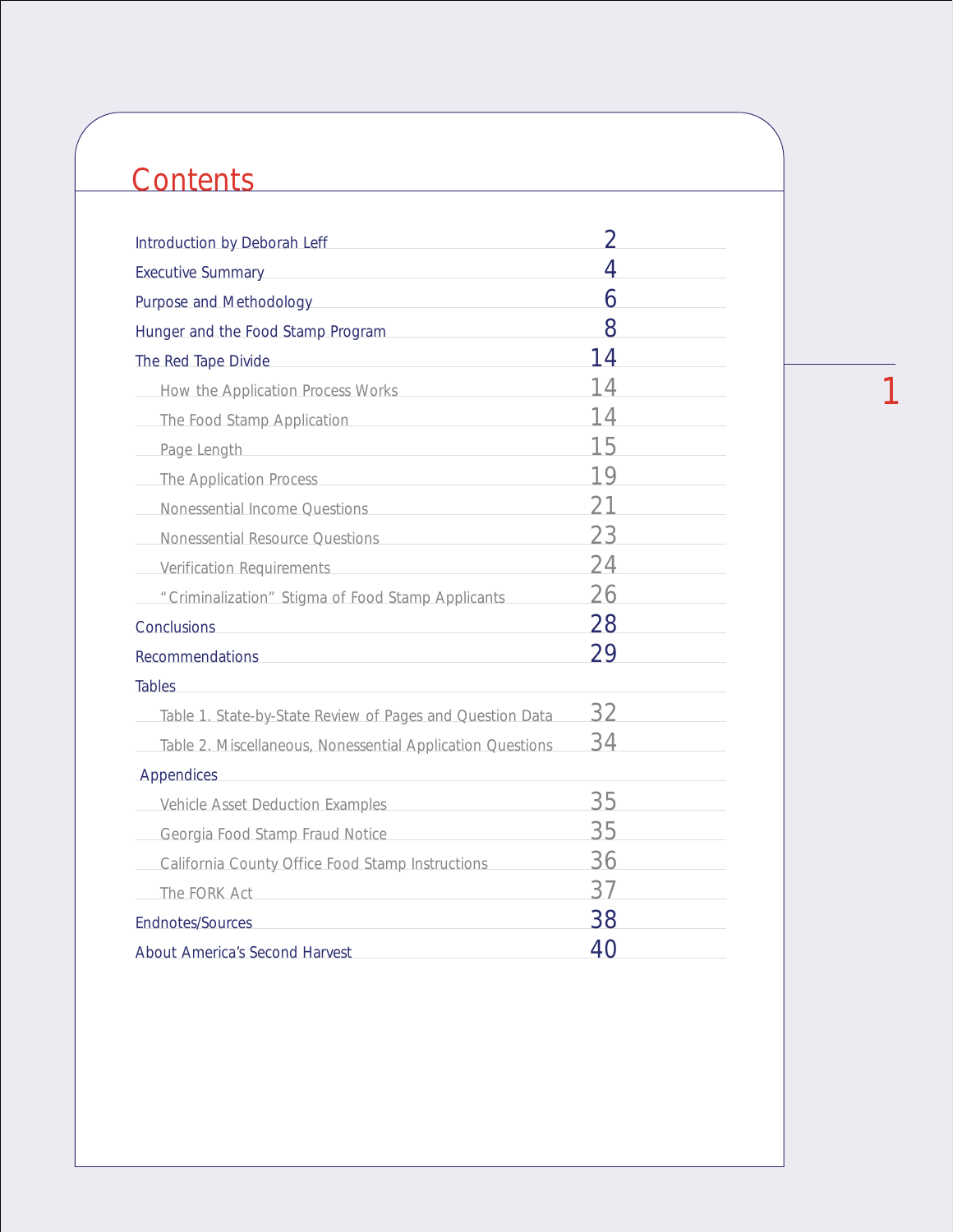

### Introduction

#### BY DEBORAH LEFF, PRESIDENT & CEO AMERICA'S SECOND HARVEST

Even in these times of great wealth and national prosperity, we know that millions of Americans go hungry every day. Many of us don't notice them. And they may defy our stereotypes. They're often working Americans, struggling to feed a family. They're newly off welfare, and the \$7.00 they're paid an hour . . . less than \$15,000 a year . . . can't possibly pay for food, rent, medical care, transportation, and all the other expenses of daily living.1 For these people, the federal food stamp program can make a critical difference.

Hunger is not declining despite the strong economy, but food stamp usage is plummeting. And it's plummeting at a time when the demand at food banks, soup kitchens and church pantries is way up. What's happening here? What's wrong?

America's Second Harvest, the nation's largest domestic hunger-relief organization – reaching 26 million low-income Americans – came across one answer almost by accident. I was scheduled to give a speech last December at a meeting of California anti-hunger advocates. To prepare for that talk, I requested a California food stamp application.

I was stunned by what I received. The food stamp application was 13 pages long, with a complexity that would put the Internal Revenue Service to shame. Just what is a person with limited education to make of a question that says, "If you are a non-citizen applying for Medi-Cal and you are not (a) LPR (an alien who is a lawful permanent resident of the U.S.), (b) an amnesty alien with a valid and current I-688, or (c) PRUCOL (an alien permanently residing in the U.S. under color of law), please do not fill in the shaded box for 'Birthplace.'"?

What?

In all, to complete the form an applicant must fill out more than 120 separate items.

And if that applicant is nervous about misunderstanding these almost comedically complicated questions, he or she will hardly be comforted by a sentence above the signature line that says, "If I do not follow food stamp rules … I may be fined up to \$250,000 and/or sent to jail/prison for 20 years." That's pretty threatening when one considers that buying diapers or soap rather than food constitutes "not following food stamp rules."

The California application takes hours and hours to complete, for a benefit that averages \$75 per person, per month. That can mean hours and hours of missing work, for a new employee who often can't even get leave.

And lest one think this is an exaggeration, consider the sheet that accompanied the food stamp application America's Second Harvest received, which said, "What to Expect When You Come In For Your Intake Appointment."

That sheet says in part: "At 7:25 AM Report to Window 8 to check in."

"At 7:30 AM an orientation will begin that reviews your rights and responsibilities."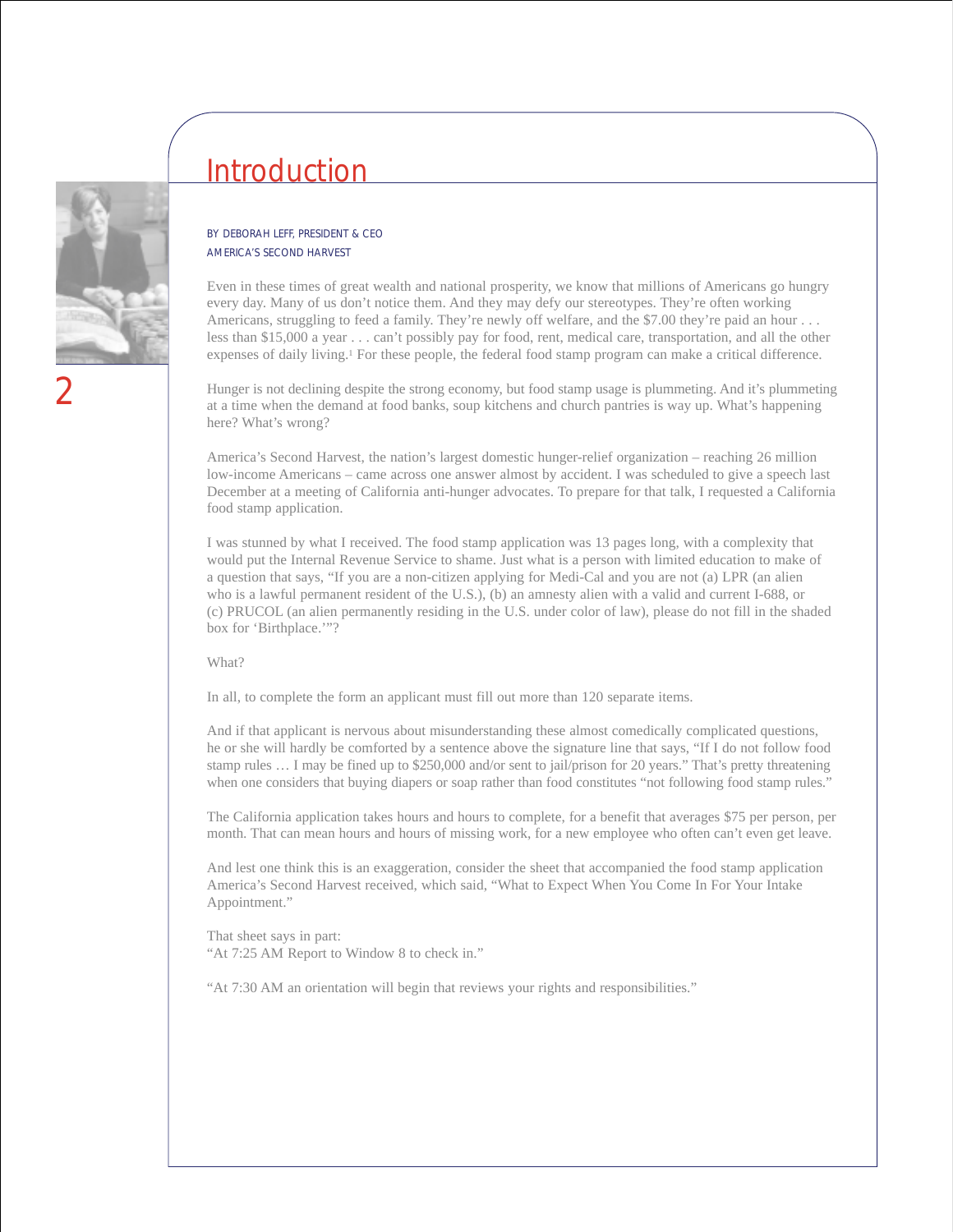It also says: "At 7:31 AM you are late for this appointment and you will be rescheduled for another day."

In other words, you won't be seen if you're six minutes late. But you should expect if you're going to be seen to hang around for six hours. The letter is explicit:

"Please be prepared to spend **several hours (noon or longer)** completing the intake process." [their emphasis]<sup>2</sup>

So a single mother may need to miss a full day's work. Or she may need to bring her children, keep them waiting for 6 hours, only to be then told she is missing one piece of verification and must return another day to complete the process or start over.

No wonder so many people choose not to get food stamps, even though they are hungry and fully eligible to participate. And so they remain hungry or are forced to go to private charities for help.

Was California unique, we wondered?

To answer this question, America's Second Harvest has undertaken the most comprehensive study of food stamp applications in nearly a decade.<sup>3</sup> The findings – which are striking and troublesome – follow. State applications may be up to 36 pages. They're often full of inappropriate, irrelevant, and incomprehensible questions. It's no wonder hungry, needy, and deserving people often don't apply.

America's Second Harvest urges policymakers to review our findings and to act upon them. Many of the issues we raise in this report can be corrected by federal reforms and mandates aimed at simplifying the Food Stamp Program. At the state level, food stamp applications need to be changed and simplified, and caseworkers need to be better trained and their caseloads reduced, so that the needy get food stamps.

Food stamps are a bridge between hunger and having enough to eat for a family transitioning from welfare to work. It's a bridge we need to build and to cross, instead of being faced with The Red Tape Divide.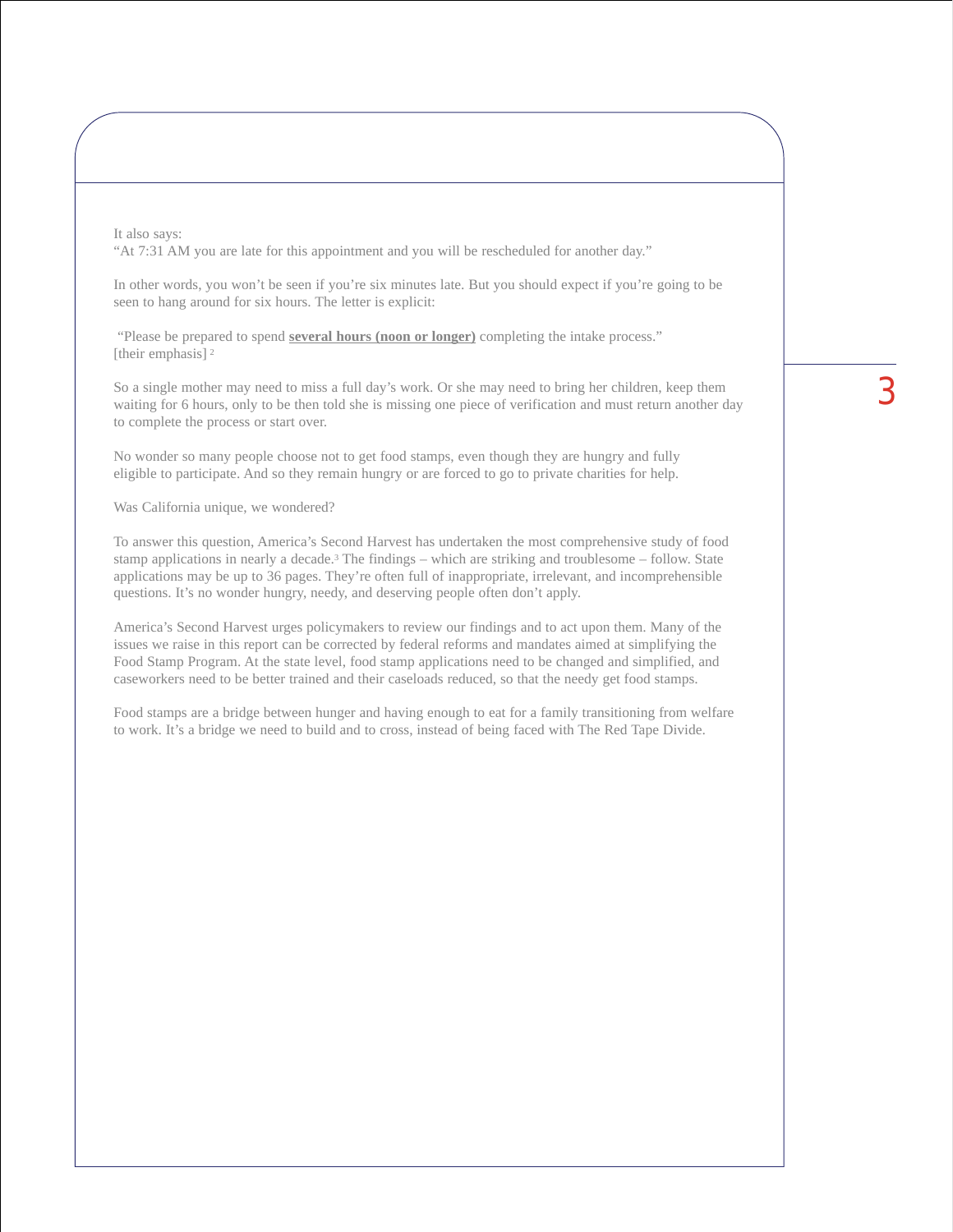### Executive Summary

The Food Stamp Program is the nation's cornerstone federal food assistance program for low-income Americans. As the first line of defense against hunger and food insecurity, the Food Stamp Program provides monthly benefits to poor and hungry individuals and families to help them obtain an adequate and nutritious diet.

Over the past four years, food stamp participation has declined by more than 33% to a participation level of 17 million participants during the first quarter of 2000. Yet, the number of Americans who are food insecure (hungry or at risk of hunger) has remained constant at approximately 31 million over the same period of time. Although the strong national economy can account for some of the decline in food stamp participation, the economic boom cannot explain why more than one-third of those potentially eligible for the Food Stamp Program do not participate. This report suggests that the program's low participation rates can, in part, be explained by the excessive red tape low-income people face when applying for the Food Stamp Program.

Our review of food stamp applications from the 50 states and the District of Columbia found in general that these applications are much longer than necessary, are difficult to understand and complete, and include excessive and invasive questions often with little or no legal connection to the Food Stamp Program. Looking at these applications and considering the multiple visits often required to complete the application and verification process, it is not difficult to understand why many low-income people who could benefit from the program choose not to participate.

#### **APPLICATION LENGTH**

Our review of the 50 state and District of Columbia food stamp applications found generally long and burdensome applications in most states:

- More than half (29) of the states and the District of Columbia have food stamp applications between 10 and 36 pages long.
- The average length of a state food stamp application is 12 pages, with the two longest being in Minnesota (36 pages) and West Virginia (33 pages), and 10 other states have applications between 19 and 28 pages long.
- Only 15 states have two-part applications in which the first part, generally shorter, may be used to initiate the process and begin the accrual of benefits once certified.
- Most food stamp applications are far longer than the applications for a federal firearms permit, federal home mortgage loan, and the application for a school bus driver's license.

#### **APPLICATION DIFFICULTY**

Our review of food stamp applications also surveyed the clarity or relative difficulty of the information being requested from food stamp applicants. Of considerable importance are certification statements which require applicants to sign under the threat of perjury.

- Forty-nine of 50 state food stamp applications and the District of Columbia contain certification statements that must be signed by the applicant, under penalty of perjury, that are written at the 9th to 12th grade reading level. Only North Carolina has an application certification statement written at the 5th grade level, which studies indicate would most likely be understood by many program applicants.
- Some state food stamp applications require applicants to provide accurate information, under threat of perjury, regarding terms that many applicants are unlikely to understand, such as: liquid assets; deemed income; deprivation factor; and deemor expenses.

#### **NONESSENTIAL QUESTIONS**

Our review found numerous questions that seek information about income or resources that would not ordinarily count against a food stamp applicant's benefits or eligibility. These often extraneous questions account for much of the application's length and complexity. Thirty-eight states and the District of Columbia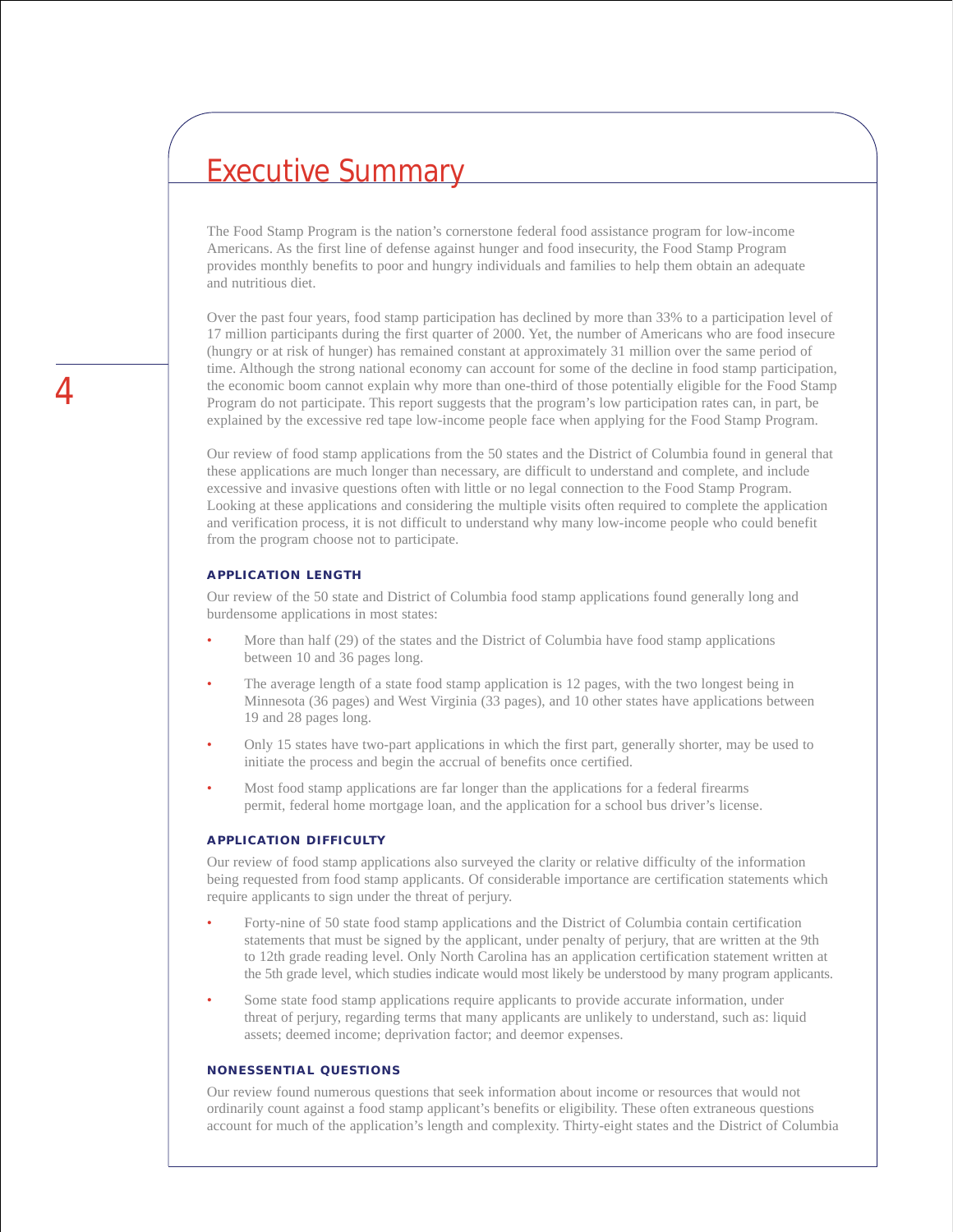ask questions regarding sources of income that cannot or would not ordinarily be considered in determining an applicant's eligibility for food stamp benefits.

- Some applications require information regarding children's income and bank accounts; income from baby-sitting; charity and gifts from churches and synagogues; income from panhandling, bingo, and plasma donation; and garage sale receipts.
- Forty-three states and the District of Columbia ask questions regarding family resources that cannot or would not ordinarily be considered in determining food stamp eligibility. Examples include questions about burial plots, the value of one's home, personal belongings or collections, life insurance policies, tools, equipment and/or livestock used for business.

#### **VERIFICATION AND "CRIMINALIZATION" STIGMA**

Many states require applicants to identify or provide verification information that is highly invasive and could discourage needy people from applying for food stamp benefits.

At the issuance phase, a disturbing new trend has begun in five states with the **electronic fingerprinting** of recipients to verify they are not applying for multiple benefits at different locations. Sixteen states are either currently fingerprinting or planning to initiate such practices for food stamps, Temporary Aid for Needy Families (TANF) or other social services programs.

Other identification and verification practices include:

- contact information for an applicant's employer and/or landlord, personal references;
- credit checks; and
- home visits.

#### **RECOMMENDATIONS**

The significant red tape barriers that divide eligible potential applicants from food stamp benefits raise significant policy concerns. Policy makers at both the state and federal levels should take immediate action to remove the unnecessary obstacles that hungry and poor people face when applying for food stamps.

First and foremost, federal policy makers must simplify the Food Stamp Program. Many of the state practices identified in this report are state reactions to extremely complex federal program rules and the statutorily mandated quality control system. The fiscal year 2002 Food Stamp Program federal reauthorization provides policy makers an excellent opportunity to simplify, strengthen and expand this vital nutrition program.

Program streamlining, enhancing caseworker customer service and aggressive outreach to vulnerable populations are needed to make food stamps work better now, before the program's federal reauthorization in 2002.

At the state level — the frontlines of program administration — we recommend reducing the food stamp application length to one or two pages, streamlining and simplifying the application process and reducing the number of visits required to enroll and re-certify.

We recommend reducing caseworker caseloads, increasing caseworker training and implementing management strategies aimed at caseworker retention. We also recommend increasing food stamp/welfare office hours to include evenings and weekends, providing out-station enrollments, and lengthening the certification periods. Automating the intake process and enhancing outreach and public education efforts are also crucial. States should target food stamp outreach programs for the working poor, the homeless, the elderly and other at-risk groups who have low participation rates in food stamps.4

Taken altogether, these actions can cut the red tape faced by applicants to the Food Stamp Program. These program improvements will help ensure that low-income persons will receive the benefits to which they are entitled and help them in their struggle toward self sufficiency and to be free from hunger.

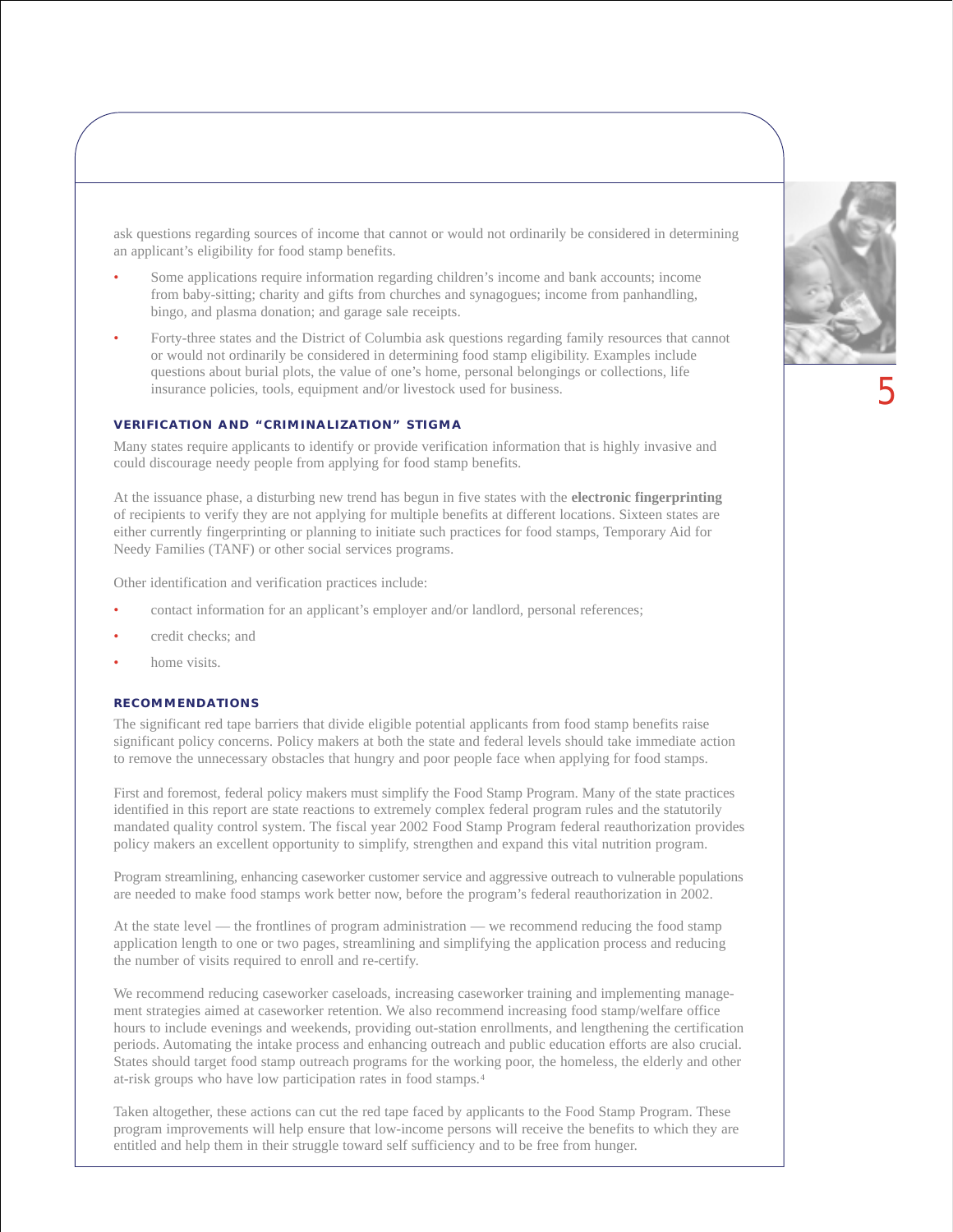

#### **Purpose of the Study**

The Food Stamp Program is the nation's largest and most important food assistance program for poor and hungry Americans. The goal of the Food Stamp Program is to reduce and ultimately eliminate food insecurity.<sup>5</sup> The program is designed to target benefits to those who most need assistance in obtaining an adequate diet. More than 17 million low-income people participated in the Food Stamp Program in the first quarter of 2000.

Although the number of people who are hungry and/or food insecure, as measured by the federal government, remained relatively constant at 31 million people between 1995 and 1998, there was a dramatic decline in food stamp participation over the same period of time. More than one-third of those potentially eligible to participate in food stamps did not enroll in the Food Stamp Program.

Several national surveys of potentially eligible non-participant households found that many needy people did not participate in the Food Stamp Program because of administrative burdens, either real or perceived, associated with applying for the program.6 The purpose of this study is to identify many of the significant hurdles low-income people face when attempting to navigate the food stamp application process.

A 1992 USDA study on the food stamp application process noted, "no previous work has examined the application process in detail or systematically studied the extent to which individuals interested in the Food Stamp Program actually complete the application process." <sup>7</sup> Unfortunately, since that report nearly a decade ago, no national follow-up study has been conducted. This America's Second Harvest review of the 50 state and the District of Columbia food stamp applications seeks to re-start policy discussions around this important issue before the 2002 Food Stamp Program federal reauthorization.

As this review shows, many of the hurdles placed before needy people attempting to enroll in the Food Stamp Program are not required by federal rules, can be immensely burdensome for the working poor, and often have the effect of keeping hungry people from receiving the assistance they need. It is the hope of America's Second Harvest that this report will encourage state officials to review and reform their food stamp applications, enrollment processes and re-certification requirements in order to provide maximum access to food stamps for the needy.

#### **Methodology**

The America's Second Harvest Public Policy & Research Department conducted the review and analysis of food stamp applications from all 50 states and the District of Columbia. Our review began with a random request of food stamp applications from each state between January and April, 2000. In many instances, several requests for applications were required in order to obtain a copy of the application. It is important to note that in some states, individual counties may have different applications. In situations in which counties differ from each other in the same state, as in California, we requested the application which is used most often by the county welfare offices. Some states have set up pilot programs testing different applications and processes. We did not review pilots or other unique, localized applications. According to the information provided to America's Second Harvest researchers, Indiana, Kentucky, New Hampshire, South Carolina, and Tennessee are moving toward entirely paperless application systems. In the cases of Indiana, South Carolina, and Tennessee, this has resulted in a short introductory paper application that begins the process. In Kentucky, the system is completely automated. For the purposes of this study, back-up applications reflecting the questions asked in the automated application process have been used.

As food stamp eligibility is determined by federal regulation and statute, we reviewed each state's application against the federal requirements. It is important to note that federal food stamp administrative rules are very complex and were made more complex as a consequence of the Personal Responsibility and Work Opportunity Reconciliation Act of 1996 (welfare reform). Many of the practices identified in this report are likely state reactions to those federal complexities.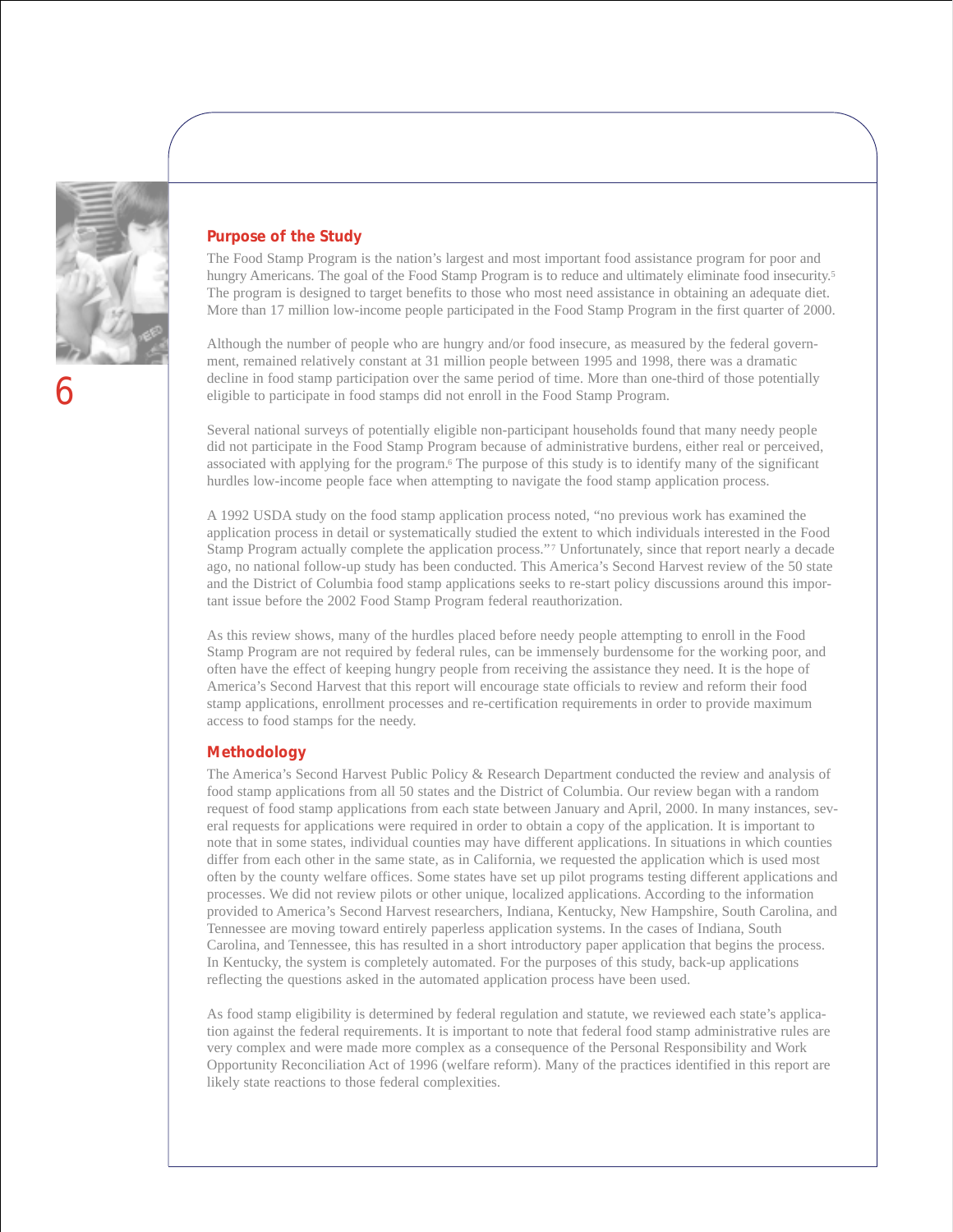In addition to core requirements, we reviewed each state application to determine the number of pages, types of questions, understandability of the questions and instructions to applicants using a standard reading scale (Flesch-Kincaid Reading Grade Level), germaneness of questions asked by food stamp offices including extraneous income or resources, and verification requirements. The review provides an objective comparison of each state's application requirements and what is required under federal regulations and statute.

This review is limited primarily to each state's food stamp application and provides only a cursory review of the application process. Although the application process is as important to a potential applicant negotiating the red tape divide as the application itself, we have nonetheless limited our review to applications themselves. The application process can vary significantly between individual county welfare offices and the states, and even day-to-day among welfare offices. For example, in one state, some county welfare offices accept applications and conduct intake interviews only twice a week. Since the application is the written record of the food stamp casework and serves as the primary determinant of program eligibility and household circumstances, we have limited our review to the applications, and review the application process only when it has a direct impact on the application.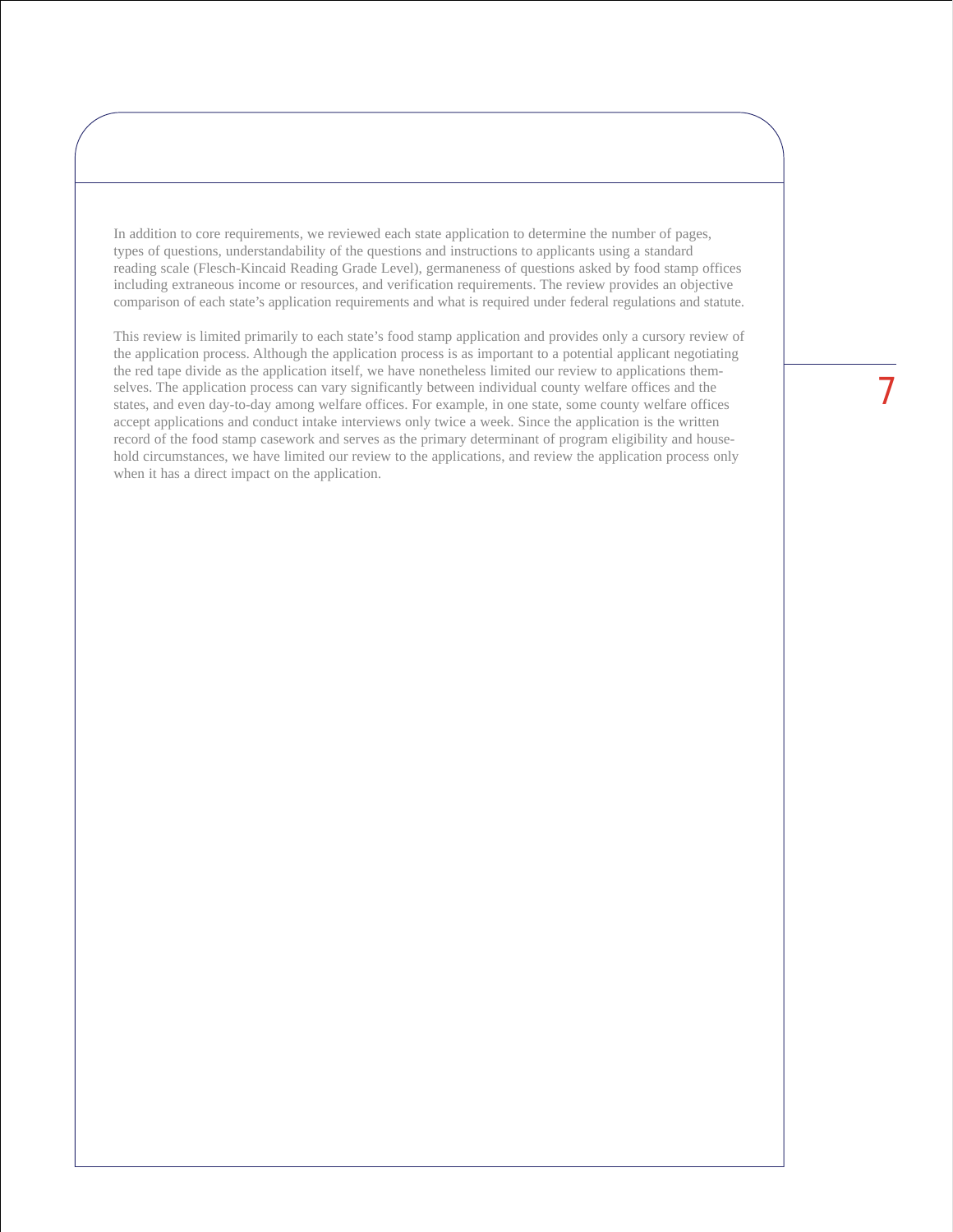### Hunger and the Food Stamp Program

The United States is experiencing one of the strongest and longest sustained periods of economic growth in our nation's history. Yet despite the strong economy, low joblessness, and high productivity, the number of Americans that continue to live in poverty has remained remarkably constant. The percentage of Americans at or below the poverty level has declined only slightly, from 13.7 percent in 1996, or 36.5 million persons, to 12.7 percent in 1998, or 34.5 million persons.8 There remains strong and consistent evidence of hunger in the United States. An estimated one in nine Americans, 31 million in 1998, was deemed food insecure – hungry or at risk of hunger – by the federal government, and an estimated 21 million low-income people are relying on emergency feeding programs, food banks, church pantries, and soup kitchens for aid.9

#### **Food Stamp Program Overview**

The Food Stamp Program, with more than 17 million participants and approximately \$20 billion in federal expenditures last year, is the nation's largest food assistance program and is considered the cornerstone of nutritional assistance for the poor. The purpose of the Food Stamp Program is to end hunger and improve the nutrition and health of recipients.10

The Food Stamp Program is a federal program administered by the Food and Nutrition Service of the United States Department of Agriculture (USDA). The program operates in all 50 states, the District of Columbia, and the U.S. Virgin Islands. Although the program is authorized, appropriated, and regulated under federal jurisdiction, each of the individual states and the District of Columbia administers the program within the respective states, under federal guidelines, with shared federal and state administrative funding, and 100 percent federal payment of benefits. The states issue the applications, operate the application process, maintain recipient certification, and dispense benefits to enrollees. To participate in the program, an applicant must meet eligibility and resource requirements as identified and verified through the application process.

The Food Stamp Act of 1977, as amended, is the principal federal statutory authority for the program. The federal regulations, when cited, refer to the Code of Federal Regulations (CFR), Chapter 7, §271 through §283. The welfare reform law cited in this report is the Personal Responsibility and Work Opportunity Reconciliation Act of 1996 (Public Law 104-193).

From 1977 through 1996, Food Stamp Program participation generally matched American economic cycles. Food stamp participation generally *increases* during times of recession or slowed economic growth, and participation generally *declines* during economic expansions. Since the enactment of the welfare reform law in 1996, however food stamp participation has dropped dramatically and has declined at rates disproportionate to economic factors alone.



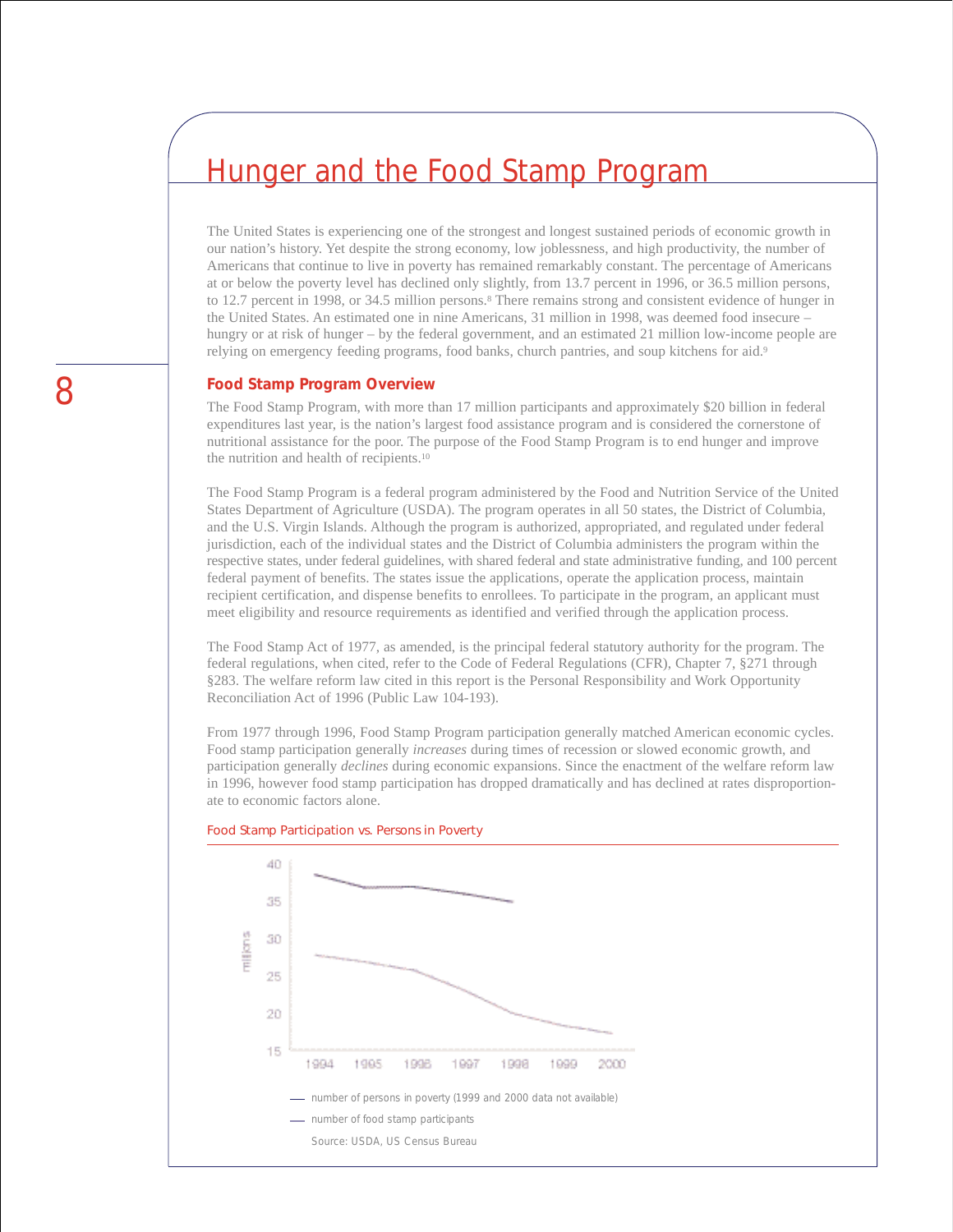According to USDA statistics, the number of people who receive food stamps has declined each year since 1994, with 75 percent of the participation decline occurring after 1996. Between 1996 and 1998, food stamp participation declined by nearly six million persons. In comparison, the number of Americans leaving poverty over the same period declined by only two million persons. Between 1996 and 2000, food stamp participation declined by more than 33 percent.

The most recent preliminary data released by USDA shows continued declines in program participation across the nation, with the February 2000 average monthly participation at 17.2 million people. That level is over one million fewer persons than the February 1998 participation and six million persons less than the February 1997 level.





Over the same period that food stamp participation declined at rates disproportionate to that of poverty, requests for emergency food aid through private charities increased, suggesting some level of interaction between falling food stamp caseloads and increased demand at emergency food providers. According to the U.S. Conference of Mayors, requests for emergency food assistance in cities increased an average of 18 percent in 1999 over the previous year, reaching the highest level of need since the recession of the early 1990s.11

A 1999 U.S. General Accounting Office (GAO) report of food stamp declines stated, **"The need for food assistance has not diminished; rather, needy individuals are relying on sources of assistance other than food stamps."** [*emphasis added*]12 The GAO report noted that while participation in the Food Stamp Program by school-age children declined by 18 percent between 1994 and 1997, the number of low-income children receiving free school lunches increased by more than six percent over the same period. The GAO report also cited the findings of Catholic Charities USA, which reported increased requests for food assistance at local agencies at the same time that food stamp participation dropped to historically low levels.

When all indicators are factored – including **consistent and high rates of food insecurity**, relatively **minor reductions in the number of people leaving poverty**, and substantially **increased requests for emergency food**, with the extraordinary **declines in food stamp participation rates** — a growing gap between need and assistance emerges.

Much of the continued unmet need has fallen to community hunger-relief agencies, such as America's Second Harvest food banks and food-rescue organizations, to serve needy families leaving the Food Stamp Program. Reports from food banks around the nation show extraordinary increases in requests for emergency food assistance. Unfortunately, the need has in many instances outstripped our ability to provide aid. Nearly one million low-income people who requested food assistance in 1997 were turned away from local agencies because the agencies lacked sufficient food to provide aid.13

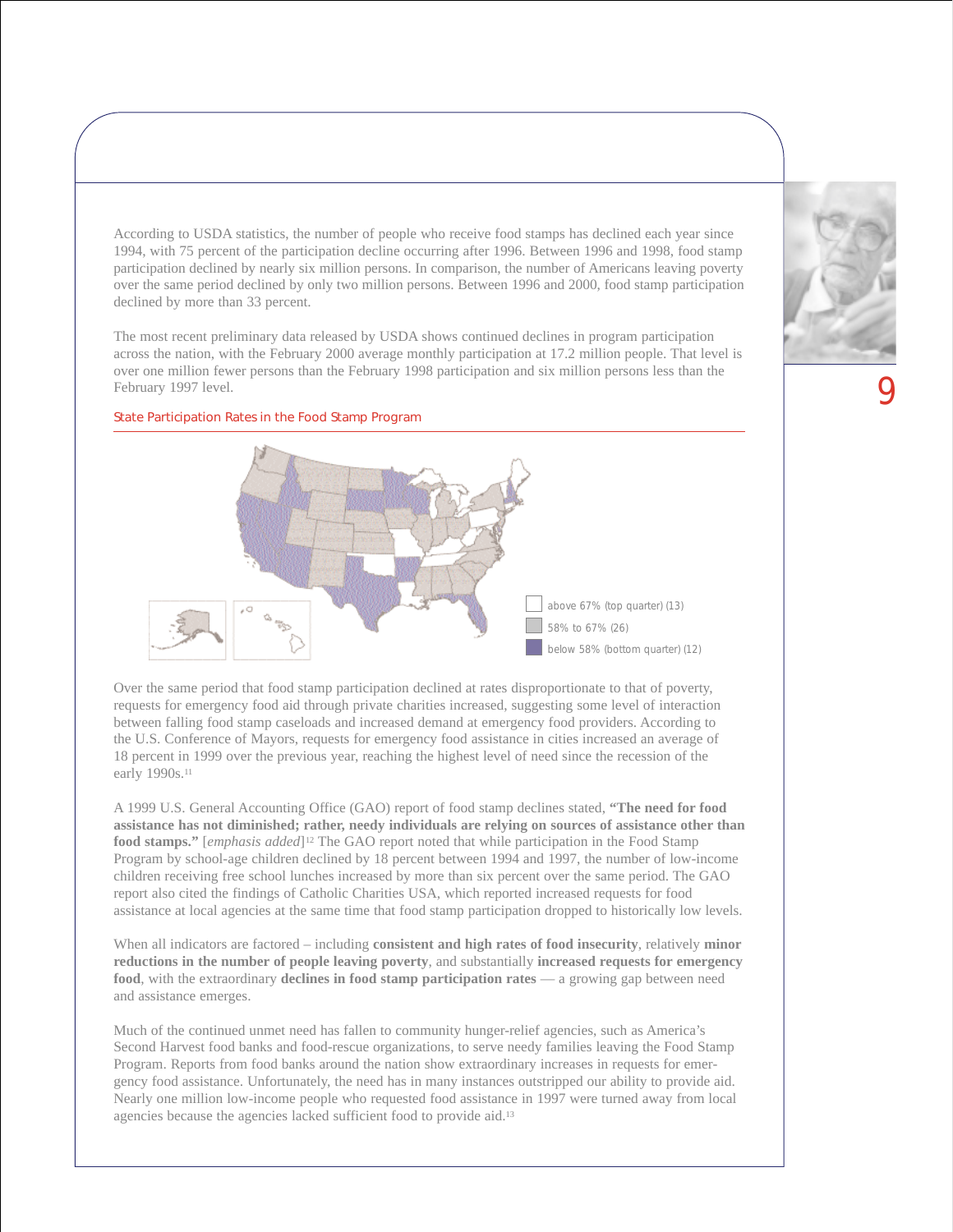

Why are poor people leaving the Food Stamp Program in record numbers even though they still have food needs? Among eligible non-participants – particularly the elderly and working poor — why don't more enroll in the program? The answers are unclear, but several patterns emerge, according to USDA research. Changes in participation rates, which vary widely around the country, seem to reflect a complex interaction between state food stamp administration, welfare reform implementation and the expanding economy, which puts many former welfare recipients in the workforce, but does not necessarily increase their standard of living.14 In fact, two-thirds of former welfare recipients who are employed have earnings below the poverty level.15

For many low-income people who could benefit from food stamps, significant barriers are erected at the state and local level that effectively prevent them from getting the food assistance they need. A combination of unnecessary red tape, misinformation and difficulty in getting to the offices where applications and intake occur serve as an effective barrier to enrollment.

There is also a growing body of evidence which suggests a strong interaction between the Temporary Assistance for Needy Families (TANF, cash welfare for families with children) diversions and food stamp declines. Intentional diversion occurs when state or county welfare office staff dissuade families from seeking cash welfare assistance and in that process they may also dissuade participation in food stamps. In other instances, families leaving TANF for employment may still be eligible for food stamps, but they are not informed of this option. In recent years, state, county, and municipal human services offices have been cited by the USDA, the General Accounting Office, and the courts for denying needy people access to food stamps to which they are legally entitled, by supplying false or misleading information and/or failing to inform people of their rights and the possibility of appeal when they are denied food stamps.16

In some instances, food stamp applicants are instructed to go to a local charity for food aid rather than apply for the program, or they may be denied an application on their first visit and told to come back days later, or they may be sanctioned off the program for failing to meet requirements such as missing a meeting with a caseworker, or failing to file a report. They may be encouraged to withdraw their applications. In short, at least some of the decline in food stamp participation is a consequence of state or local welfare offices purposefully dissuading needy families from participating in the Food Stamp Program.

In some cases, state activities which are meant to dissuade participation in the Food Stamp Program violate the law.17 These practices are easily documented and easily correctable. But more pervasive than illegal activities by welfare offices is an institutionalized culture of denied access and suspicion of enrollees which is manifested through food stamp applications and the process instituted for applying.

For example, a USDA report on Food Stamp Program integrity offers a "recipe" for improved program efficiency, telling states to "extract all the information....shorten certification periods....sift out the ineligible... and crack down on fraud."18 Red tape in the form of legal – but unnecessary – office procedures taking an average of five hours or more, a lack of availability of caseworkers, unanswered phones, multiple trips to the offices, and overly long and often unintelligible food stamp applications serve as barriers to participation.19 This study aims to identify application barriers, compare state food stamp applications and present alternatives.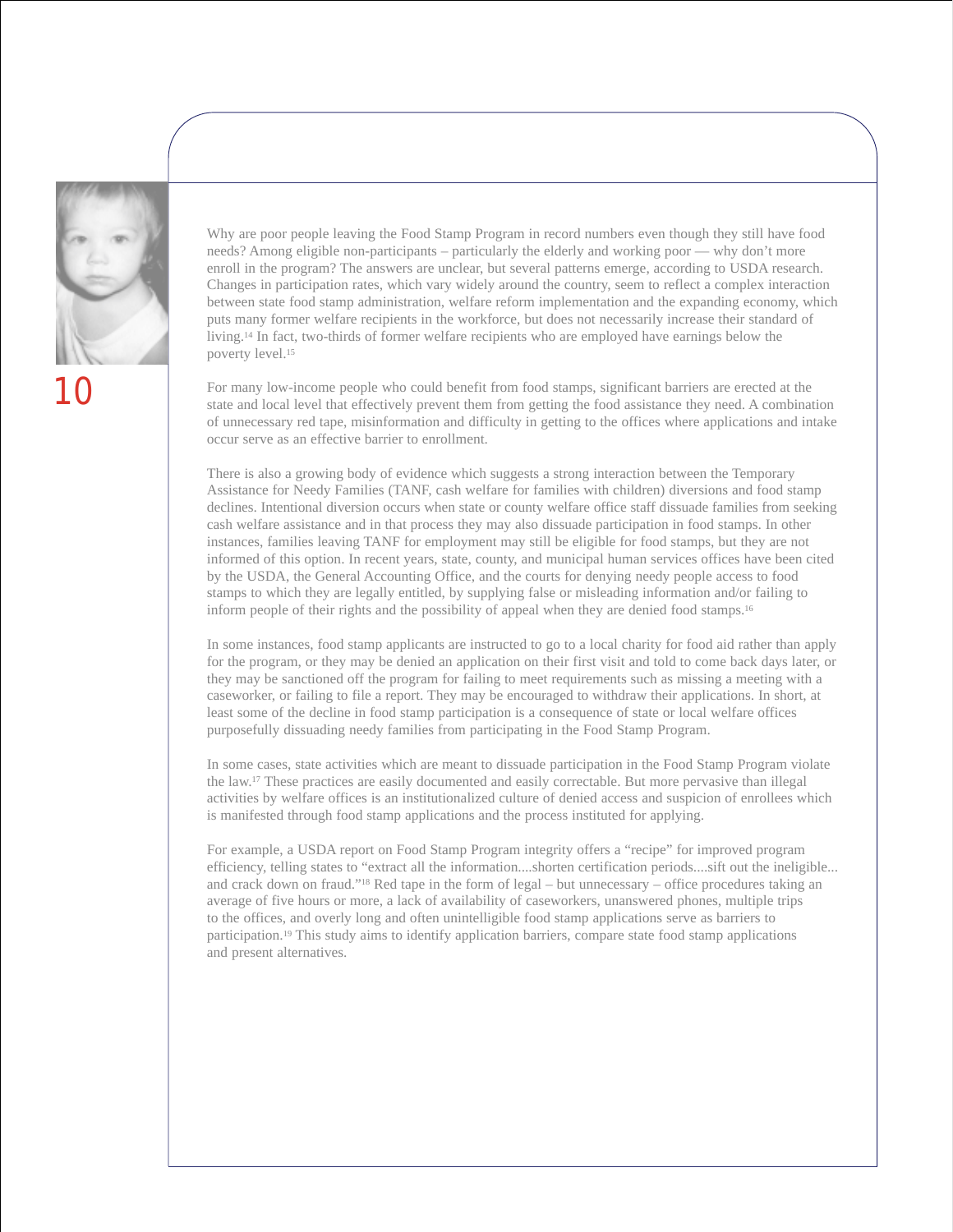### How Food Stamps Work

At the federal level, the Food and Nutrition Service of the U.S. Department of Agriculture (USDA/FNS) administers the Food Stamp Program. Regional USDA/FNS offices are responsible for monitoring the program in the states in their respective regions. The program is operated and administered by state and local welfare agencies which have the responsibility to determine eligibility, benefit allotments, and distribution of benefits.

The Food Stamp Program provides paper coupons (stamps) or, increasingly, Electronic Benefit Transfer (EBT) cards, akin to bank or ATM/debit cards, that recipients use like cash to purchase food at grocery stores. Forty states have implemented EBT statewide, with the remaining states either planning or in the process of moving toward electronic benefit issuance.

#### State Map of EBT Operational States



To participate in the program, an individual must apply and in nearly every instance, interview, in person, at a local welfare or food stamp office. Exceptions to in-office interviews are made for the elderly and disabled. State agencies are required by federal regulation to process an application within 30 days, or in the case of expedited food stamps, within seven days.

Although individuals apply for the program, eligibility is determined on a household basis. Program eligibility is determined through four criteria:

- Household Income and Expenses
- Household Resources
- Household Size
- Work and Citizenship Status

Households must meet federal eligibility requirements in all four categories and provide information and verification to local welfare agencies about their household circumstances. The 1996 Welfare Reform Act added a number of eligibility barriers excluding from food stamp participation legal immigrants, drug felons and fleeing felons. The Act also instituted time-limited eligibility for unemployed, able-bodied 18-to-50 year-olds without dependent children to three months of eligibility in each 36 months, unless they are exempted through state policies.<sup>20</sup>

Applicants must agree to cooperate in the verification process, provide social security numbers, and register for work unless exempt from the food stamp work requirements. Eligible households are issued a monthly allotment of food stamp benefits based on the Thrifty Food Plan, the lowest-cost diet plan of USDA's four official food plans.21 An individual's household food allotment is equal to the maximum allotment for the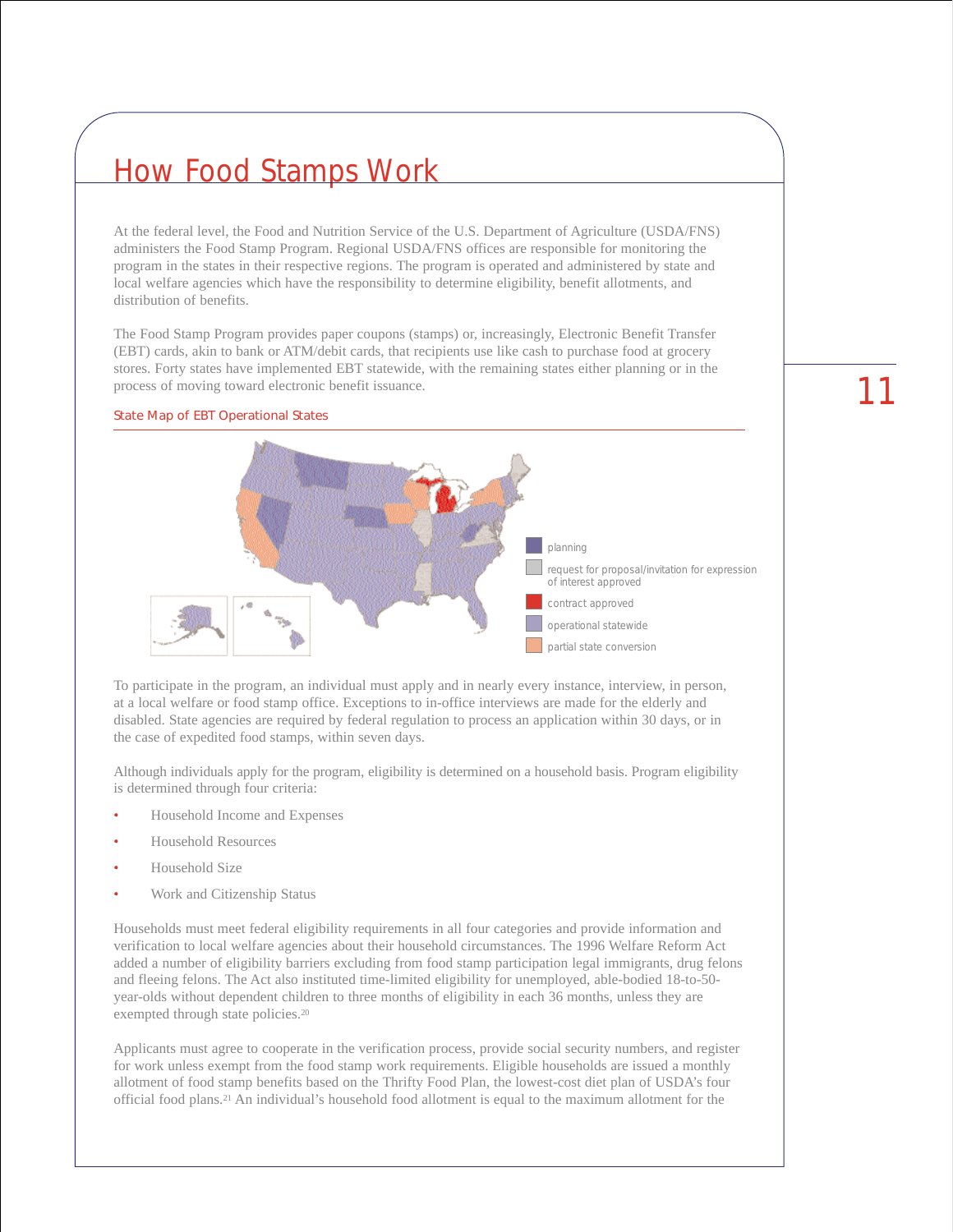household size, minus 30 percent of the household's net income, which the household is expected to provide for food purchases. Households with no countable income receive the maximum allotment (\$335 per month for a family of three), although the average allotment is approximately half of that amount (\$170 per month or \$71 per person in fiscal year 1998). Participating households are required to re-certify their eligibility in person at least once every 12 months, or 24 months if elderly or disabled, according to federal rules. In practice, many states require re-certification once every 90 days, though states may have longer or shorter certification periods and may require more frequent visits to the food stamp office, especially for working households. The median time between re-certifications is six months, according to USDA.<sup>22</sup>

Food stamps may be used to buy only food or food products, or seeds and plants for home food gardening. Most retail food and grocery stores, approximately 161,000 throughout the country, accept food stamps for food purchases. Some restaurants (fewer than 3,000) are authorized to accept food stamps from qualified homeless, elderly, or disabled people – individuals who cannot obtain or have difficulty obtaining food for home consumption – in exchange for inexpensive meals.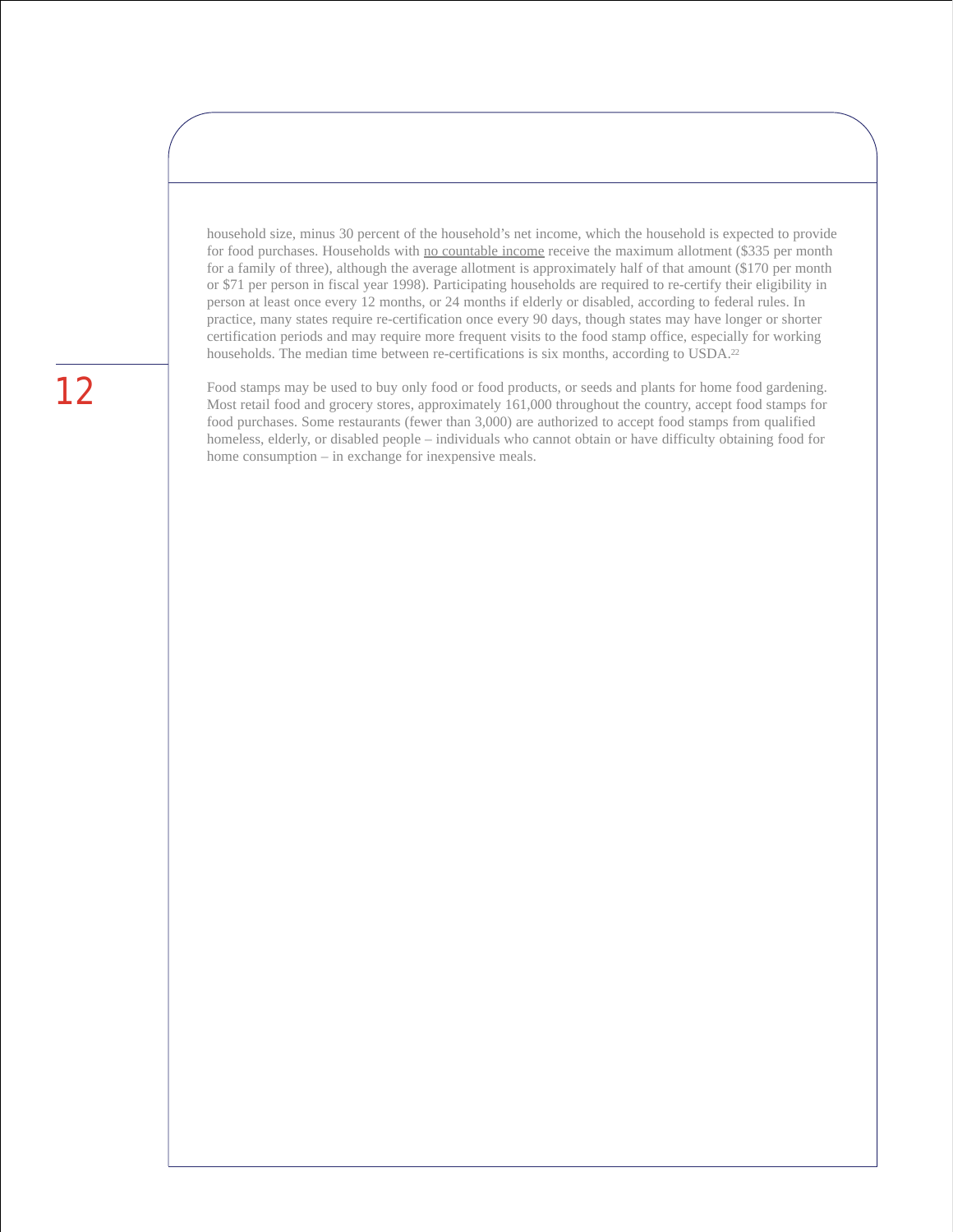### Profiles Of Food Stamp Recipients

Generally, food stamp participant households represent some of the most vulnerable people in American society. They are economically disadvantaged and financially poor, often undereducated, unemployed or under-employed if working. Families typically are headed by a single parent if children are present, and food stamp households are likely to include a child, or an elderly or disabled person.

According to USDA profiles of food stamp recipients, food stamp households are universally low-income, with 90 percent at or below the poverty level, (\$14,150 for a family of three) and frequently represent the poorest households in the nation.<sup>23</sup> Nearly three-quarters of food stamp households have no countable resources for program purposes. (Countable resources include checking and savings accounts, investments, and vehicles worth more than \$4,650.)

#### **The typical food stamp household has a gross cash income of \$584 per month, or \$7,008 a year. Food stamp households generally have little cash income and few resources.**<sup>24</sup>

The likelihood of being poor is closely linked to low literacy and low educational attainment.25 Of persons heading a food stamp household, 43 percent have less than a high school education.26 More than two-thirds of participating households with children are headed by a single parent, most of whom are women.

#### Profile of a Food Stamp Household

According to USDA's Characteristics of Food Stamp Households (Fiscal Year 1998):

- **26%** of food stamp households have earned income.
	- Approximately **39%** of food stamp households with children have earned income.



- **37%** of food stamp households have incomes below 50% of the poverty level.
- **88%** of all food stamp households contain either a child or an elderly or disabled person, and **91%** of total food stamp benefits went to these households.

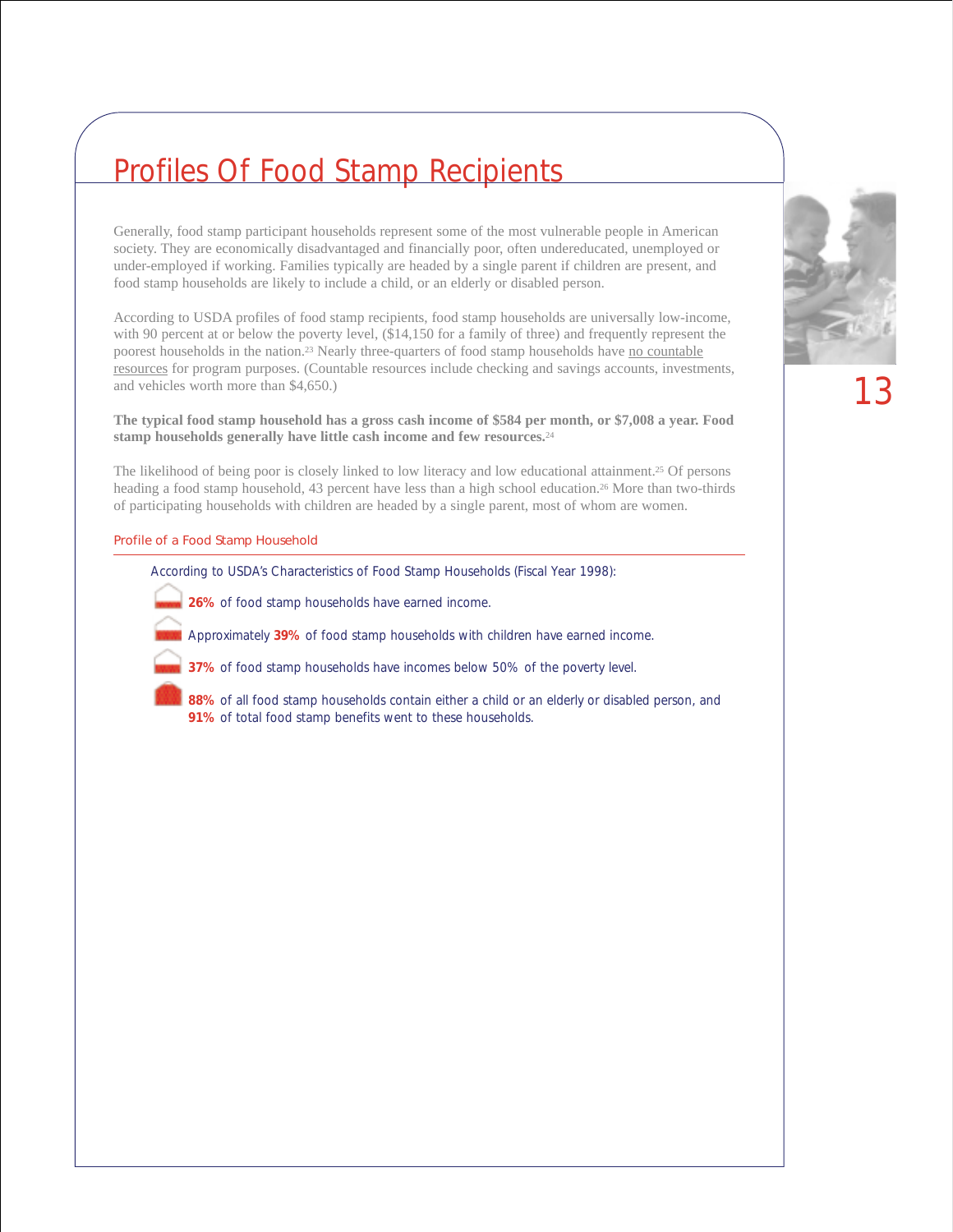### The Red Tape Divide



#### **How The Application Process Works**

#### **THE FOOD STAMP APPLICATION**

The food stamp application process is the gateway to program benefits for the needy. To apply for food stamps, a person must fill out an application form and verify his or her information in a face-to-face interview.27 The application process is structured essentially uniformly by all of the states. The food stamp office must provide an application and allow the applicant to submit the form the same day it is requested. All that is necessary to start the process – and the accrual of benefits if determined eligible – is a name, address, date, and signature. Forty-four states and the District of Columbia provide a single intake application for a myriad of low-income programs; six states have separate food stamp applications for those intending to apply only for food stamps.

#### **What is required by federal regulations to get food stamps?**

Federal regulations regarding eligibility and verification of eligibility for food stamps are relatively simple. A person must submit an application providing the following information:

- name and address
- social security number(s) (SSN) for all household members applying, or proof of SSN application
- household size and income
- household resource information, including checking and savings accounts, investments, and value of vehicle (exempted are vehicles used to live in, or for some work responsibilities, and vehicles used to transport the disabled)
- verification of income, resources, and allowable deductions (allowable deductions include a standard deduction, some earned income, child care or child support payments, utility costs, some shelter costs, and some medical payments)
- sign a statement regarding the citizenship status of all members of the household applying
- register for work unless exempt by age, disability, or child care responsibilities
- sign the application affirming that the information provided is accurate

The intake process requires an applicant to answer questions relating to food stamp eligibility, and many states also screen for eligibility for TANF, Medicaid, General Assistance, and other programs simultaneously. The combination of program eligibility information explains, in part, the generally long food stamp application length in many states. In Minnesota, for example, the Department of Human Services notes "Our administration of [the Food Stamp Program] for families has been simplified by combining it with the Minnesota Family Investment Program, our welfare reform effort. Therefore, financial workers and families have only one set of rules to follow."28

Generally, the combined application is a positive reform by the states, providing applicants access to multiple programs that can assist low-income families. However, many of those programs have different resource, income or other requirements. Our review shows that many states do not distinguish the varying program rules or questions in their applications. Caseworkers do not always inform applicants which questions are related to food stamp eligibility and which are for other programs. The effect on the intake process at local welfare/food stamp offices has been to require more information than is needed to apply for food stamps, longer applications, repeated office visits, and a greater potential for unnecessary information or incorrect information being requested from applicants or provided by applicants.

A 1992 USDA review of the food stamp application process found that 61 percent of respondents applying for food stamp benefits were applying for food stamps only. Another 15 percent were applying for food stamps, AFDC (now TANF), and Medicaid. Less than one percent were applying for AFDC or Medicaid but not food stamps.29 Thus, the multiple program form, unless specifically identifying food stamp-only questions, requires most clients to provide more information than is necessary.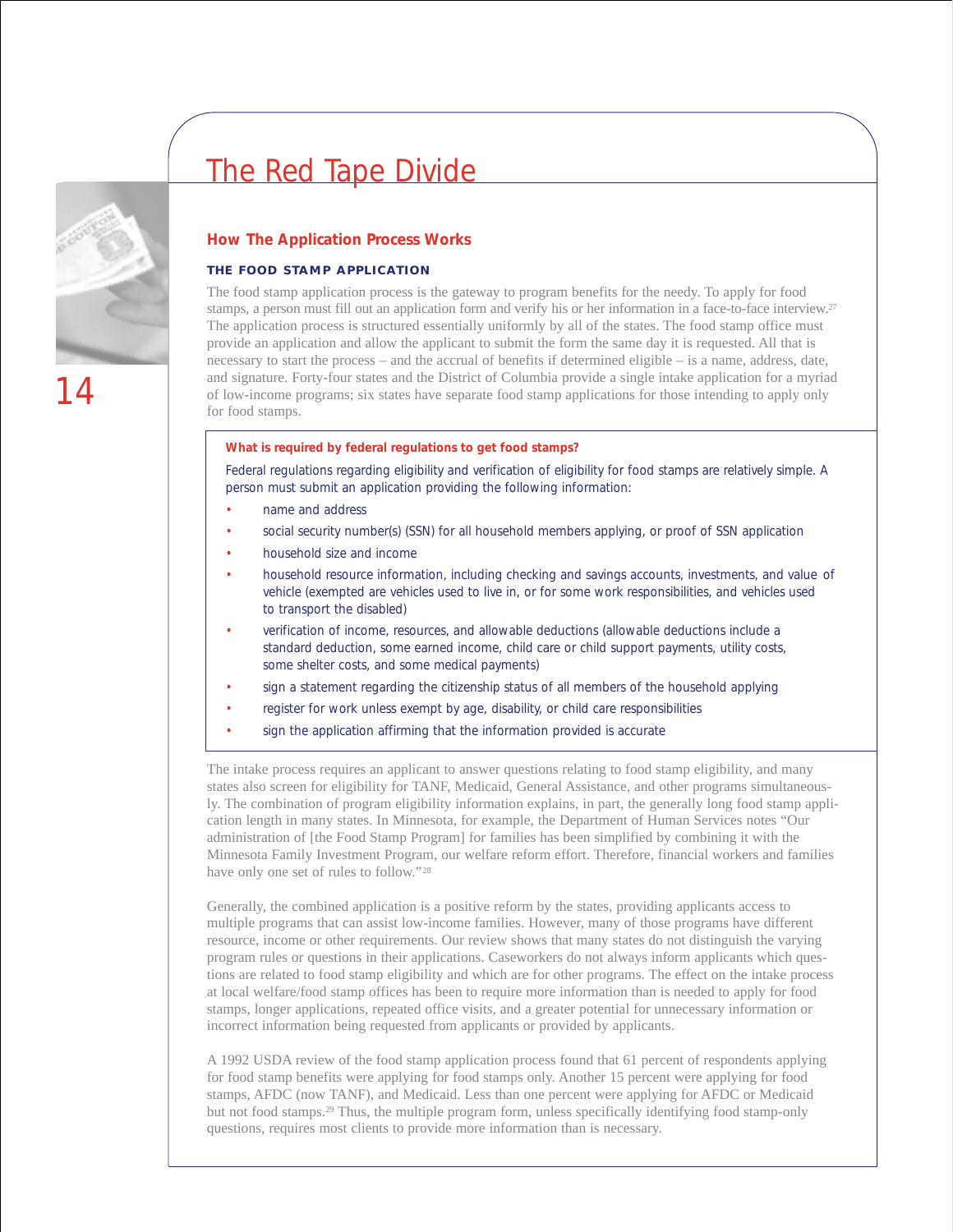The combination of many different program rules into one application, coupled with caseworker errors or misinformation may result in the denial of access to the Food Stamp Program by needy people. Four surveys of food stamp eligible or potentially eligible non-participant households by USDA and non-governmental organizations identified the administrative burdens associated with applying food stamps as a barrier to enrollment.30

**A 1992 USDA review of food stamp application processes found the following factors most likely to lead to not completing the food stamp process:**

- time and 'hassles' involved,
- length of the process or particular aspects of the process,
- problems getting to the food stamp office,
- confusion about the process,
- long waits at the office, and
- 'unobtainable' documents required to verify the household's circumstances.<sup>31</sup>

Two major administrative burdens for participation are the necessity for most households to go to a food stamp or welfare office to apply for benefits and the length and verification processes required to complete the food stamp application. Compared to other programs, the application length for food stamps is excessive. The average length of a food stamp application is 12 pages and most states do not inform applicants that all that is needed to begin the process is their name, address, date, and signature.

In comparison, a low-income person applying for a federally-guaranteed home mortgage through the U.S. Department of Housing and Urban Development must fill out only a four page application. For a lowincome family to apply for free or reduced price school lunches for their children, the application is typically two pages long. A federal Firearms Dealer permit issued through the federal Bureau of Alcohol, Tobacco, and Firearms also requires only a two-page application.

#### **PAGE LENGTH**

#### **Application Length in Context:**

- **Federal Firearm Application:** issued by the U.S. Bureau of Alcohol, Tobacco, and Firearms is *two pages* long. *Benefit?* Allows bearer to buy, store, and sell firearms and ammunition.
- **State Firearm Application:** issued by the Illinois State Police is *one page* long. *Benefit?* Allows bearer to purchase ammunition and firearms, carry and transport firearms.
- **Federal Home Mortgage Guarantee:** issued by the U.S. Department of Housing and Urban Development (FHA guaranteed loan) is *four pages* long. *Benefit?* Provides guarantee of mortgage payment up to \$219,000 to mortgage lender.
- **National School Lunch Application:** issued by state education departments or local school districts for USDA reimbursed lunches is generally *two pages* long. *Benefit?* Provides federally reimbursed free and reduced price lunches to low-income children at school.
- **State School Bus Driver Application:** issued by the New York State Department of Motor Vehicles is *two pages* long. *Benefit?* Allows bearer to transport school children in a motor vehicle.
- **Food Stamp Application:** issued by states for federal food assistance benefit averages **12 pages** long, but may be up to **30 pages** or more. *Benefit?* Provides coupons for the purchase of food for poor people; average allotment is \$71 per person, per month.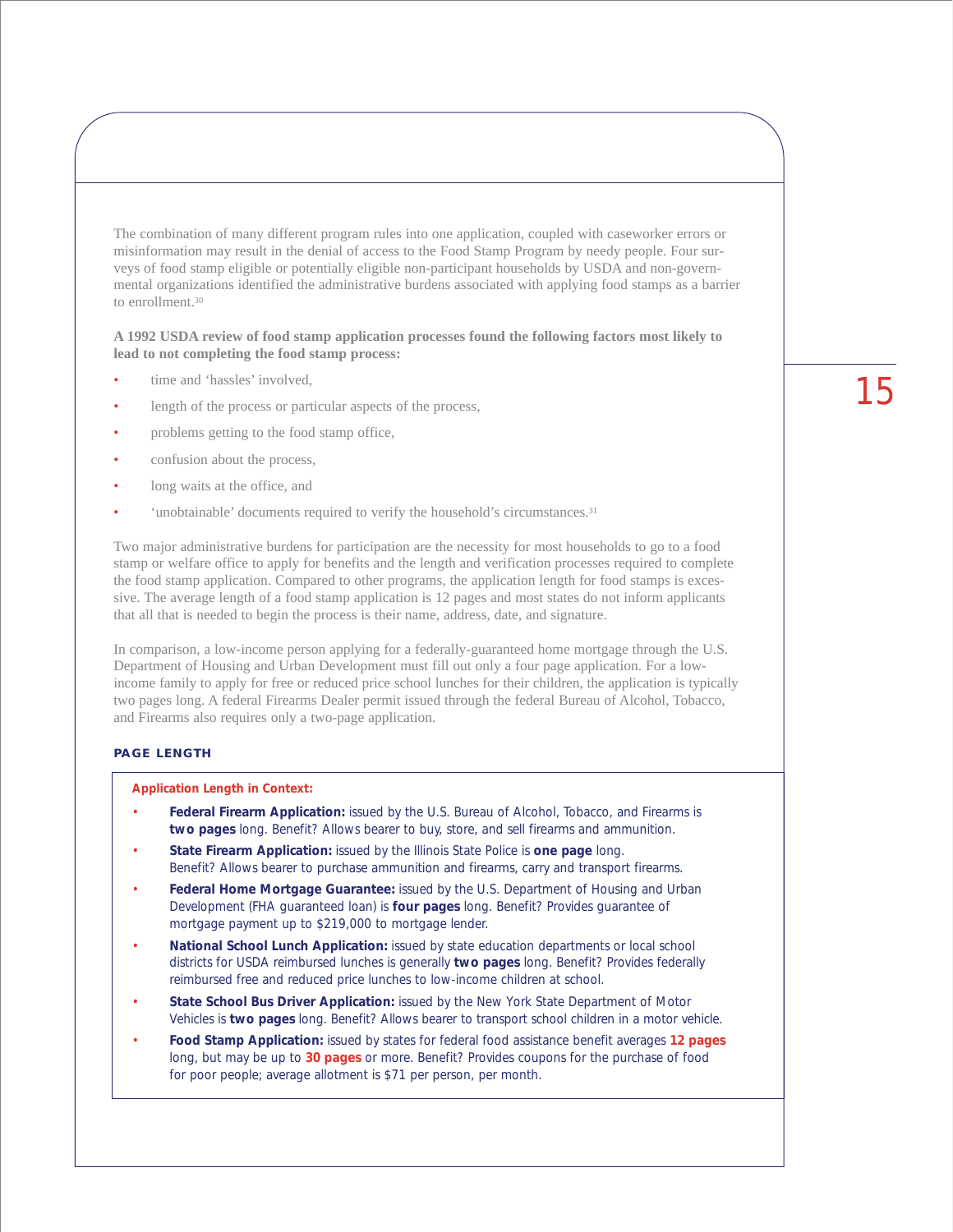

Our review found generally long and burdensome applications in most states and the District of Columbia. Fifteen states have two-part applications. In some instances, county welfare/food stamp offices use an "initiation" form that serves as the first part of the application. The first part is, in most cases, relatively short and necessary to begin the application process and schedule an intake interview. Several states — Florida (one page), Indiana (two pages), South Carolina (two pages) and Tennessee (two pages) — have relatively short applications to begin the food stamp eligibility process. The second part of the application, which is longer and more detailed, requires a face-to-face interview to complete.

Thirty-seven states list on the front page of the application that all that is needed to initiate the process, or open a case file, is the name, address, and signature of the applicant, or have a "part 1" application completed. However, 13 states and the District of Columbia do not inform potential applicants of their right to begin the process with a simple name, address, signature, and date.

*Access Denied,* a report by the Northwest Federation of Community Organizations and the National Campaign for Jobs and Income Support, found numerous program access and application process problems in the six states they surveyed. In their report fewer than half of food stamp applicants were told to submit their applications on the same day they received it, and more than two-thirds were not screened for expedited service for food stamps.<sup>32</sup>

States that do not inform applicants on the first page of the application of their right to submit name, address, and signature to begin the process:

| Alaska               | Kentucky             | Texas         |
|----------------------|----------------------|---------------|
| District of Columbia | <b>Maine</b>         | Vermont       |
| Idaho                | <b>Massachusetts</b> | West Virginia |
| <b>Illinois</b>      | North Carolina       | Wyoming       |
| Kansas               | Oregon               |               |
|                      |                      |               |

Fifteen states have a "tear-off" sheet or page 1/part 1 that may be submitted before the rest of the application:

| Arkansas        | Maryland     | South Dakota |
|-----------------|--------------|--------------|
| Colorado        | Minnesota    | Utah         |
| <b>Delaware</b> | Montana      | Virginia     |
| lowa            | Nebraska     | Washington   |
| Louisiana       | North Dakota | Wisconsin    |
|                 |              |              |

In several states, such as Tennessee, the second part of the application is paperless, or automated with a caseworker interviewing the applicant. In the instance of Kentucky, the entire form is paperless. For review purposes, we compared Kentucky's back-up application to the other states' paper applications. Food stamp applications' page length is in parentheses next to each state.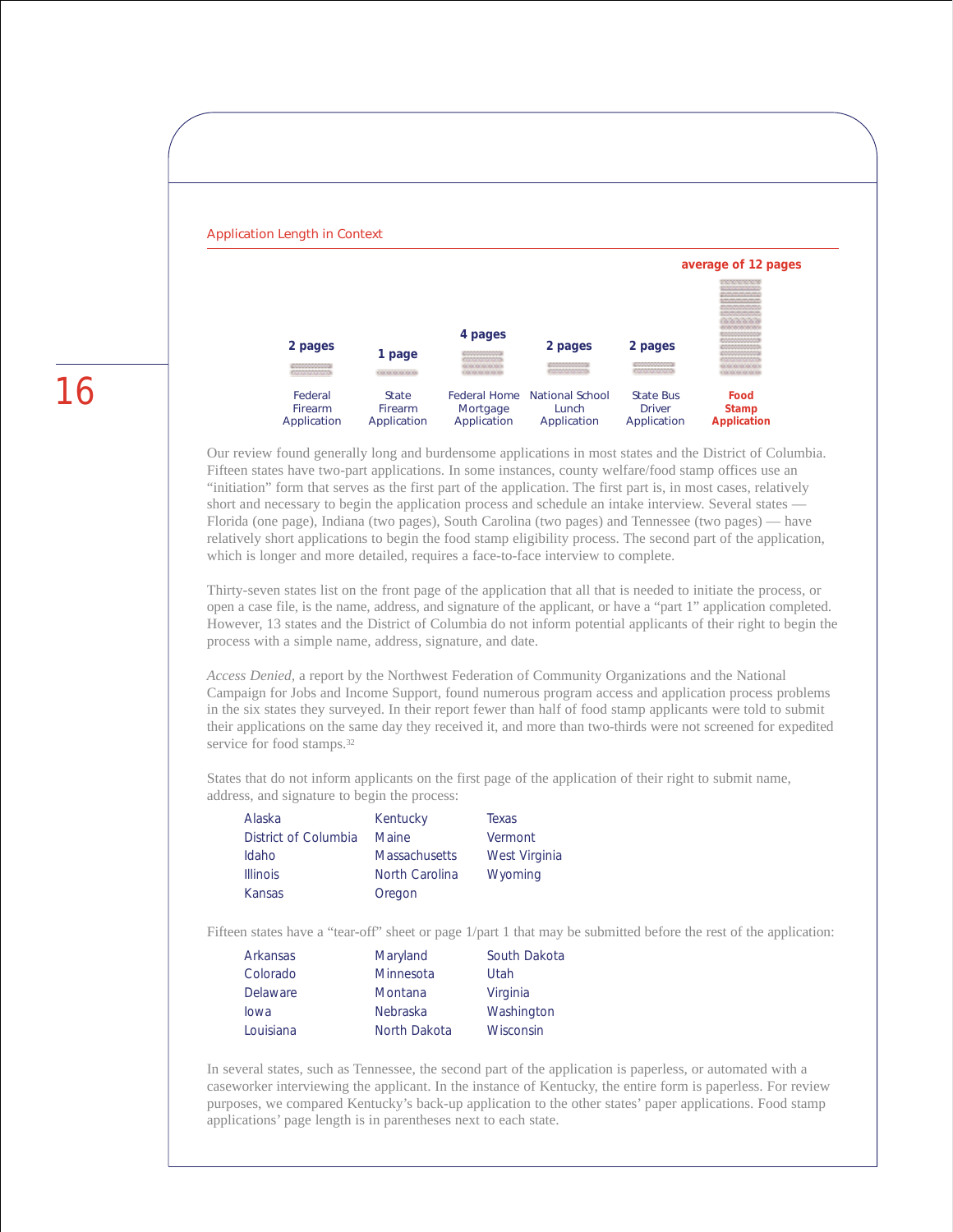Two states - Minnesota (36 pages) and West Virginia (33 pages) -- have applications more than 30 pages long.

Ten states have applications 19 to 28 pages long:

| Alabama (19)    | Mississippi       |      | (21) South Dakota (20) |      |
|-----------------|-------------------|------|------------------------|------|
| California (21) | Oklahoma          | (20) | Wisconsin              | (19) |
| Colorado (20)   | North Dakota (24) |      |                        |      |
| Maryland (23)   | Rhode Island (28) |      |                        |      |
|                 |                   |      |                        |      |

Seventeen states have applications 10 to 18 pages in length:

| Arizona          | (14) | Kentucky          | (17) | North Carolina (15) |      |
|------------------|------|-------------------|------|---------------------|------|
| Connecticut (16) |      | Michigan          | (16) | Pennsylvania        | (16) |
| Delaware         | (12) | Montana           | (17) | Utah                | (12) |
| Hawaii           | (11) | <b>Nebraska</b>   | (14) | Vermont             | (11) |
| lowa             | (10) | New Hampshire(10) |      | Virginia            | (14) |
| Kansas           | (10) | New Jersey        | (16) |                     |      |

#### States Food Stamp Application Length



Many of the questions that comprise the food stamp application and contribute to the application length are designed to determine eligibility and benefit levels through a complicated formula of eligibility and benefit allotment levels. States must implement complicated federal regulations as part of their administration of the program. Questions are also designed to reduce fraud and ensure program integrity. Program integrity, fraud reduction and accuracy of benefit issuance are critical in determining a state's administrative efficiency in the food stamp program. USDA/FNS is responsible for making error determinations on state program administration.

Incorrect benefit issuance and other factors are used to determine a state's food stamp error rate. The error concern of the states is significant. USDA annually reviews state food stamp benefit issuance under its Food Stamp Program - Quality Control authority, mandated in federal statute.33 USDA may penalize states for incorrect benefit allotments, either over-issuance or under-issuance of benefits. States may be penalized and, in some instances, fined millions of dollars for higher than average error rates. Rather than collecting these fines, however, USDA typically requires the states to reinvest the Quality Control error rate penalty into internal program improvements, such as intake process automation, caseworker training, and similar activities which can improve program integrity without over-burdening applicants.

It has been suggested that longer applications requesting more detailed household information from applicants not only allow recipients to apply for more than one program during the intake process, but that the additional information and verification questions in the longer applications help preserve program integrity and reduce errors in benefit issuance. In an effort to determine whether longer food stamp applications are associated with reduced food stamp error rates, America's Second Harvest compared length of application in

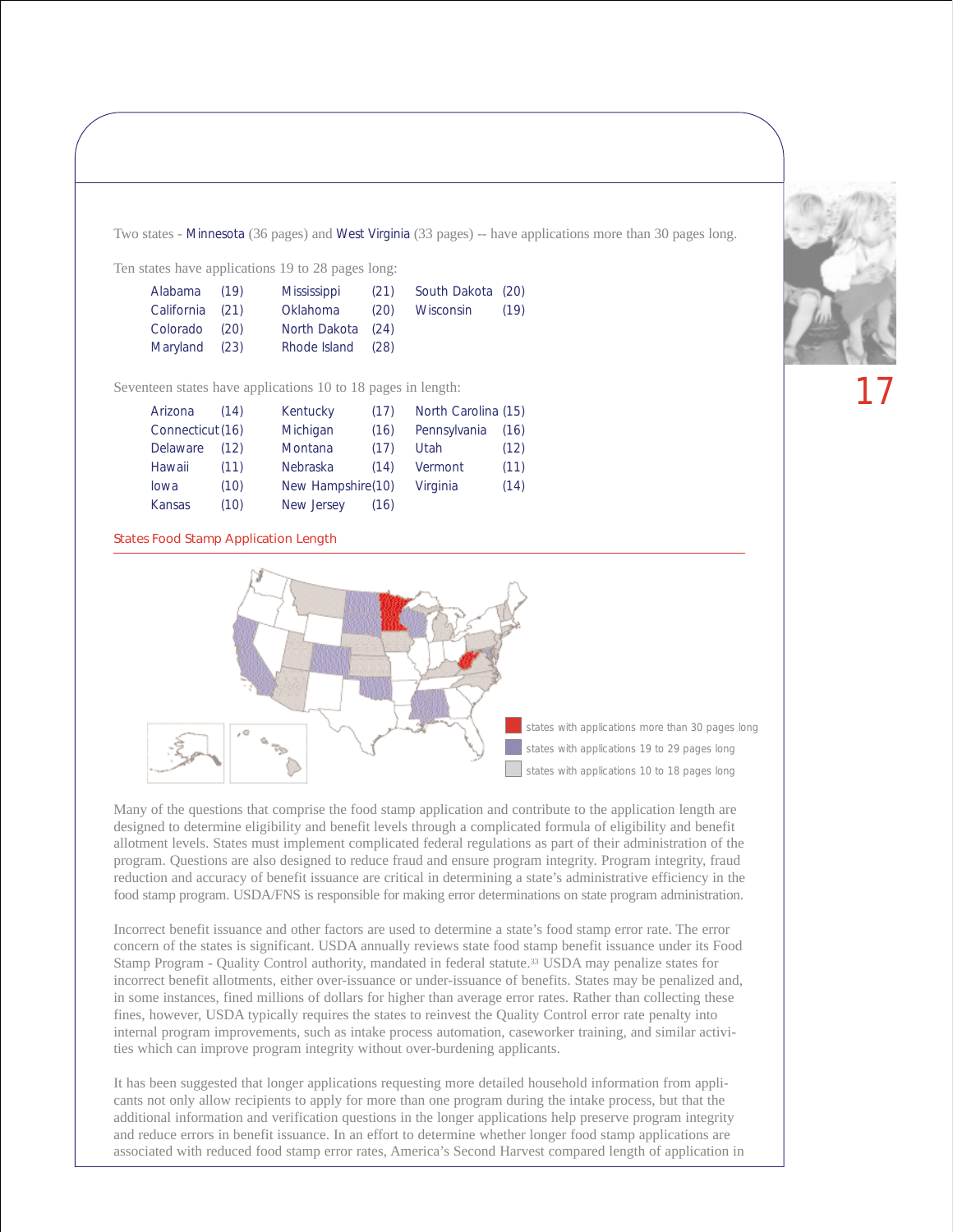

pages to a state's error rates as determined by USDA in 1999. **Our survey finds no relationship between the length of a state's food stamp application and higher than average error rates.**<sup>34</sup> (Table 1 shows each state's 1999 error rate and application length in pages.) Thus, while lengthy applications make the process more difficult and confusing for the applicant, they have no apparent relationship to a state's reduction in quality control benefit errors. For example, West Virginia with a 33 page application has an 8.8 quality control error rate, while Wyoming with a three page application has only a 2.9 error rate.

When confronted with these longer applications, the application and process seem only to affirm the perception among eligible non-participants that the food stamp application process is too cumbersome for the relatively low benefit levels.<sup>35</sup> Further, Quality Control error rates are often an insufficient measure of a state's food stamp program efficacy. State error rates are more likely affected by a series of factors including the number of working families participating in the program (with fluctuating income), the overall food stamp participation in a state, automation of the food stamp process which mitigates human errors, the level of state funding for program administration, caseworker training and turn over, and caseworker caseloads.

#### **COMPREHENDING THE FOOD STAMP APPLICATION**

A recent General Accounting Office (GAO) report on homeless persons' access to federal programs noted: " the [food stamp] application form can be difficult for some homeless people to complete, particularly those suffering from mental illness."36 In addition to barriers to understanding the food stamp application for the homeless and mentally ill, the relatively low literacy of many Food Stamp Program participants and eligible non-participants, as measured in educational attainment, can also make understanding the application process and complying with food stamp rules difficult.

The average reading level of adult Medicaid participants – an equivalent low-income population to food stamp participants for which data are available – is 5th grade, and the average reading level of all U.S. adults is the 8th grade.37 USDA data, while not identifying literacy rates or reading comprehension levels of food stamp participants, do identify generally lower educational attainment among Food Stamp Program participants and eligible non-participants as compared to the rest of the U.S. population.38 Similarly, 40 percent of emergency food recipients — low-income people accessing hunger-relief programs at food pantries, soup kitchens, and shelters — lack a high school diploma or its equivalent, and 16 percent have only a grade school education.<sup>39</sup> Thus, food stamp application questions which are substantially higher in reading comprehension grade level may be confusing and misunderstood by people applying for benefits.

As part of this survey, we reviewed each state's food stamp application certification statement for understandability using a standard Flesch-Kincaid Reading Grade Level Measurement. The certification statement is signed by the applicants attesting that all the information they have provided in the application is true to their knowledge. Our review found that only one state, **North Carolina**, provided a certification statement that would likely be understood, unassisted, as read by a low-income applicant. North Carolina's certification statement meets a 5th grade reading level, while the other 49 states and the District of Columbia provide certification statements at the 9th to 12th grade levels.

The issue of readability is essential because an applicant needs to understand what is being asked of him or her in order to provide accurate information. In particular applicants must understand and sign certification statements, under threat of perjury, that affirm that the information they provide as part of the application is correct.

Yet states often ask application questions which use unnecessarily bureaucratic language. For example, **Alabama, Colorado, Maryland, Mississippi** and **Oklahoma** ask applicants to list or identify "transfer of resources or assets"; **Colorado** asks for information regarding "lump sum payments"; **New Jersey** asks applicants to identify "deemed income," "Marital Status and Deprivation Factor"; and **Maryland** asks for "Deemor Expenses."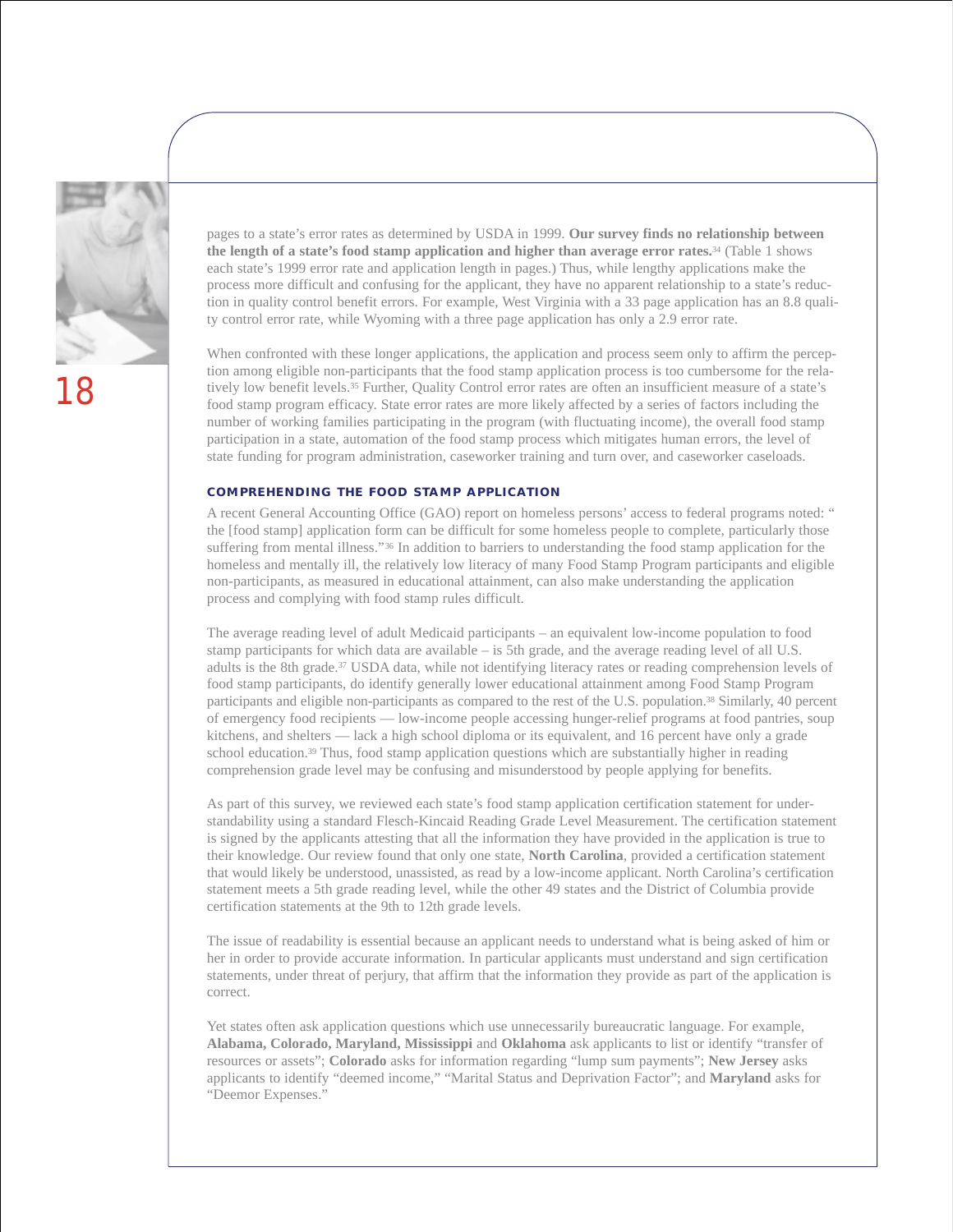Taken out of context, terms like "lump sum payment" or "liquid assets" may not seem especially confusing. But when juxtaposed against an already lengthy application averaging 12 pages long, written with a 12th grade comprehension language, and the relatively low literacy level of many food stamp applicants, the bureaucratic language serves as a significant barrier.

The length and complexity of food stamp applications is made even more difficult when, according to the *Access Denied* report, 55 percent of applicants did not have the process explained to them, and three-fourths were not offered help if there were errors on their applications.40

The "bureaucratese" of applications is exacerbated by federal regulations which require warnings which confront the applicant. Warnings contained in all 50 state and the District of Columbia food stamp applications declare that false, misleading, or incorrect information provided as part of this process may subject an applicant to civil and criminal penalties up to \$250,000 and/or imprisonment. Again, while program integrity is important and begins with the application process, the warning of enormous fines and imprisonment for incorrect information for a benefit which averages \$71 per month per person seems more than a little extreme, and quite likely adds to the stigma associated with the program and turns people off from the process.

#### **THE APPLICATION PROCESS**

Although exact procedures for applying for food stamps vary from state to state and occasionally from county to county within a state, the application process is generally comprised of four steps in all states:

- 1) requesting and obtaining an application;
- 2) completing and filing the application;
- 3) completing an eligibility determination interview; and
- 4) verifying household circumstances.<sup>40</sup>

In order to apply for food stamps, a person typically needs to visit his or her local welfare office. In fact, 93 percent of food stamp applicants and 80 percent of those re-certifying had to go to a county food stamp office to enroll or maintain eligibility.42 If disabled or otherwise homebound, an applicant may request an application by mail, an authorized representative for the applicant may apply in the applicant's place, or a caseworker may make a home visit. If an application is requested by mail, the food stamp office may schedule an interview for a later date. Many states require applicants to arrive at the beginning of the business day, by 8:00 AM usually, if they want to be seen by a caseworker and have their application processed that day. (See the application instructions in Appendix C.)

Once the preliminary information is taken by a caseworker or through the submission of an application, a second visit with a caseworker is typically scheduled for clients to provide verification of information. In 24 states, caseworkers informed researchers that at least two visits would be required to process an application.

**According to USDA, the average application process takes five hours of client time to complete and includes at least two trips to the local welfare office.**

**Once certified, re-certification occurs on average every six months though some states have shorter or longer certification periods and some categories of recipients may be required to re-certify more frequently. Re-certification usually takes nearly 2.5 hours of a participant's time and at least one additional trip to the food stamp office.**<sup>43</sup>

Once application information is submitted and an applicant is certified eligible for participation, benefits begin to accrue from the date of the initial application. Therefore it is important that potential participants submit at least their name, address, date, and signature — the basics required to initiate the process – at this stage, but as our survey indicates, the sheer length of the application and unnecessarily intrusive nature of some of the questions too often deter even the beginning of the application process for many needy families.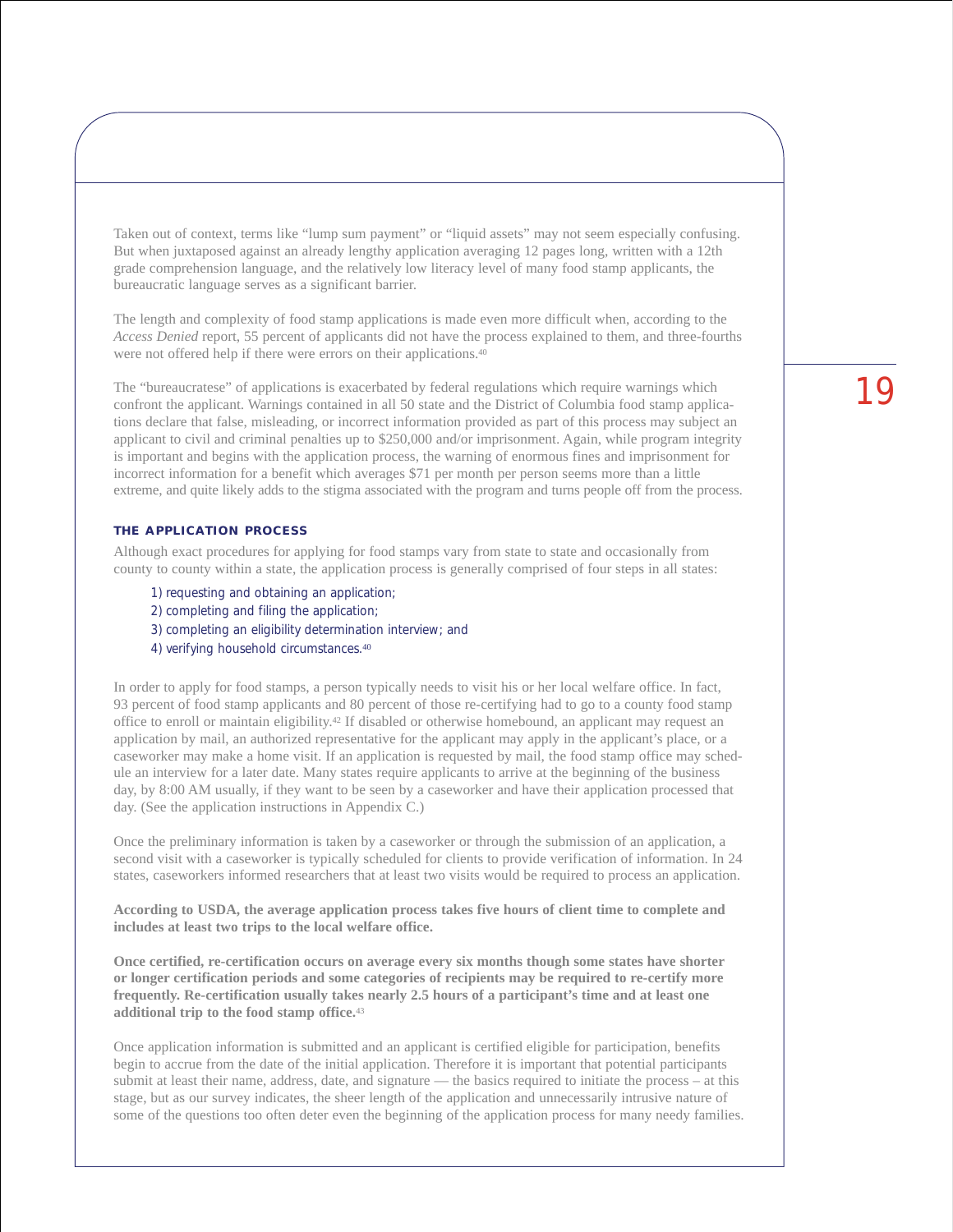For many applicants, navigating through the food stamp application interview is no less onerous than filling out the application itself. Most of the states surveyed as part of this research informed our researchers that an application could be picked up and a subsequent appointment date would be scheduled. While in some cases the applicant chooses the appointment time, many states mail an appointment letter to the applicant without consulting him or her for times that meet his or her work or life schedules.

Of food stamp offices queried by the researchers, in 24 states a second interview is scheduled rather than accommodating the applicant for an interview during their first visit.

States that require multiple visits to apply for food stamps



Failure to come to the second interview may cause a food stamp case to be closed, delayed, and/or subject a participant to sanctions if they are already enrolled. Some county welfare offices, as in at least one county in California, inform applicants that if they arrive even one minute late to their appointment, they may have to reschedule for a future date.<sup>44</sup>

Regardless of the state, in many cases applicants will have to return to a food stamp office to complete the verification process if they do not bring the necessary documentation with them. Every state's food stamp application process requires verification documents of some sort, such as employment pay stubs, birth certificates, utility and rent payment receipts, and others. Most people do not keep such documentation on their person, and most states do not inform applicants in advance what will be required to complete the application. Similarly, the *Access Denied* report noted that 80 percent of applicants in the surveyed states were not told which documents would need to be submitted, thus requiring additional visits to the food stamp office.45

When county welfare offices in all 50 states and the District of Columbia were queried about the need to bring documentation to the first visit, welfare offices in only nine states stated accurately what would be required for a single application visit, and two offices provided incomplete lists of needed documents. These practices make it likely that applicants will be unprepared for their caseworker interviews and will, therefore, be required to visit the office a second time before the application can be processed and benefits provided. USDA research indicates that 29 percent of people applying for benefits had to make two trips to the county welfare office, and 13 percent had to make three or more trips to enroll. According to USDA, "substantial numbers of participants also reported that they had to go to additional places to obtain necessary information for their most recent case actions."46

Two visits — or more — is excessive for the relatively low benefit level of food stamps, and is clearly a burden on working poor applicants who must leave work to apply for the program. For example, USDA estimates that out-of-pocket expenses for applying for food stamps average \$10.31 per person. Most of that \$10 is associated with transportation costs.<sup>47</sup> Not counted, however, are other expenses associated with missing work while applying for assistance.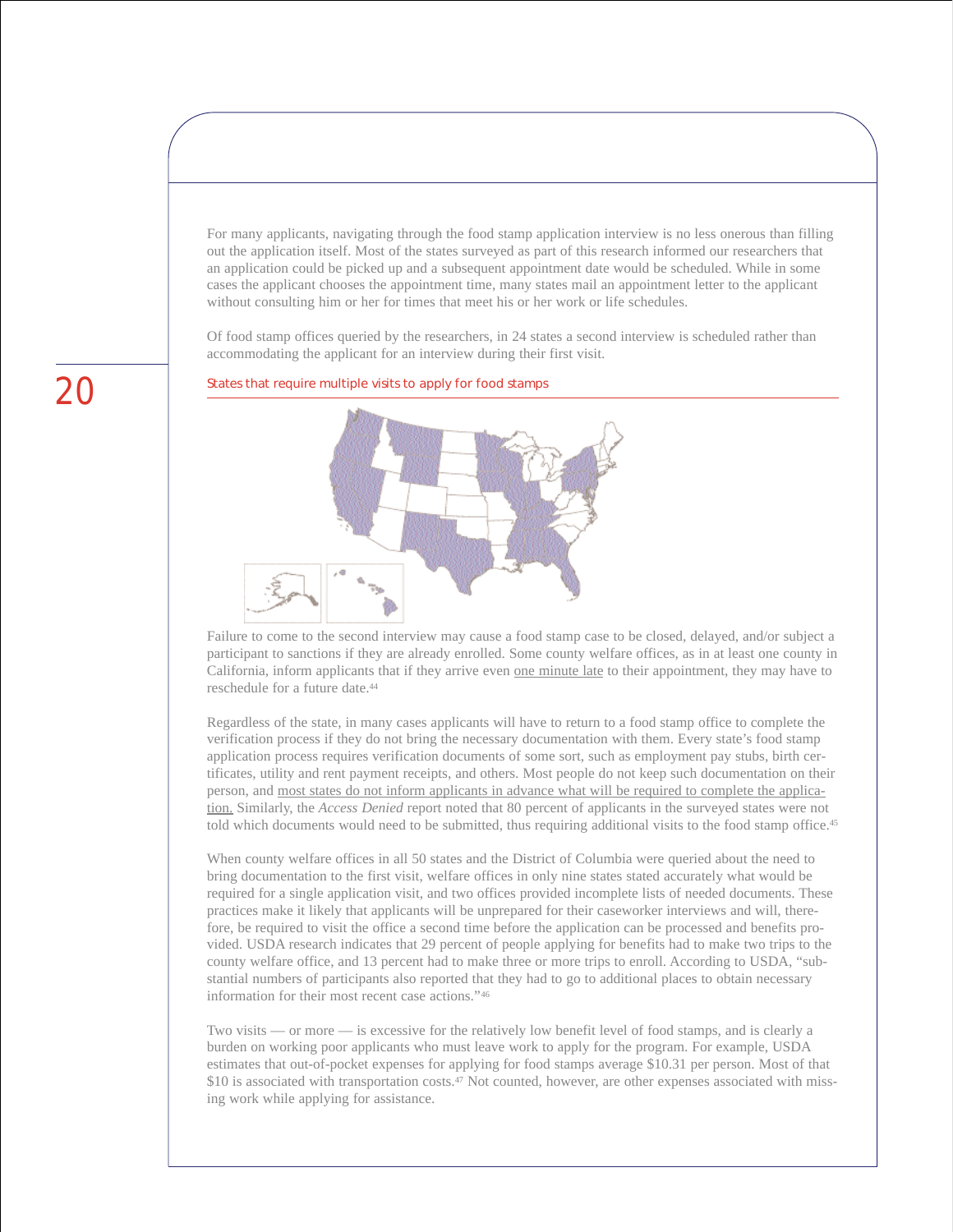Most food stamp offices are open only during "normal" business hours — 8:00 AM until 4:00 PM — or similar hours. Should a working person apply – assuming the five hour average and two visits – the lost wages at the federal minimum wage of \$5.15 an hour would equal \$25.75. Adding the average out-of-pocket expenses of \$10.31 and the lost wages, means that applying for food stamps can cost a working poor family \$36.06, or more than half of the average monthly benefit per person (\$71).

The average number of two visits needed to apply can be a difficult burden for a family transitioning from welfare to work. The newly employed may be reluctant to request leave, and employers may be disinclined to grant it. Monthly or 90 day re-certification requirements for the employed, which are frequently required of working family participants, raise the cost even higher for working poor families whose income and resources may already significantly restrict benefit amounts.

Beyond long applications, difficult language, multiple visits to a food stamp office and substantial documentation proving need, our review of the 50 state and District of Columbia applications found a number of nonessential questions in many food stamp applications.

#### **NONESSENTIAL INCOME QUESTIONS**

#### **Income that does not count against food stamp benefits**

According to the federal rules, the food stamp office may not legally count the following types of income in determining food stamp eligibility:

- any gift or benefit that is not in the form of money, such as clothing or food, or most low-income support benefits such as public housing, WIC, school meal or summer food participation;
- money earned by a child under 18, and a student at least part-time;
- small amounts of income (\$30 or less over a three-month period) that are received on an irregular basis or money from private charities such as a church or synagogue that is less than \$300 over three months;
- all loans, including student loans and Pell grants that are used for tuition, fees, and supplies;
- lump sum payments such as Earned Income Tax Credits (EITC), tax refunds, credits from most government programs for back benefits;
- money received for support of someone not in the household,
- some government payments such as Low Income Home Energy Assistance Payments (LIHEAP); and
- reimbursements for past or future work related expenses, and work or business expenses incurred by the self-employed.

Despite federal rules which prohibit the counting of certain types of income, this review found nonessential income source questions in 38 states' food stamp applications. Table 1 lists a series of extraneous income questions by state.

**Please note: The following examples were taken from state food stamp applications, as requested by the researchers between January 2000 through April 2000. Some of the income and resource questions contained in the application are not germane to the Food Stamp Program, but are nonetheless requested of food stamp applicants unless specifically noted in the application as a request for income or resources for another program. If the food stamp application excluded or otherwise noted that the question was to be asked for another program, it was not included in lists below.**

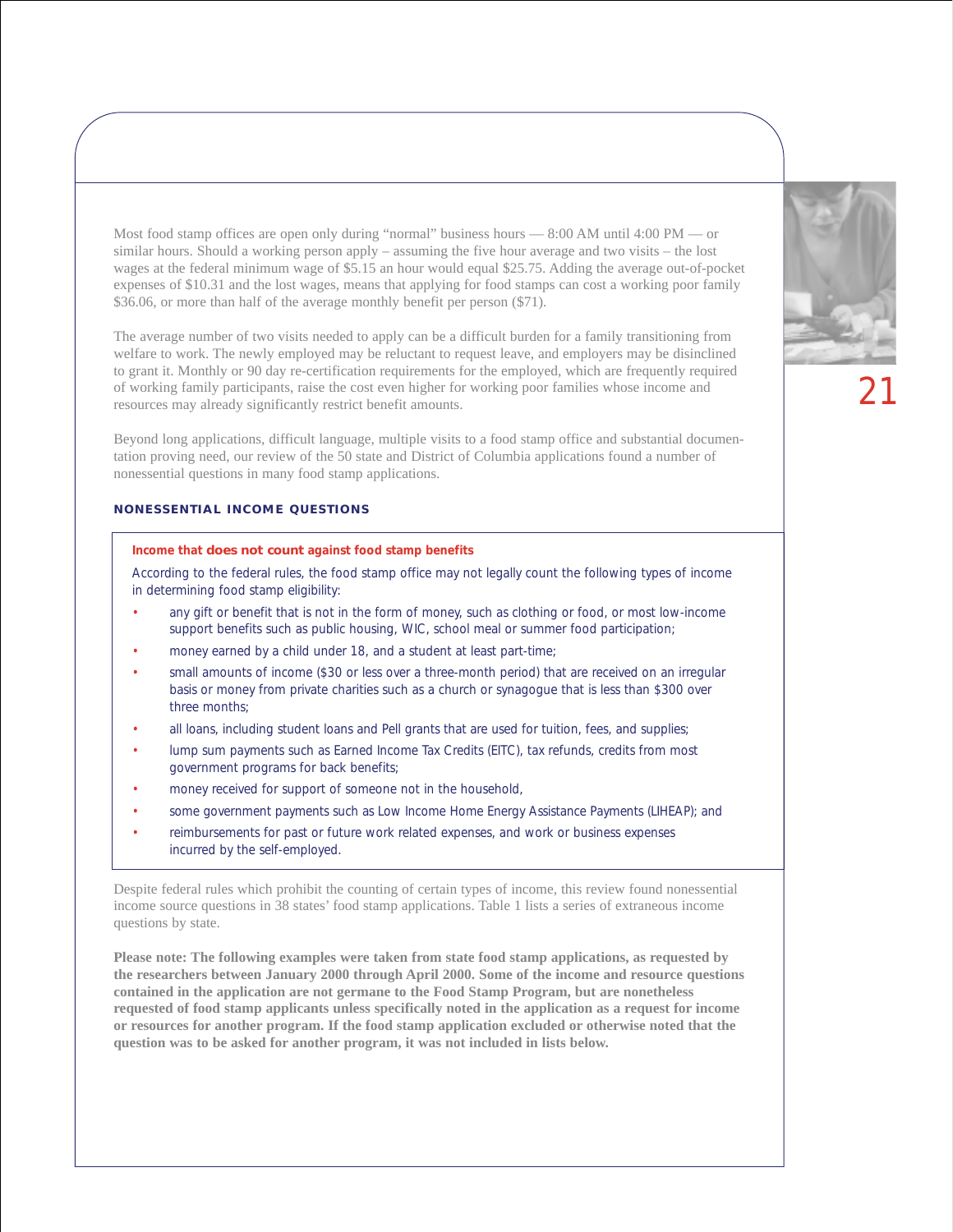

#### States which request nonessential income sources



**Nevada** requires applicants to provide the following nonessential information:

- income not in the form of money
- money from charities
- lump sum payment
- income from plasma donations, and
- income from street panhandling.

Three of the five nonessential income questions (money from charities, panhandling, and tax refunds) on the Nevada application ask for information on income that would not ordinarily, or could not reasonably, be counted against food stamp income thresholds.

**Nevada, Michigan, Minnesota,** and **New Jersey** all require income information regarding gambling winnings and casino profits.

**South Dakota, Virginia,** and **Washington** require applicants to provide information on bingo and prize winnings.

Thirty states and the District of Columbia require food stamp applicants to provide information and verification about gifts or money received from churches or synagogues, even though such funds would not typically be counted as income for food stamp purposes, unless the gift exceeded \$300 over three months. The states asking for income and verification of money received from churches, synagogues, mosques, or other religious institutions, charities, friends or relatives are:

| Arizona              | lowa                 | Montana      | Rhode Island  |
|----------------------|----------------------|--------------|---------------|
| Arkansas             | Kansas               | Nebraska     | South Dakota  |
| California           | Kentucky             | Nevada       | Texas         |
| Connecticut          | Louisiana            | New Jersey   | Utah          |
| District of Columbia | Maryland             | New York     | West Virginia |
| Delaware             | <b>Massachusetts</b> | North Dakota | Wisconsin     |
| Florida              | Minnesota            | Oklahoma     | Virginia      |
| Hawaii               | Mississippi          | Oregon       |               |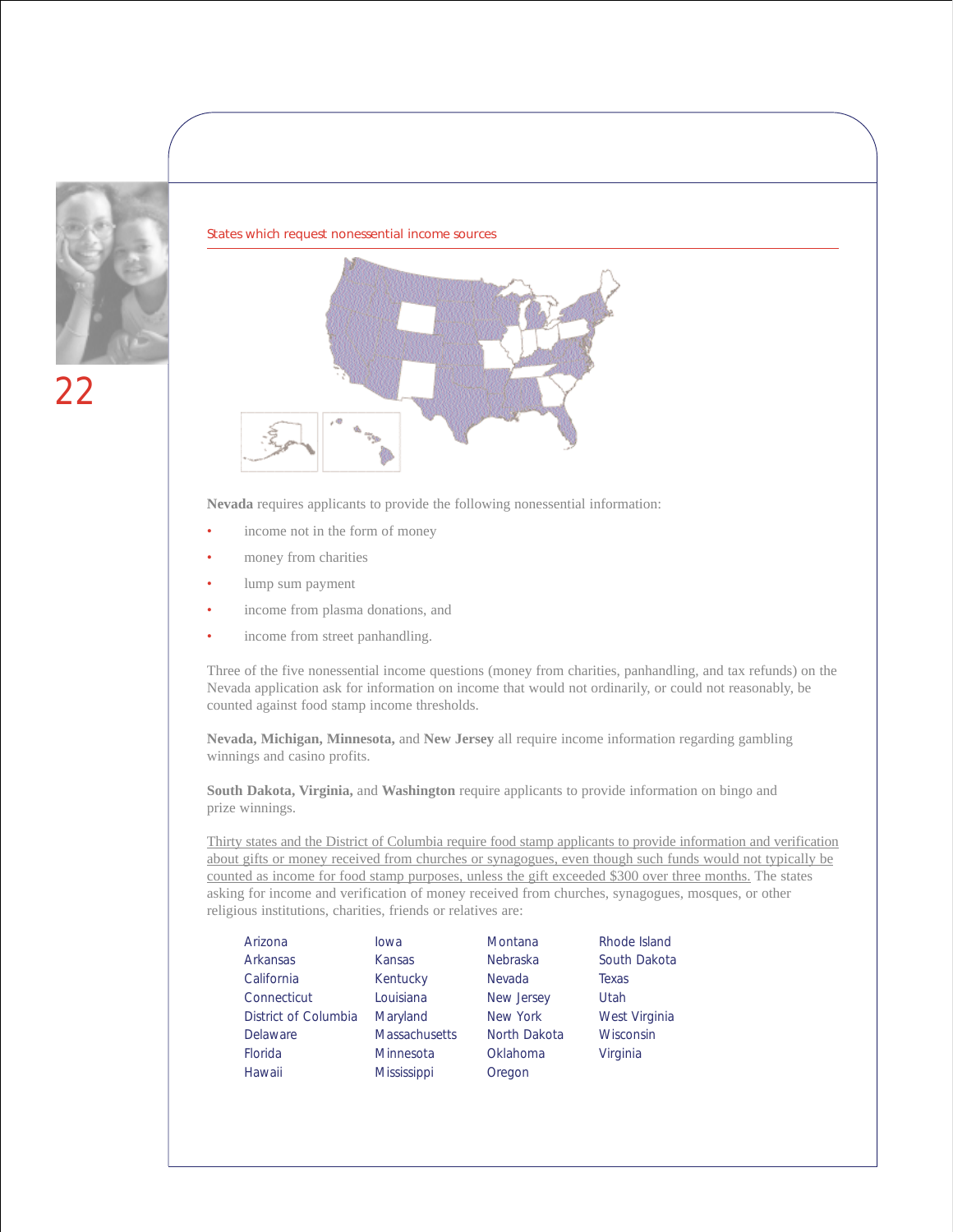Although federal rules require that income that can be anticipated is countable, regardless of the source, many of the income questions, and particularly those relating to gifts contained in many state applications could not reasonably be expected to be counted. Based on the questions in some of these states' applications, the parent of a child who receives a gift of money from a grandparent on his or her birthday would have to report the gift, or potentially be in violation of the state's requirements. How states expect to verify these sources of income is unclear. However, as the section on verification indicates, states have employed a number of innovative, and often intrusive, policies to determine income and resources. Verification activities utilized by the states include credit checks, home visits, and even monitoring cars parked in food stamp office parking lots.

In the instance of **Utah**, the food stamp application requires applicants to reveal church assistance and **Hawaii** asks applicants to provide information on garage sale income. Even if these questions could be viewed as germane to the income threshold of applicants, how states expect to verify income from garage sales, plasma donations, gifts from relatives or friends, or bingo winnings is unclear and would be extremely intrusive and burdensome to applicants to anticipate and report. As such income is typically not germane and likely unverifiable, why states request the information is unclear.

#### **NONESSENTIAL RESOURCE QUESTIONS**

As noted earlier, food stamp eligibility and benefit levels are determined by income and resources or assets, and each state food stamp application requests information about a household's resources. Under current federal rules, food stamp households may not have countable resources in excess of \$2,000, or if the household includes an elderly or disabled person, no more than \$3,000 in countable resources. Most countable resources as reported by applicants include money in checking or savings accounts. Another important resource question asked of applicants is whether or not the household owns a licensed vehicle(s), which counts against the resource limit, and if so, determine the fair market value based on the current "blue book" value of the vehicle(s). (Excluded vehicles are not counted in the resource limit.)

Each dollar over the vehicle resource allowance of \$4,650 counts against the \$2,000 resource limitation, except in cases of "categorical eligibility" applicants. At the time of publication, food stamp rules do not count licensed vehicles used to transport a disabled household member, a vehicle used to make a living (such as a taxicab), a vehicle which someone lives in, or a vehicle necessary to haul water or fuel. States may also exclude the value of vehicle from the resource requirements if the household is applying for food stamps through "categorical eligibility" in TANF or the Supplemental Security Income program (SSI, for disabled or elderly persons)48. Otherwise, the food stamp office will count the fair market value of the vehicle over \$4,650 against food stamp eligibility and benefits. (Appendix A lists some of the types of cars that represent the newest model in each category that would meet the vehicle resource allowance threshold for food stamps.)

For vehicles exceeding the \$4,650 vehicle resource exclusion, the value of the vehicle counts against the resource limit. Generally this means that vehicles with a value more than \$6,650 will exclude the household from participation in the food stamp program. Even if the vehicle is owned by a bank or other lender, and the applicant is making payments on the vehicle, the total value is counted as a resource.

For families who purchased a vehicle while employed and then find themselves out of work and in need of food stamps, the vehicle asset limitation can be particularly onerous. Many working poor families in rural or suburban areas require a reliable vehicle to obtain or maintain employment. As those areas frequently lack public mass transportation, the vehicle asset limitation can be a significant burden to participation.

Most of the resources counted against a household's food stamp eligibility will be in the form of a vehicle or money in checking or savings accounts. The following is a list of resources which may not be counted in determining food stamp eligibility, according to federal food stamp rules.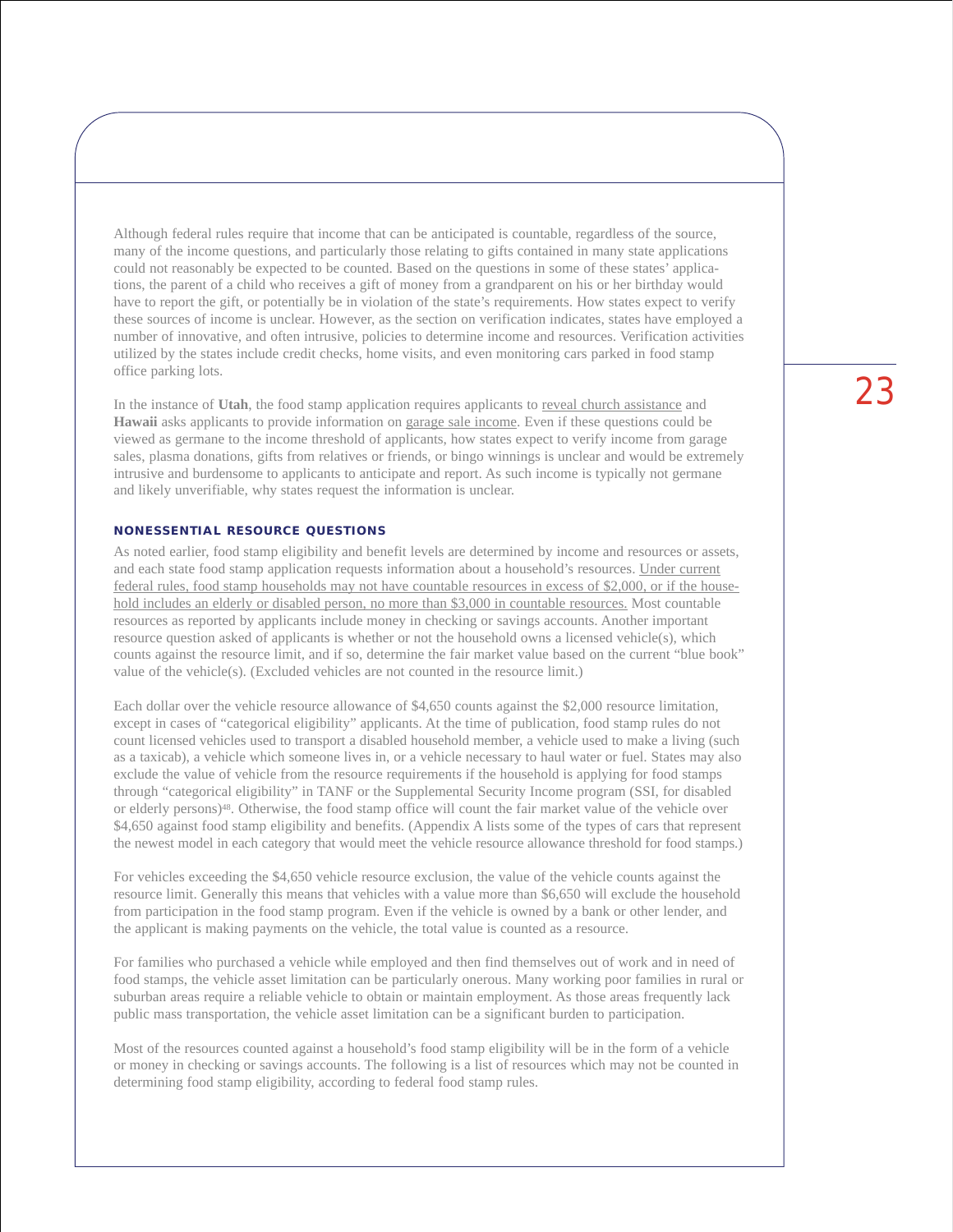#### **Resources which do not count against food stamp benefits**

The food stamp office cannot legally count the following resources against an applicant's food stamp benefit eligibility:

- an applicant's house or the land the house sits upon;
- personal belongings or household goods;
- burial plots;
- cash value of life insurance policies or pensions;
- materials, equipment, tools, livestock or buildings used for income or employment;
- the resources of household members who receive TANF or Supplemental Security Income; and
- property which cannot be sold for a significant return.

**Please note: The following examples were taken from state food stamp applications, as requested by the researchers January 2000 through April 2000. Some of the income and resource questions contained in the application are not germane to the Food Stamp Program, but are nonetheless requested of food stamp applicants unless specifically noted in the application as a request for income or resources for another program. If the food stamp application excluded or otherwise noted that the question was to be asked for another program, it was not listed below.**

Despite federal regulations which exclude certain resources from the maximum resource/asset limit, most state food stamp applications require applicants to report a number of extraneous resources. Table 1 lists a series of extraneous resource questions common to state food stamp applications. For example:

- Twenty-nine states and D.C. ask if applicants or household members own **burial plots**;
- Twenty-two states ask for the **value of house or land**;
- Thirty states and D.C. ask questions about ownership and value of **life insurance policies** and/or **pension funds**;
- Ten states ask applicants about **personal or household belongings, goods** and/or **collections**;
- Eighteen states and D.C. ask for the **value of tools, equipment** and/or **livestock** used for income; and
- Fifteen states ask for information about **jointly-owned property**, even though such property can not be readily liquidated.

Thirty-six states separate food stamp resource questions from other programs, and presumably will not count those resources against food stamp resource limits. Anecdotal evidence from state-based advocacy groups indicates, however, that caseworkers do not always distinguish countable resources, or they do not inform applicants that the resource questions may not apply to food stamp eligibility.

The *Access Denied* study of welfare program access in six states (Arkansas, Idaho, Montana, Oregon, South Carolina, and Washington), found that 78 percent of applicant "testers" were not informed about other programs for which they may eligible.49 Thus, applicants are often required to complete long applications **providing information for programs for which they are not applying**, and may **not be informed of programs for which they are eligible.**

#### **VERIFICATION REQUIREMENTS**

Food stamp rules require applicants to provide verification of information provided. Failure to cooperate with the verification process may cause a food stamp application to be rejected. In the case of an already approved applicant, failure to provide verification may trigger sanctions or reduce future benefits.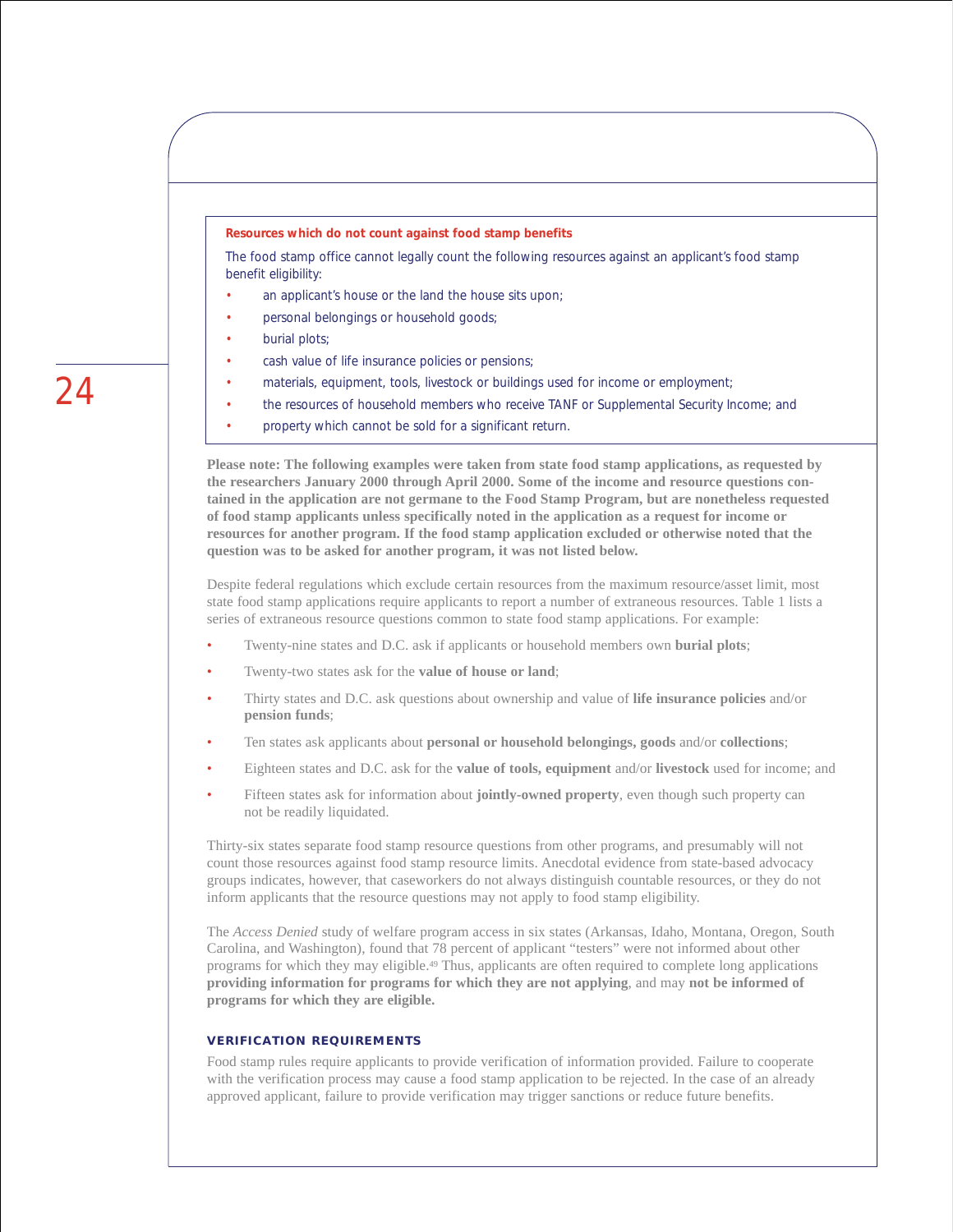#### **Verification Requirements**

Federal food stamp regulations require applicants to provide verification for the following:

- Income;
- citizenship or immigration status for anyone in the household applying for food stamps;
- social security numbers for everyone in the household applying for food stamps;
- proof of address or where the applicant resides; (homeless persons do not have to report an address)
- identification for the applicant;
- medical expenses if a medical expense deduction is sought;
- utility expenses if utility expenses beyond the standard deduction are sought; and
- proof of disability if the special disability benefit is sought.

Despite relatively minor federal verification rules, many states have imposed extremely burdensome verification requirements.

- **Alabama** requires applicants to have signed and dated statements from any person who gives money to a person in the household.
- **Arizona** requires verification on deceased parents.
- **Montana** and **North Carolina** require applicants to identify and verify commodity status, that is if they are receiving USDA commodities through a charity like a food bank, pantry or soup kitchen.
- **Maryland** and **Kansas** require medical insurance proof and policy numbers.

Most onerous of state verification requirements is employer and landlord information. **Oregon**, for example, requires pay stubs for two months, and **Pennsylvania** requires information for the last four jobs held. **Montana** requires pay stubs, pay envelopes, and earnings statements from employers. **Mississippi** requires applicants to provide pay stubs from five pay periods. **Alabama** requires caseworkers to call past employers to determine if an applicant had "good cause" for quitting a job.

Nine state applications require verification through landlord information, either by contacting the landlord, as in **North Carolina**, or by requiring the landlord to sign a statement verifying residence information.

The states requiring landlord verifications, signatures, statements or independent contacts are:

| Colorado | Minnesota      | North Carolina |
|----------|----------------|----------------|
| Maryland | <b>Montana</b> | North Dakota   |
| Michigan | New Mexico     | Oklahoma       |

Thirteen states require bank account numbers, including **Nebraska** which requires children's bank account information. States requiring bank account numbers for verification of resources and income are:

| Connecticut  | Michigan        | New Jersey     | West Virginia |
|--------------|-----------------|----------------|---------------|
| Hawaii       | Minnesota       | North Carolina |               |
| Kansas       | <b>Montana</b>  | North Dakota   |               |
| <b>Maine</b> | <b>Nebraska</b> | Virginia       |               |

In addition to bank account numbers, landlord information, and employer details, 20 states require food stamp applicants to provide detailed directions to their homes in order for caseworker investigators to conduct home visits for verification purposes. Although federal food stamp rules allow home visits if such visits are preceded by notice to the household, some of these visits appear to be "surprise" verification visits. Food Stamp fraud investigators in **Texas** for example, often give no advance notice – beyond knocking on the door – and because these investigators may have badges of the Inspector General, similar to those of law enforcement, household members frequently allow them to enter the premises.50 The following 20 states ask applicants to provide directions to their homes on the food stamp application.

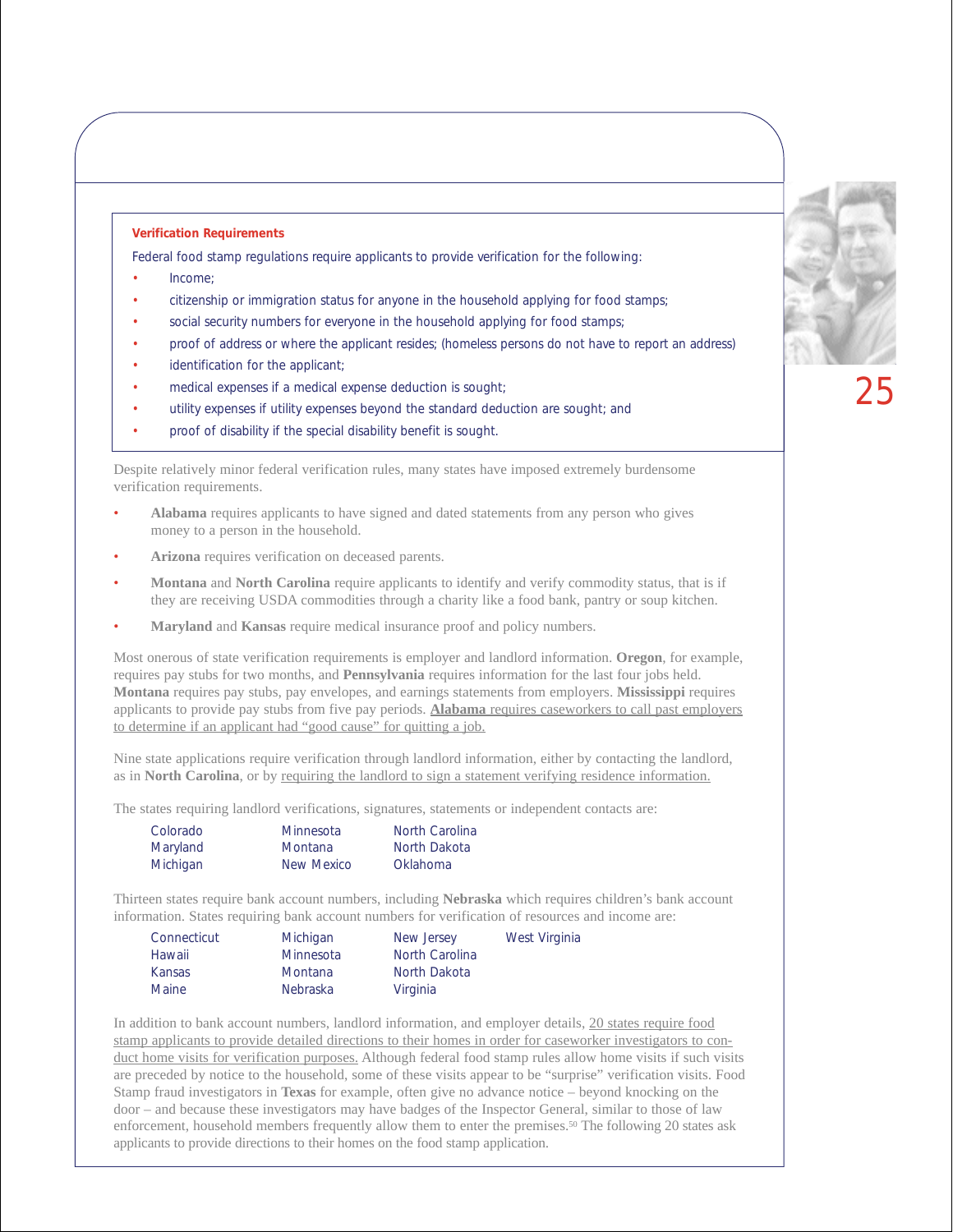

States which request directions to the applicant's homes



#### **"CRIMINALIZATION" STIGMA OF FOOD STAMP APPLICANTS**

The issue of home visits to verify information provided by a food stamp applicant is closely related to an even more alarming and intrusive practice which a number of states have begun or indicate they will begin, the **electronic fingerprinting**, or "finger imaging" of applicants.

Fingerprinting is a relatively rare occurrence in the United States unless a person is entering the military, employed in public or private organizations with high security concerns, or comes into contact with the criminal justice system.

**Nonetheless in three states, Arizona, California, and New York, food stamp recipients are routinely subjected to electronic fingerprinting in order to enroll in the food stamp program.**

As of May 2000, legislation has been enacted, is pending, or has been instituted, in at least five states requiring the electronic fingerprinting of applicants.

The following states are currently fingerprinting food stamp applicants and recipients, statewide or as part of pilot programs:

| Arizona          | New York      |
|------------------|---------------|
| California       | Texas (pilot) |
| Michigan (pilot) |               |

Sixteen states are currently electronic fingerprinting food stamp, TANF, or other social service program recipients, planning to do so before the end of 2000, or are in the planning stages.<sup>51</sup>

| Arizona     | <b>Florida</b>       | Michigan           | North Carolina |
|-------------|----------------------|--------------------|----------------|
| California  | <b>Illinois</b>      | <b>Mississippi</b> | Pennsylvania   |
| Connecticut | Maryland             | New Jersey         | South Carolina |
| Delaware    | <b>Massachusetts</b> | New York           | Texas          |

The 1996 Welfare Reform Act made drug felons and fleeing felons ineligible for food stamps. Some states have taken these federal requirements and inserted questions on the application aimed at keeping fleeing felons and drug felons from participating according to federal rules, but these questions also have the effect of creating a "criminalization" stigma in the program.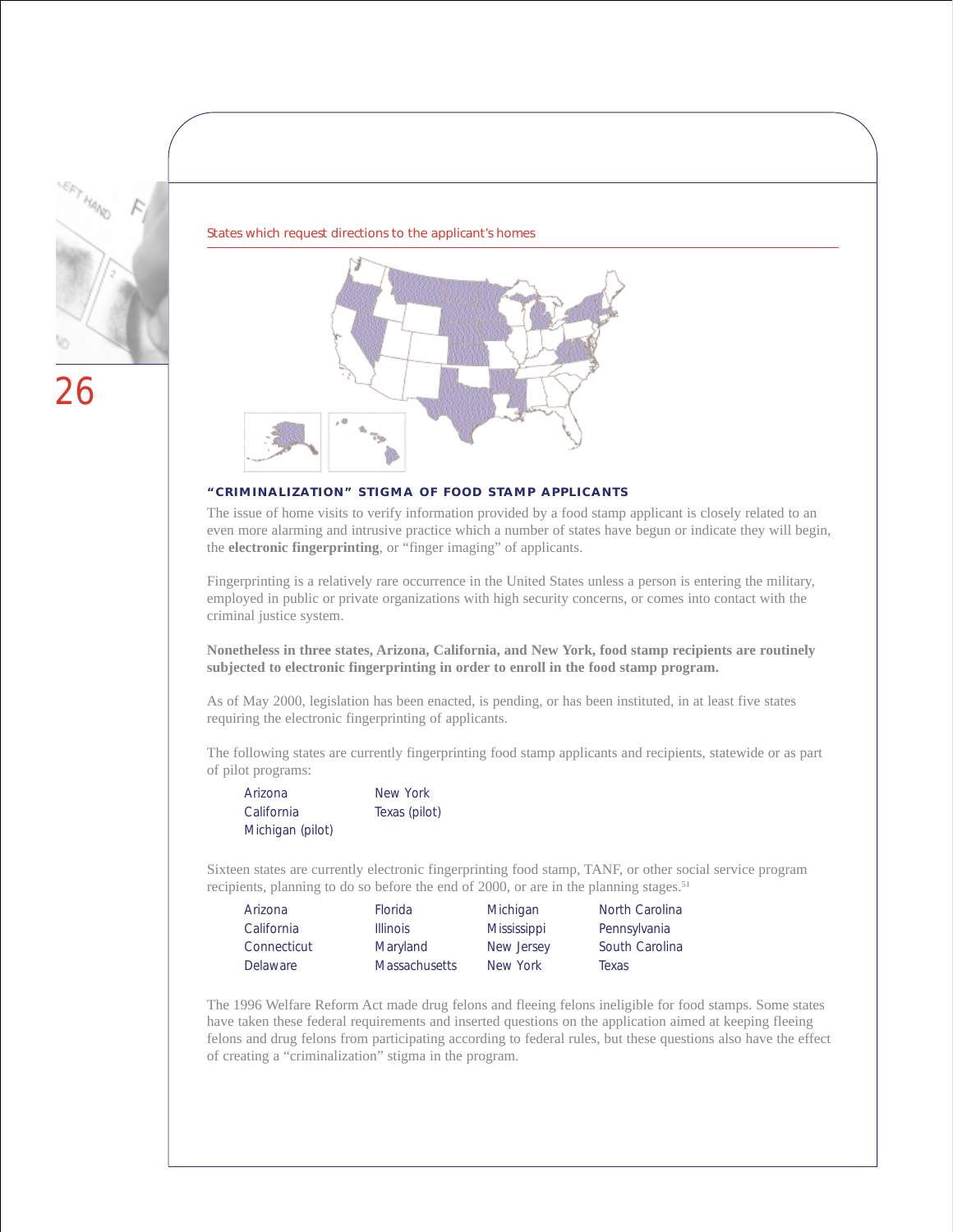The criminalization stigma is pervasive throughout the application and application process. In one state, **Texas**, an estimated one-third of all food stamp applicants undergo a fraud investigation before their certification in the program.52 Table 2 lists a series of miscellaneous questions that are sometimes asked of applicants. For example, **Pennsylvania** requires applicants to declare why they are applying for benefits. Pennsylvania also requires food stamp applicants to sign an affidavit consenting to finger, photo, and imaging processing.

**Nebraska** requires applicants to sign an authorization for the state agency to:

"make available, upon written request, to any federal, state, or local law enforcement official the address, social security number, and photograph of any food stamp recipient if the officer furnishes the name of the individual and notifies the agency that individual is fleeing to avoid prosecution, custody, or confinement for a felony, is violating a condition of parole or probation, or has information necessary for the officer to conduct an official duty related to a felony/parole violation."

**Ohio** asks food stamp applicants:

"Are you or any member of your household **fleeing New Jersey** to avoid prosecution, or custody or confinement after conviction of a crime, or an attempt to commit a crime which is a high misdemeanor under the laws of New Jersey? [emphasis added]

Yes No

If you answered yes, please list the name of the person(s): \_\_\_\_\_\_\_\_\_\_\_\_\_\_\_\_\_\_\_\_

While these practices are allowable under federal rules, electronic fingerprinting, asking applicants if they are fleeing prosecution in another state, and similar requirements likely contribute to a negative stigma associated with food stamp participation.

Some intrusive state food stamp reporting and verification policies may occur without the knowledge of applicants. One example is **Tennessee's "Project Parking Lot"** in which Tennessee Department of Human Services investigators visit food stamp issuance office parking lots for at least one hour each day "...and take the license tag numbers of vehicles that appear to have a value that would exceed the food stamp resource limit."53 The tags are then checked against Department of Motor Vehicles lists and food stamp household participants. The Tennessee program of "fraud reduction" was cited by USDA for its "Commitment to Excellence" in fraud reduction.<sup>54</sup>

In **Delaware**, when caseworkers "suspect" a client or applicant is reporting inaccurate information, they may request credit reports on food stamp participants that track active and closed bank accounts, revolving credit and installment plans, credit accounts applied for, Social Security death benefits, lien and civil suit information, collection activity, "unusual charges" and names of those requesting credit information on the applicant. According to Delaware's Department of Health and Social Services "[Credit] Reports are not requested when the circumstances indicate the possibility of criminal activity because the information cannot be used as evidence or obtained for criminal investigative purposes."55 Evidently, information that cannot be used for criminal law enforcement purposes is seemingly quite acceptable to use against low-income people in Delaware applying for hunger relief benefits.

In addition to the intrusive practices of several states, every state application includes federally mandated warnings regarding the provision of false information. However some states have taken the required warnings and efforts at fraud reduction quite far with warnings that declare that false, misleading, or incorrect information provided as part of this process may subject an applicant to civil and criminal penalties up to \$250,000 and/or imprisonment. For example, **Georgia** includes with the food stamp application a flyer with "rolling dice" that warns which practices constitute fraud, including failing to report changes in salary, income, or other changes. (See the Georgia "Food Stamp Fraud" flyer in Appendix B.)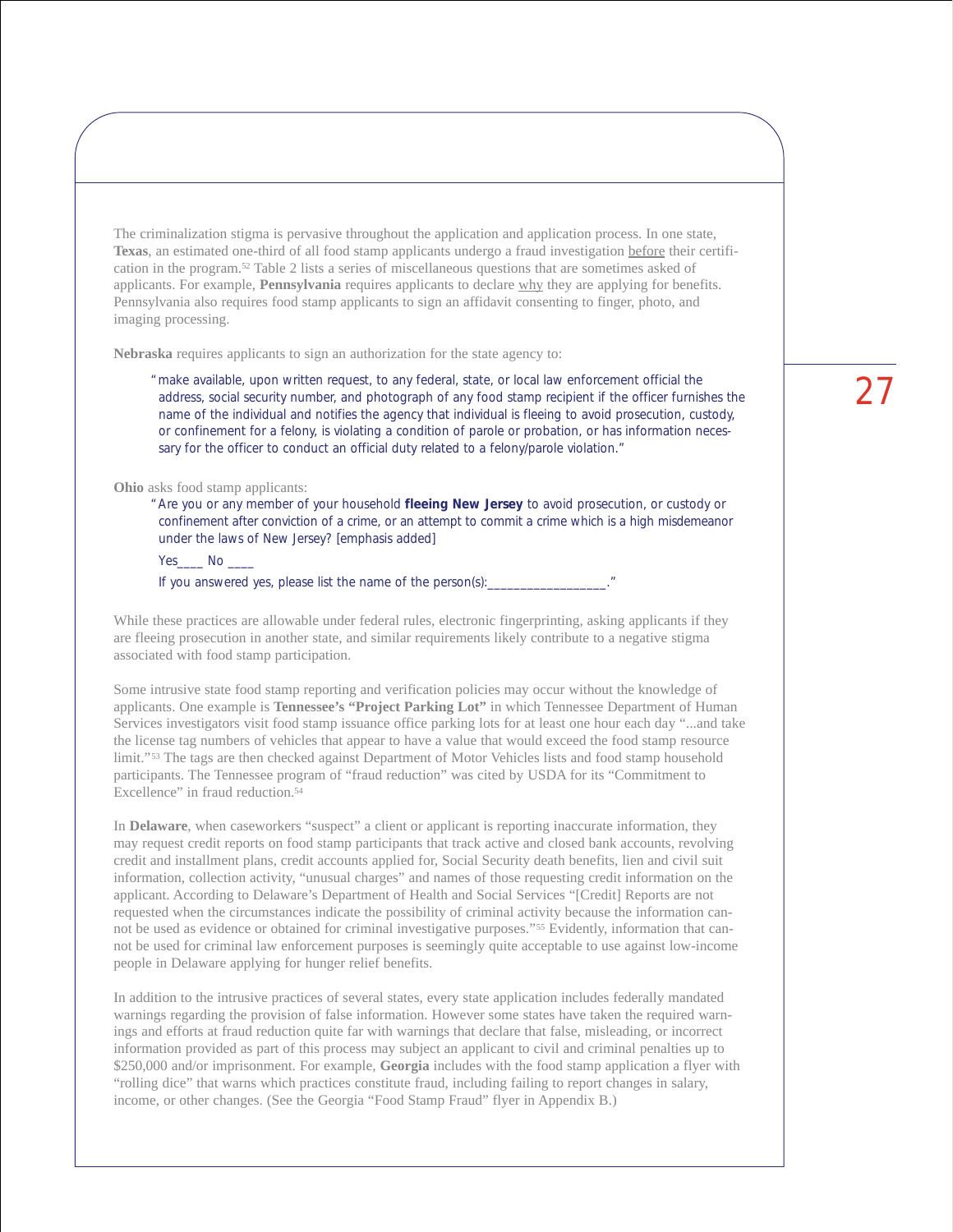A stigma surrounding food stamps or welfare, most often associated with feelings of shame for needing government assistance, are likely exacerbated with negative feelings associated with the intrusions in personal privacy and a feeling of criminality which states inflict through fingerprinting, surveillance, fraud warnings, and questions related to law enforcement. Such practices likely serve as barriers to participation in the food stamp program. A 1999 USDA report on food stamp participants and non-participants stated: "Eligible households associating higher levels of stigma with receiving and using food stamps were less likely to participate."55 Although the criminal penalty warnings in the food stamp applications, electronic fingerprinting of recipients, searching credit reports for "unusual charges," and scrutinizing cars in parking lots have not been shown to perpetuate an image of stigma, they can reasonably be assumed to have that effect and would probably not be acceptable to most middle-class Americans applying for federal government programs or benefits.

### **Conclusions**

Although part of the food stamp decline between 1996 and 1999 can be attributed to the strong economy, some of the decline can also be attributed to administrative burdens associated with enrollment in the program after enactment of welfare reform. A recent Urban Institute study of low-income families found that the second most cited reason for non-participation in the Food Stamp Program by low-income people who left welfare was perceived administrative problems and/or hassles in order to obtain food stamps.57 As the 50 states and District of Columbia food stamp application review shows, nearly every state has instituted a series of red tape hurdles that have the effect of discouraging participation.

For many families that could benefit from food stamps, the hassles of multiple visits to a county welfare office, missing work, waiting for hours at an office, filling out pages and pages of questions and verifying numerous claims can simply be too much to justify a relatively small financial benefit. The red tape hassles when coupled with the stigma of welfare participation, fingerprinting of applicants, home visits, and other invasions of privacy create a chilling atmosphere for families seeking food security.

As a result, many low-income families that could benefit from this program choose not to participate in food stamps and instead turn to food banks, church pantries and soup kitchens when they need emergency food assistance. Only 40 percent of the people served by America's Second Harvest food banks and food-rescue organizations participate in the Food Stamp Program, even though most emergency food recipients are income eligible.58

Though much of the red tape divide separating needy people from the Food Stamp Program is a consequence of state agencies reacting to or following federal regulations or statute, states have nonetheless created many of their own red tape barriers.

The policy concerns raised by the review of state food stamp applications are serious. As the survey indicates, longer applications have no relationship to program integrity as measured in a state's quality control error rate. Further, the costs encumbered by potential enrollees in time, money (both out-of-pocket expenses and lost wages for the employed), and dignity can be significant. The obstacles the poor and hungry face to become self-sufficient are often daunting enough for most people. Federal rules and state administration should not be creating a red tape divide for needy and hungry people.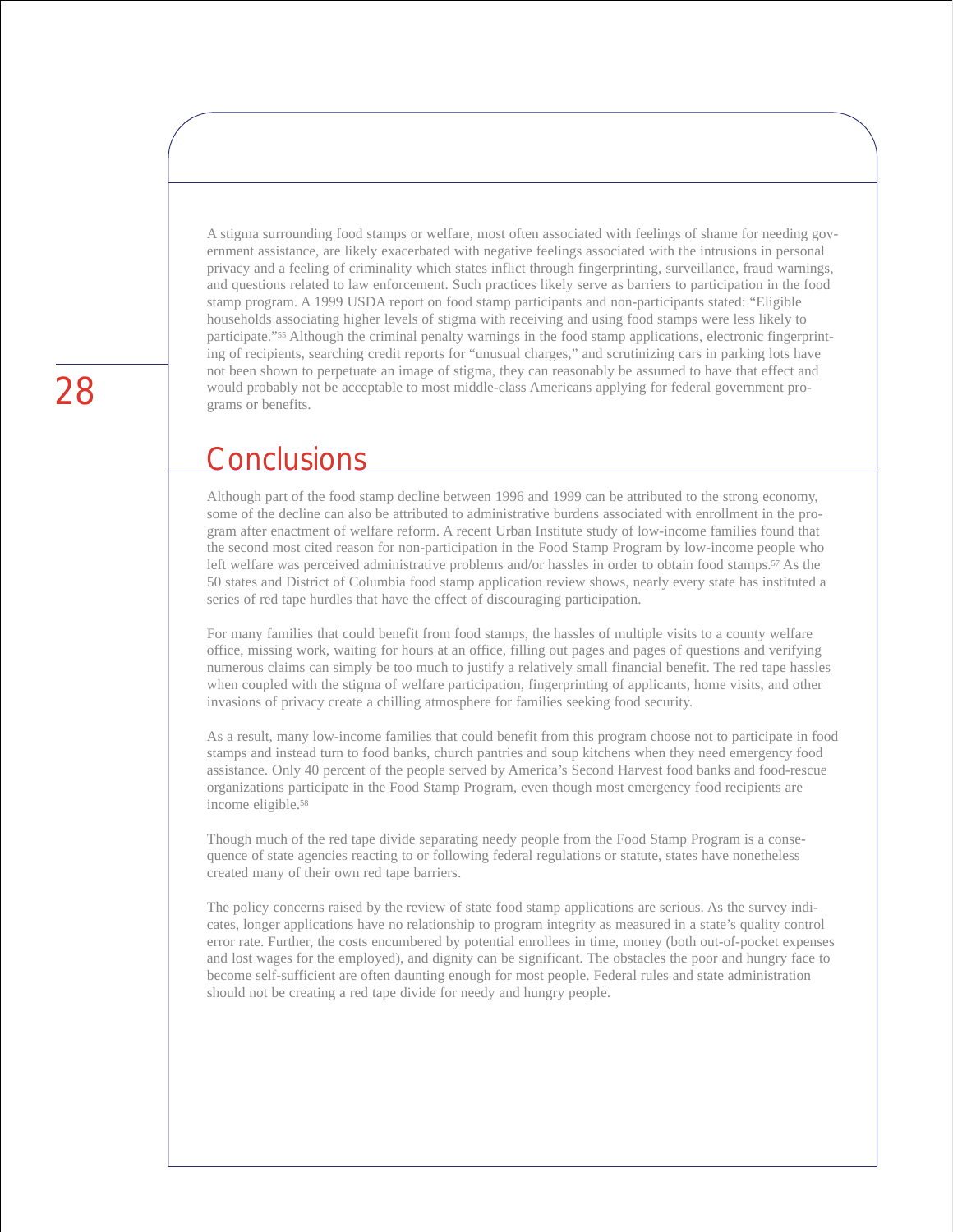### Recommendations

A recent analysis of the value of food stamp benefits to working poor families found that the income of a family of four with a full-time minimum wage worker can be lifted almost to the poverty line, if not above, when food stamps are combined with earnings and the earned income tax credit.<sup>59</sup> Unfortunately, too many eligible working poor and needy families and individuals are not taking advantage of the useful benefits to which they are entitled due to some of the bureaucratic barriers identified in this report.

Fortunately, the red tape divide can be cut by state actions and policies which simplify food stamp applications, the application process, and lengthen certification periods. Immediate action at both the state and federal level can greatly reduce administrative barriers and improve program access.

The following recommendations include suggested reforms to both the applications and the application/ re-certification process.

#### **1. Shorten the food stamp application length.**

The sheer length of many food stamp applications is a barrier to participation. Food stamp applications should be reduced to a length of one or two pages. In 1999, Secretary of Agriculture Dan Glickman sent a letter to the nation's Governors urging them to simplify the food stamp application forms. States should begin this process of simplification as soon as possible.

Applicants should be clearly informed on the first page of applications that the name, address, date, and signature are all that must be submitted to initiate the process. This is particularly important considering that nearly two-thirds of people applying for food stamps are applying only for that program and that those leaving TANF may remain eligible for food stamps but are often not informed of their eligibility. Most importantly, USDA should provide a model, simplified food stamp application, similar to the simplified Medicaid form designed by the Health Care Financing Administration of the Department of Health and Human Services to address similar concerns with confusing Medicaid applications and falling enrollments.

#### **2. Streamline the application processes.**

The average application process takes five hours of client time to complete and often includes multiple trips to the local welfare office. This process can and should be streamlined and made more accommodating to the needs of working poor applicants and those with small children.

Applications should be processed in one visit. Two visits to the food stamp office should be the exception, not the norm. Re-certification visits should also be limited to once annually.

The two greatest reforms in this area would be the automating the process, utilizing technology to identify what questions to ask and what information would require verification to be provided by applicants, and assisting caseworkers with caseload difficulties. Applicants should be asked to which program they are applying, and should only be required to answer eligibility, income, and resource questions required under federal law for that specific program. Similarly, verification requirements should be solely limited to the information required by federal food stamp regulations, for those applying only for food stamps. As the *Access Denied* report identified, in those instances in which additional information is requested, applicants should be informed of all the programs for which they are eligible.<sup>60</sup>

States should require caseworkers to familiarize and assist clients with the use of EBT card technology. Further application process reforms should include: making applications available in multiple languages, not only English and Spanish, and translators must be available for non-English speakers; expand office hours to include at least some evenings and weekends; and provide mobile offices or out-stations at places where potentially eligible families frequent such as health clinics, schools, food banks, food pantries, churches, and soup kitchens.

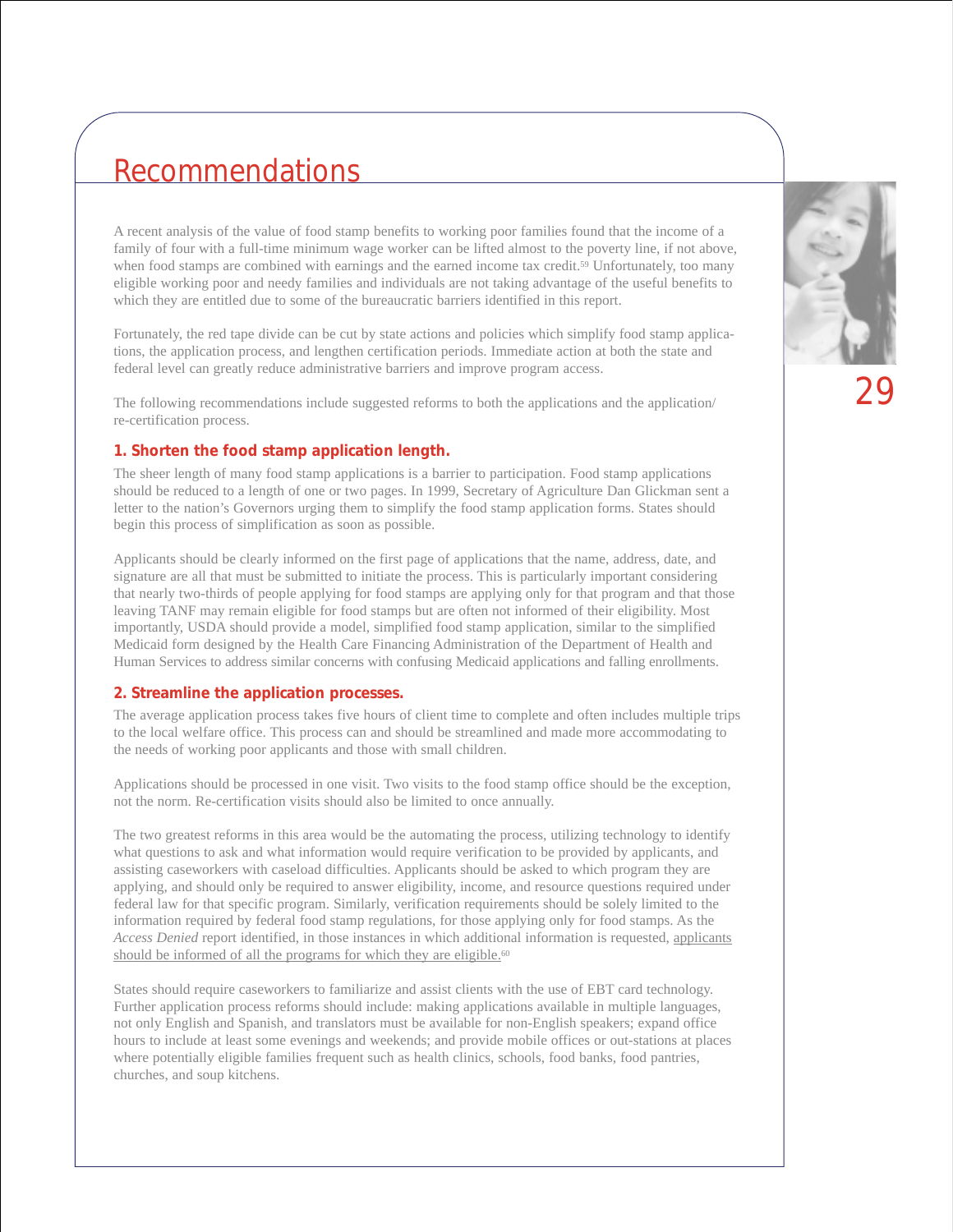

**3. Reduce caseworker loads.**

The number of caseloads per caseworker should be significantly reduced, and caseworkers should receive ongoing training in program regulations and customer service. According to the American Federation of State, County, and Municipal Employees (AFSCME) Child Welfare Watch, the biggest obstacle to caseworkers doing their jobs well is high caseloads.<sup>61</sup> In Illinois, for example, AFSCME officials state that Department of Human Services caseworkers are responsible for an average of 450 cases each, and 92 percent of caseworkers report increased caseloads and 73 percent report that at least four new duties had been added to their jobs since the advent of welfare reform.<sup>62</sup>

Caseworkers cannot reasonably be expected to provide adequate service for such high caseloads and the often complex and difficult problems faced by the families they aim to serve. Caseworkers are also often asked to perform their tasks with limited or outdated technology, in addition to the crushing caseload. Too many cases are often assigned to too few caseworkers. To correct the caseload problem, welfare/food stamp caseworkers should be limited in the number of cases assigned to them by state policy or state legislation. States should also provide incentives and other management techniques that promote caseworker retention.

There is significant anecdotal information from state-based advocacy groups and in federal oversight reports of these programs, of rude or uninformed caseworkers whose behavior is a barrier to participation in the program. Food stamp applicants must be treated respectfully and told in advance what materials they will need to bring with them for verification. Reduced caseloads can eliminate barriers to access by allowing caseworkers to give each client adequate time and attention. An ethic of customer service and the recognition that welfare cases are more than numbers — they are, after all, human lives and families with children — should be the standard in welfare/food stamp offices.

Several states have instituted a number of "best practices" or similar innovations, identified in *State Government Responses to the Food Assistance Gap 2000*, a joint report of the Food Research and Action Center (FRAC) and America's Second Harvest. Some of these innovations include:

- **New York:** The state has earmarked \$3 million in TANF start-up funds to establish a Transitional Opportunities Program (TOP) to support employed TANF recipients and assist them in the transition off of welfare. It also aims to ensure families receive all the program benefits for which they are eligible, including food stamps. Social service districts can apply for the funds and can commit to a portion of their own TANF grants to establish TOP offices.
- **Massachusetts:** The state has pilot programs to provide working families with easier access to food stamps by extending Department of Transitional Assistance office hours in the evenings and on Saturdays at some sites.
- **California:** Sacramento's County Department of Human Assistance accepts food stamp applications weekdays from 7:00 AM to 9:00 PM. According to the Western Region Anti-Hunger Network state advocates, caseworkers are staggered on day and night shift schedules and share desk space and resources. In addition, night shift caseworkers received compensatory pay increases for their later work hours.
- **Vermont:** The state posts caseworkers at community sites outside of district welfare offices, at or near other state government sites where low-income people can access a variety of programs.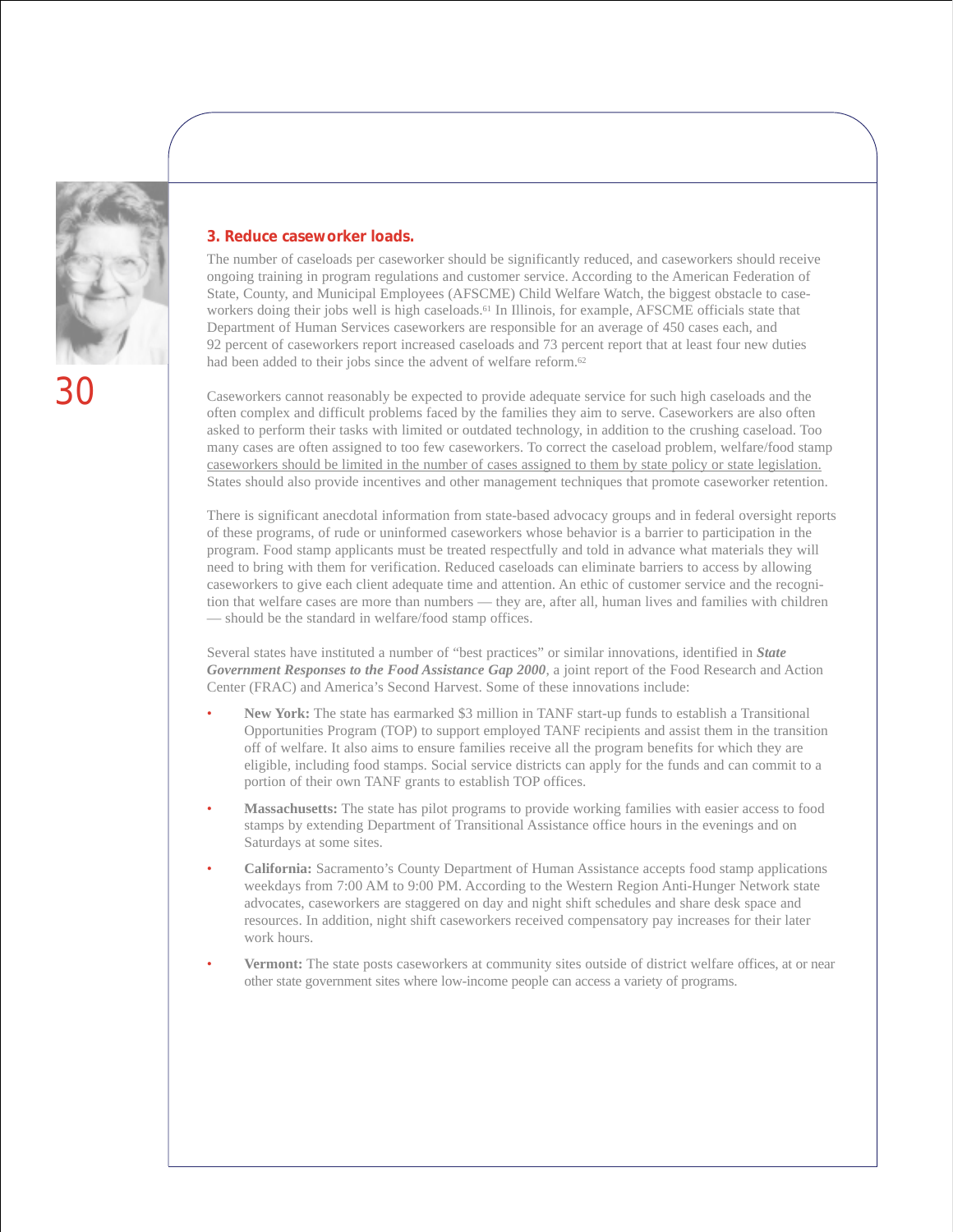#### **4. Federal Initiatives**

**Many of the state practices identified in this report are state reactions to extremely complex federal program rules and the statutorily mandated quality control system. The fiscal year 2002 Food Stamp Program federal reauthorization provides policy makers an excellent opportunity to simplify, strengthen and expand this vital nutrition program.** 

The USDA is currently in the process of rewriting a number of federal regulations pertaining to the Food Stamp Program so that the regulations will conform with the program changes mandated in the 1996 welfare reform law. The USDA should use its authority to simplify Food Stamp Program rules to encourage those who are eligible for nutrition assistance to apply for the program.

In addition, a number of proposals have been introduced by Members of Congress concerned about the gap between the number of children living in poverty and the number of children receiving food stamp assistance (see Appendix D). Policy makers will also have an excellent opportunity to simplify, strengthen and expand the Food Stamp Program when this vital nutrition program is reauthorized by the Congress in FY 2002.

States, however, should not wait for reauthorization to make the changes necessary to cut the red tape that divides poor and hungry people from the food stamp benefits they desperately need and are entitled to under the law. Rather than increasing the burdens of hunger and poverty, the application process should quickly and efficiently connect people with food stamp benefits, thereby providing nutrition assistance and a chance to succeed as families transition from welfare to work.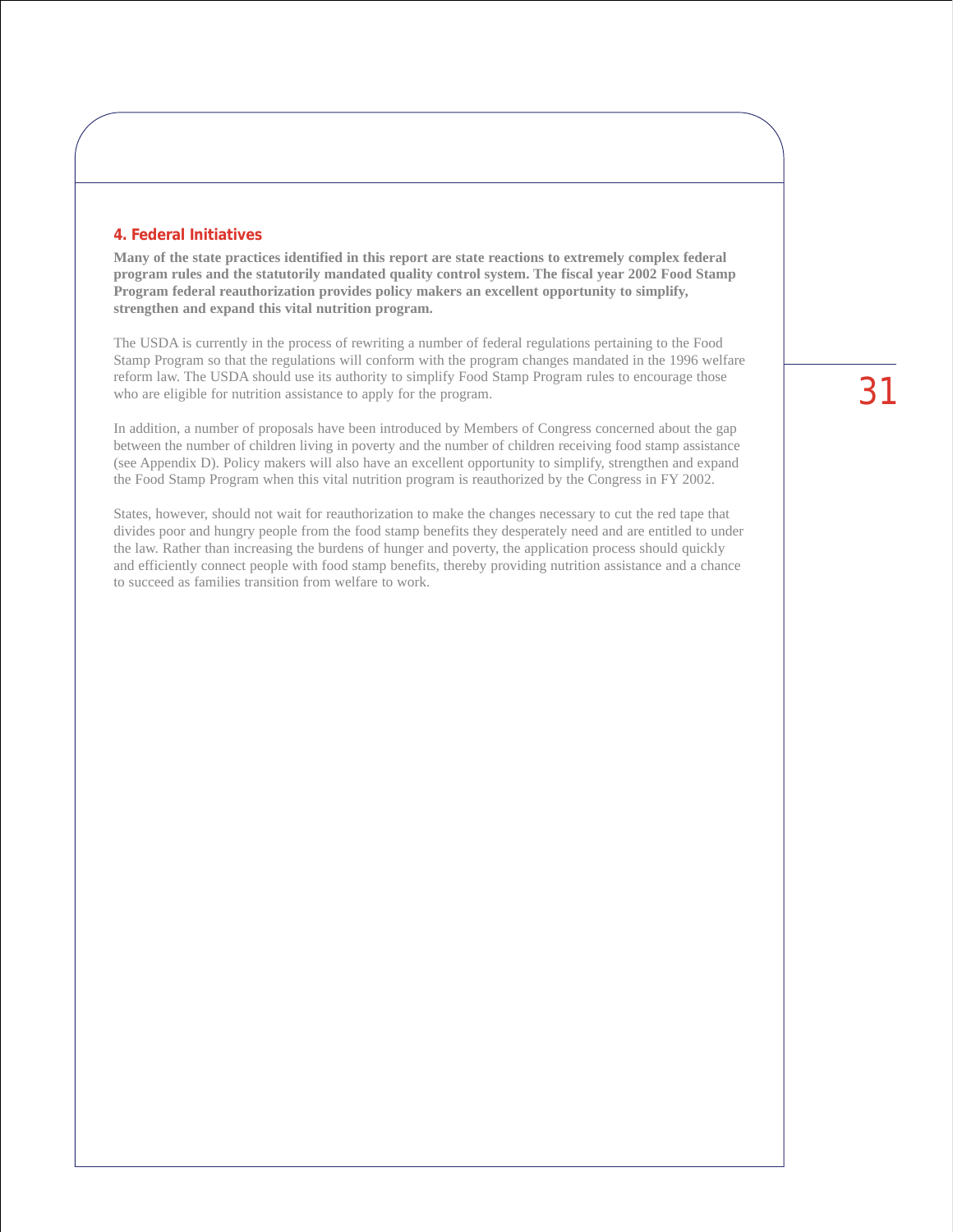#### **Table 1** State-by-State Review of Pages and Question Data

|                               |                          |                    |                              |                                   | <b>Extraneous Income Questions</b> |                |                   |                                                      |           |                    |
|-------------------------------|--------------------------|--------------------|------------------------------|-----------------------------------|------------------------------------|----------------|-------------------|------------------------------------------------------|-----------|--------------------|
|                               | Application Page Length  |                    | (Flesch-Kincaid Grade Level) |                                   |                                    |                |                   |                                                      |           |                    |
|                               |                          |                    | Certification Statement      | Are Any FSP Questions             |                                    |                |                   | Gifts or \$ From Friends,<br>Charities and Relatives |           | Lump Sum Payments, |
|                               |                          | Error Rate FY 1999 | Reading Level of             |                                   | Income Not in the                  | Vendor Payment | Children's Income |                                                      |           | Tax Refunds, EITC  |
|                               |                          |                    |                              |                                   |                                    |                |                   |                                                      |           |                    |
|                               |                          |                    |                              |                                   |                                    |                |                   |                                                      |           |                    |
|                               |                          |                    |                              | Separated From<br>Other Services? | Form of \$                         |                |                   |                                                      | Loans     |                    |
| <b>AK</b>                     | 6 <sup>x</sup>           | 15.94              | 12                           | Yes                               |                                    |                |                   |                                                      |           |                    |
| <b>AL</b>                     | 19                       | 11.29              | 12                           | N/A                               |                                    |                | $\bullet$         |                                                      |           |                    |
| <b>AR</b>                     | $8*$                     | 4.54               | 12                           | N/A                               |                                    |                |                   | $\bullet$                                            |           |                    |
| <b>AZ</b>                     | 14                       | 6.93               | 12                           | Yes                               |                                    |                |                   | $\bullet$                                            |           |                    |
| CA                            | 21                       | 11.34              | 11                           | Yes                               | $\bullet$                          | $\bullet$      | $\bullet$         | $\bullet$                                            | $\bullet$ | ۰                  |
| $\overline{c}$                | $20*$                    | 9.02               | 11                           | Yes                               | $\bullet$                          |                |                   |                                                      | $\bullet$ |                    |
| CT                            | 16                       | 13.9               | 12                           | Yes                               | $\bullet$                          |                |                   | $\bullet$                                            |           |                    |
| DC                            | 15 <sup>x</sup>          | 12.12              | 12                           | <b>No</b>                         |                                    | $\bullet$      |                   | ٠                                                    | $\bullet$ | $\bullet$          |
| DE                            | $12*$                    | 16.92              | 12                           | Yes                               |                                    |                |                   | $\bullet$                                            | $\bullet$ |                    |
| $\mathsf{FL}$                 | $\mathbf{1}$             | 9.43               | 12                           | No                                |                                    |                |                   | $\bullet$                                            |           |                    |
| GA                            | $\overline{5}$           | 10.86              | 9                            | Yes                               |                                    |                |                   |                                                      |           |                    |
| $\mathsf{H} \mathsf{I}$<br>IA | 11<br>$10*$              | 6.82<br>9.27       | 12<br>12                     | Yes<br>N/A                        |                                    |                |                   | $\bullet$<br>$\bullet$                               |           | $\bullet$          |
| ID                            | $4^{\times}$             | 10.94              | 12                           | <b>No</b>                         |                                    |                | $\bullet$         |                                                      |           |                    |
| IL                            | 5                        | 14.79              | 9                            | Yes                               |                                    |                |                   |                                                      |           |                    |
| IN                            | $\overline{2}$           | 8.11               | 10                           | <b>No</b>                         |                                    |                |                   |                                                      |           |                    |
| <b>KS</b>                     | 10 <sup>x</sup>          | 8.98               | 12                           | Yes                               |                                    |                | $\bullet$         | $\bullet$                                            |           |                    |
| <b>KY</b>                     | 17 <sup>x</sup>          | 7.72               | 12                           | Yes                               |                                    |                |                   | $\bullet$                                            |           | $\bullet$          |
| LA                            | $6*$                     | 7.35               | 9                            | Yes                               |                                    |                |                   | $\bullet$                                            | $\bullet$ | $\bullet$          |
| <b>MA</b>                     | $8^{\times}$             | 9.34               | 12                           | N/A                               |                                    |                |                   | $\bullet$                                            |           |                    |
| <b>MD</b>                     | $23*$                    | 13.62              | 12                           | Yes                               |                                    |                |                   | $\bullet$                                            | $\bullet$ | $\bullet$          |
| <b>ME</b>                     | 6 <sup>x</sup>           | 8.79               | 12                           | Yes                               |                                    |                |                   |                                                      |           |                    |
| M <sub>l</sub>                | 16                       | 17.59              | 12                           | Yes                               |                                    |                |                   |                                                      |           |                    |
| <b>MN</b>                     | $36*$                    | 6.68               | 12                           | <b>No</b>                         | $\bullet$                          |                |                   | $\bullet$                                            |           | $\bullet$          |
| <b>MO</b>                     | $\overline{\mathbf{4}}$  | 8.58               | 12                           | <b>No</b>                         |                                    |                |                   |                                                      |           |                    |
| <b>MS</b>                     | 21                       | 4.91               | 12                           | Yes                               |                                    |                |                   | $\bullet$                                            |           | $\bullet$          |
| <b>MT</b>                     | $17*$                    | 8.1                | 12                           | No                                | $\bullet$                          |                |                   |                                                      | ۰         | $\bullet$          |
| <b>NC</b><br><b>ND</b>        | 15 <sup>x</sup><br>$24*$ | 9.25<br>8.03       | 5<br>12                      | N/A<br>Yes                        |                                    | $\bullet$      |                   | $\bullet$                                            | $\bullet$ |                    |
| <b>NE</b>                     | $14*$                    | 14.22              | 12                           | N/A                               |                                    |                |                   | $\bullet$                                            |           |                    |
| <b>NH</b>                     | 10                       | 12.86              | 12                           | Yes                               |                                    |                | $\bullet$         |                                                      |           | $\bullet$          |
| NJ                            | 16                       | 12.93              | 12                           | Yes                               |                                    |                | $\bullet$         | $\bullet$                                            | $\bullet$ | $\bullet$          |
| <b>NM</b>                     | 6                        | 10.39              | 12                           | Yes                               |                                    |                |                   |                                                      |           |                    |
| <b>NV</b>                     | 8                        | 8.14               | 12                           | <b>No</b>                         | $\bullet$                          |                |                   | $\bullet$                                            | $\bullet$ | $\bullet$          |
| <b>NY</b>                     | 8                        | 10.47              | 12                           | Yes                               |                                    |                |                   | $\bullet$                                            | $\bullet$ | $\bullet$          |
| OH                            | $\, 8$                   | 8.44               | 12                           | <b>No</b>                         |                                    |                |                   |                                                      |           |                    |
| OK                            | 20                       | 11.88              | 12                           | Yes                               |                                    |                | $\bullet$         | $\bullet$                                            |           |                    |
| OR                            | 10 <sup>x</sup>          | 10.5               | 9                            | <b>No</b>                         |                                    |                |                   | $\bullet$                                            | $\bullet$ | $\bullet$          |
| PA                            | 16                       | 10.79              | 12                           | Yes                               |                                    |                |                   |                                                      |           |                    |
| R <sub>l</sub>                | 28                       | 7.05               | 12                           | Yes                               | $\bullet$                          |                |                   | $\bullet$                                            | $\bullet$ | $\bullet$          |
| $\mathsf{SC}$                 | 5                        | 5.79               | 12                           | <b>No</b>                         |                                    |                |                   |                                                      |           |                    |
| <b>SD</b><br><b>TN</b>        | $20*$<br>$\overline{2}$  | 2.19<br>8.64       | 12<br>11                     | Yes<br><b>No</b>                  |                                    |                |                   | $\bullet$                                            |           |                    |
| TX                            | $4^{\mathbf{x}}$         | 4.56               | 12                           | <b>No</b>                         |                                    |                |                   | $\bullet$                                            |           |                    |
| UT                            | $12*$                    | 12.55              | 9                            | Yes                               |                                    |                | $\bullet$         | $\bullet$                                            | $\bullet$ | $\bullet$          |
| <b>VA</b>                     | $14*$                    | 11.85              | 12                           | Yes                               | $\bullet$                          | $\bullet$      |                   | $\bullet$                                            | $\bullet$ |                    |
| <b>VT</b>                     | $11^x$                   | 12.09              | 12                           | Yes                               |                                    |                |                   |                                                      |           | $\bullet$          |
| <b>WA</b>                     | $6*$                     | 8.55               | 12                           | <b>No</b>                         |                                    |                |                   |                                                      | $\bullet$ | $\bullet$          |
| WI                            | $19*$                    | 13.42              | 12                           | Yes                               |                                    |                |                   | $\bullet$                                            |           |                    |
| <b>WV</b>                     | 33 <sup>x</sup>          | 8.88               | 12                           | <b>No</b>                         |                                    |                | $\bullet$         | $\bullet$                                            |           | $\bullet$          |
| <b>WY</b>                     | $3^x$                    | 2.91               | 12                           | <b>No</b>                         |                                    |                |                   |                                                      |           |                    |

32

\*State has a "tear off" or page 1/part 1 of the application that can be turned in before the complete application to open the case.<br>\*State does NOT list on the application that all that is needed to open the case file is t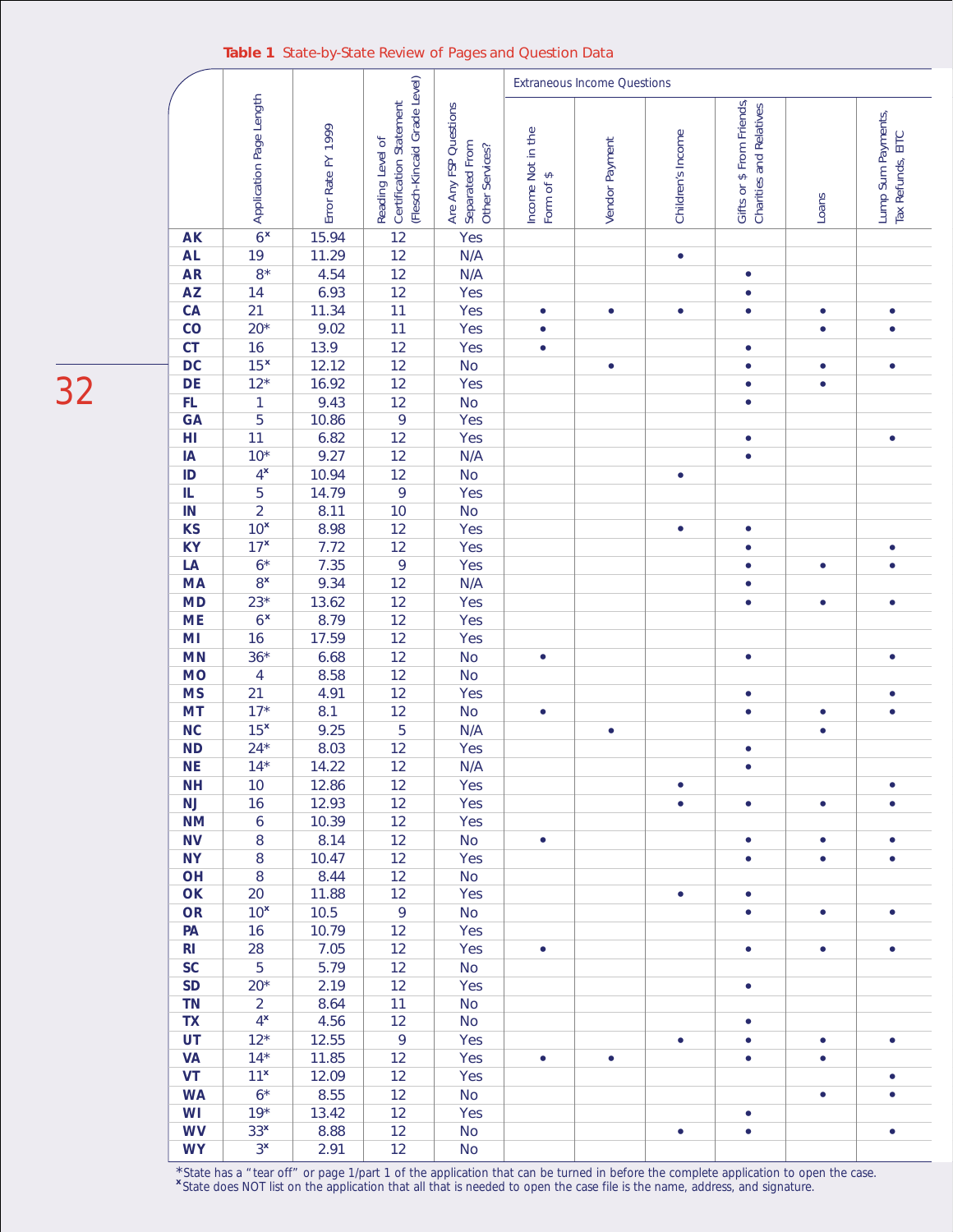|                             |                           |               | <b>Extraneous Asset Questions</b> |                        |                        |                             |                                                                 |                           |                | <b>Electronic Fingerprinting</b> |                                                 |  |
|-----------------------------|---------------------------|---------------|-----------------------------------|------------------------|------------------------|-----------------------------|-----------------------------------------------------------------|---------------------------|----------------|----------------------------------|-------------------------------------------------|--|
| Gov't Utility<br>Assistance | Misc. Income<br>Questions | House or Land | Personal Belongings               | <b>Burial Plots</b>    | <b>Trust Funds</b>     | Life Insurance,<br>Pensions | Livestock, or Buildings<br>Used for Income<br>Tools, Equipment, | Jointly Owned<br>Property | In Use for FSP | Pilot Program for FSP            | Use for Other Programs<br>Planning Stages or in |  |
|                             |                           | $\bullet$     |                                   |                        |                        |                             |                                                                 |                           |                |                                  |                                                 |  |
| $\bullet$                   | $\bullet$ A,B             |               |                                   | $\bullet$              | $\bullet$              |                             | $\bullet$                                                       | $\bullet$                 |                |                                  |                                                 |  |
| $\bullet$                   |                           | $\bullet$     |                                   | $\bullet$              | $\bullet$              | $\bullet$                   |                                                                 | $\bullet$                 | $\bullet$      |                                  |                                                 |  |
|                             | $\bullet$ C,D             |               | $\bullet$                         | $\bullet$              | $\bullet$              | $\bullet$                   | $\bullet$                                                       |                           | $\bullet$      |                                  |                                                 |  |
|                             |                           |               | $\bullet$                         |                        | $\bullet$              | $\bullet$                   |                                                                 |                           |                |                                  |                                                 |  |
| $\bullet$                   |                           | $\bullet$     | $\bullet$                         |                        | $\bullet$              | $\bullet$                   |                                                                 |                           |                |                                  | $\bullet$                                       |  |
|                             |                           |               |                                   | $\bullet$              | $\bullet$              | $\bullet$                   | $\bullet$                                                       |                           |                |                                  |                                                 |  |
|                             |                           | $\bullet$     | $\bullet$                         | $\bullet$<br>$\bullet$ | $\bullet$<br>$\bullet$ | $\bullet$<br>$\bullet$      |                                                                 |                           |                |                                  | $\bullet$                                       |  |
|                             |                           |               |                                   |                        |                        |                             |                                                                 |                           |                |                                  |                                                 |  |
| $\bullet$                   | $\bullet$ E,H             | $\bullet$     | $\bullet$                         | $\bullet$              |                        | $\bullet$                   |                                                                 |                           |                |                                  |                                                 |  |
|                             |                           |               |                                   |                        |                        |                             |                                                                 |                           |                |                                  |                                                 |  |
|                             |                           |               |                                   |                        |                        | $\bullet$                   |                                                                 |                           |                |                                  |                                                 |  |
|                             |                           |               |                                   |                        |                        |                             |                                                                 |                           |                |                                  | $\bullet$                                       |  |
|                             |                           | $\bullet$     |                                   | $\bullet$              | $\bullet$              | $\bullet$                   | $\bullet$                                                       | $\bullet$                 |                |                                  |                                                 |  |
|                             |                           |               | $\bullet$                         | $\bullet$              | $\bullet$              |                             |                                                                 |                           |                |                                  |                                                 |  |
| $\bullet$                   |                           | $\bullet$     |                                   |                        |                        |                             |                                                                 |                           |                |                                  |                                                 |  |
|                             |                           |               |                                   |                        |                        |                             |                                                                 |                           |                |                                  | $\bullet$                                       |  |
| $\bullet$                   |                           | $\bullet$     | $\bullet$                         | $\bullet$              | $\bullet$              | $\bullet$                   | $\bullet$                                                       |                           |                |                                  | $\bullet$                                       |  |
|                             | $\bullet^{\mathrm{F}}$    |               |                                   | $\bullet$<br>$\bullet$ | $\bullet$<br>$\bullet$ | $\bullet$<br>$\bullet$      | $\bullet$                                                       | $\bullet$                 |                | $\bullet$                        |                                                 |  |
|                             | $\bullet$ F               | $\bullet$     |                                   | $\bullet$              | $\bullet$              | $\bullet$                   | $\bullet$                                                       | $\bullet$                 |                |                                  |                                                 |  |
|                             |                           |               |                                   |                        |                        |                             |                                                                 |                           |                |                                  |                                                 |  |
| $\bullet$                   | $\bullet$ G               |               |                                   | $\bullet$              |                        | $\bullet$                   | $\bullet$                                                       | $\bullet$                 |                |                                  | $\bullet$                                       |  |
|                             |                           | $\bullet$     |                                   | $\bullet$              | $\bullet$              | $\bullet$                   | $\bullet$                                                       |                           |                |                                  |                                                 |  |
| $\bullet$                   |                           | $\bullet$     |                                   | $\bullet$              | ٠                      |                             |                                                                 |                           |                |                                  | $\bullet$                                       |  |
| $\bullet$                   | $\bullet$ H               |               |                                   | $\bullet$              | $\bullet$<br>$\bullet$ | $\bullet$                   | $\bullet$                                                       | $\bullet$                 |                |                                  |                                                 |  |
|                             |                           |               |                                   | $\bullet$              | $\bullet$              | $\bullet$                   | $\bullet$                                                       | $\bullet$                 |                |                                  |                                                 |  |
|                             | $\bullet$ <sup>F</sup>    |               | $\bullet$                         | $\bullet$              | $\bullet$              | $\bullet$                   |                                                                 | $\bullet$                 |                |                                  | $\bullet$                                       |  |
|                             |                           | $\bullet$     |                                   |                        |                        | $\bullet$                   |                                                                 |                           |                |                                  |                                                 |  |
|                             | $\bullet$ H,I             | $\bullet$     |                                   | $\bullet$              | $\bullet$              | $\bullet$                   | $\bullet$                                                       |                           |                |                                  |                                                 |  |
|                             | $\bullet$                 | $\bullet$     |                                   | $\bullet$              | $\bullet$              | $\bullet$                   |                                                                 |                           | $\bullet$      |                                  |                                                 |  |
|                             |                           | $\bullet$     |                                   |                        | $\bullet$              | $\bullet$                   | $\bullet$                                                       | $\bullet$                 |                |                                  |                                                 |  |
|                             | $\bullet$ A               |               |                                   |                        |                        |                             | $\bullet$                                                       | $\bullet$                 |                |                                  |                                                 |  |
|                             |                           |               |                                   | $\bullet$              | $\bullet$              |                             |                                                                 |                           |                |                                  | $\bullet$                                       |  |
|                             | $\bullet$ F               | $\bullet$     | $\bullet$                         | $\bullet$              | $\bullet$              | $\bullet$                   |                                                                 | $\bullet$                 |                |                                  |                                                 |  |
|                             | $\bullet$ K,L             |               |                                   |                        |                        |                             |                                                                 |                           |                |                                  | $\bullet$                                       |  |
| $\bullet$                   |                           | $\bullet$     |                                   | $\bullet$              | $\bullet$              | $\bullet$                   | $\bullet$                                                       | $\bullet$                 |                |                                  |                                                 |  |
|                             |                           | $\bullet$     |                                   |                        |                        | $\bullet$                   |                                                                 |                           |                | $\bullet$                        |                                                 |  |
|                             | $\bullet$ G               |               |                                   | $\bullet$              | $\bullet$              | $\bullet$                   | $\bullet$                                                       | $\bullet$                 |                |                                  |                                                 |  |
|                             | $\bullet$ F               | $\bullet$     |                                   | $\bullet$              | $\bullet$              |                             | $\bullet$                                                       |                           |                |                                  |                                                 |  |
|                             |                           |               |                                   |                        |                        | $\bullet$                   |                                                                 |                           |                |                                  |                                                 |  |
|                             | $\bullet$ K               | $\bullet$     |                                   | $\bullet$              | $\bullet$              | $\bullet$                   | $\bullet$                                                       | $\bullet$                 |                |                                  |                                                 |  |
| $\bullet$                   |                           | $\bullet$     | $\bullet$                         | $\bullet$<br>$\bullet$ | $\bullet$<br>$\bullet$ | $\bullet$                   | $\bullet$                                                       |                           |                |                                  |                                                 |  |
|                             |                           | $\bullet$     |                                   | $\bullet$              | ٠                      | $\bullet$                   |                                                                 |                           |                |                                  |                                                 |  |

33

AWork Study BJury Duty payments CExcess Child Support D Food from Communal Dining EGarage Sales EGambling winning GPell Grants <sup>H</sup>Income from Plasma Donation <sup>I</sup> Panhandling JIncome of a stepparent of a child who lives with you KBingo LGI Educational Benefits *A statistical analysis of this data shows that there is no correlation between the length of the application and the state's error rate.63*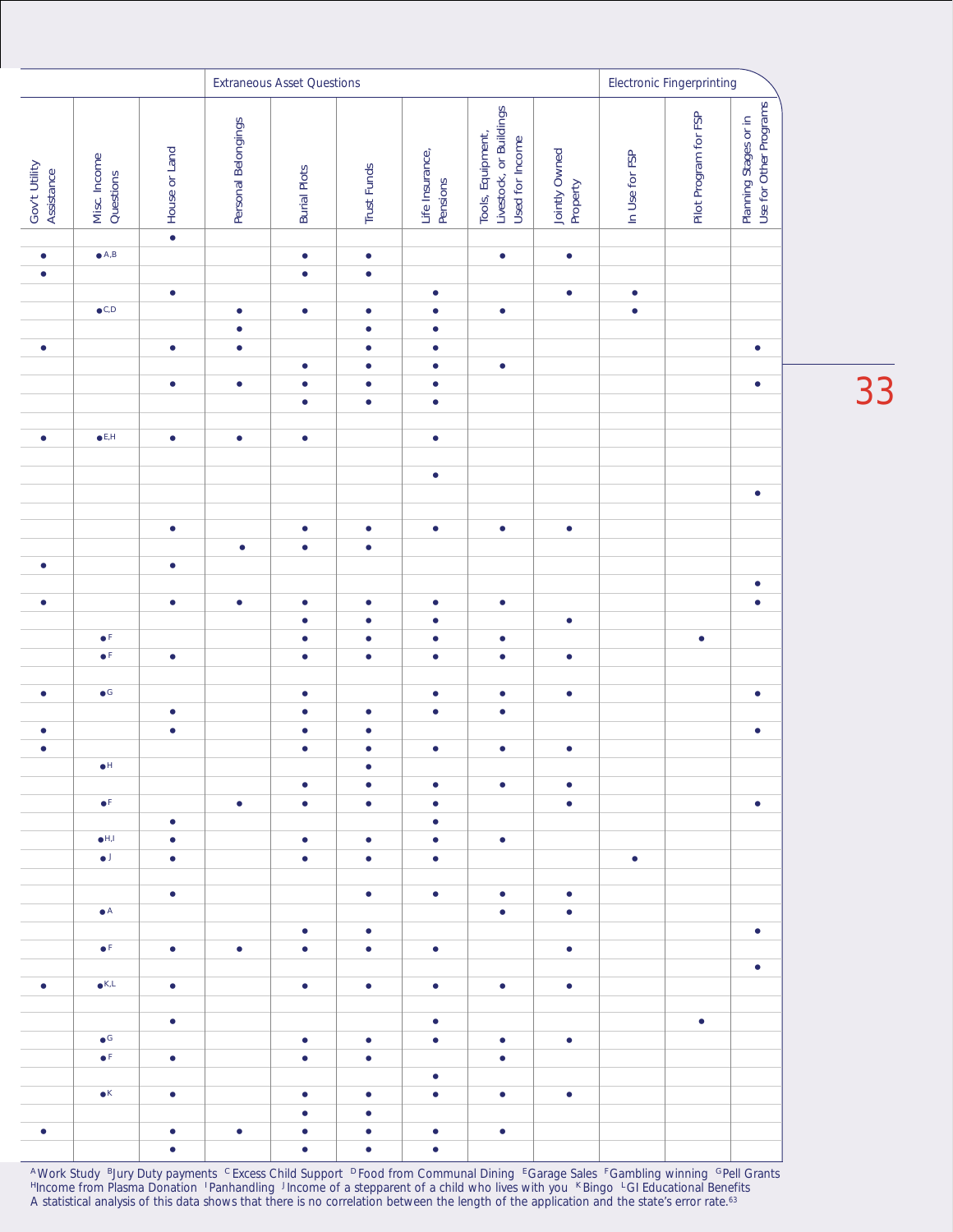#### **Table 2** Miscellaneous, Nonessential Food Stamp Application Questions

| <b>State</b>          | Question                                                                                                                                                                                                                                                                                                                                                                                                                                                                                                                                                                     |
|-----------------------|------------------------------------------------------------------------------------------------------------------------------------------------------------------------------------------------------------------------------------------------------------------------------------------------------------------------------------------------------------------------------------------------------------------------------------------------------------------------------------------------------------------------------------------------------------------------------|
| Arizona               | How have you been supporting yourself and others living with you?                                                                                                                                                                                                                                                                                                                                                                                                                                                                                                            |
| California            | Does anyone get food from any of the following programs:<br>Communal dining facility for the elderly or disabled,<br>food distribution program operated by a Native American reservation,<br>$\bullet$<br>other Food program<br>Verification required for the following expenses for school: tuition, books, equipment,<br>round trip per day to school/child care, days attending school, transportation used,<br>cost per week, amount paid by car pool members, public transportation cost.                                                                               |
| Georgia               | Do you live in public housing?                                                                                                                                                                                                                                                                                                                                                                                                                                                                                                                                               |
| <b>Illinois</b>       | What do you feel would help you become more self-sufficient or independent?<br>Do you know of any community organizations that might help you with your situation?"                                                                                                                                                                                                                                                                                                                                                                                                          |
| <b>Kentucky</b>       | Does anyone eat in a communal dining facility?<br>Does anyone receive meals on wheels or use a food delivery service?                                                                                                                                                                                                                                                                                                                                                                                                                                                        |
| <b>Minnesota</b>      | Does each person listed have a parent in the home? Does each person have a brother<br>or sister in the home? When did each person most recently move to Minnesota?<br>Does each person intend to make Minnesota his/her home?                                                                                                                                                                                                                                                                                                                                                |
| <b>Montana</b>        | If you have lived in Montana 12 months or less, list the state you came from: Please<br>check <i>one</i> reason why you moved to Montana: Work, Like Montana, Relatives, Other.                                                                                                                                                                                                                                                                                                                                                                                              |
| <b>Nebraska</b>       | Must sign to authorize the DHHS to "make available, upon written request, to any<br>federal, state, or local law enforcement official the address, social security number,<br>and photograph of any food stamp recipient if the officer furnishes the name of the<br>individual and notifies the agency that the individual is fleeing to avoid prosecution,<br>custody, or confinement for a felony, is violating a condition of parole or probation,<br>or has information necessary for the officer to conduct an official duty related to a<br>felony/parole violation." |
| <b>Nevada</b>         | Applicants 60 years old or more waive their right to confidential identity.                                                                                                                                                                                                                                                                                                                                                                                                                                                                                                  |
| Pennsylvania          | State why you are applying (separate question from the check-off for which services).<br>Affidavit requires consent to cooperation in the finger, photo, and signature<br>imaging process.                                                                                                                                                                                                                                                                                                                                                                                   |
| <b>Rhode Island</b>   | Did you recently move to Rhode Island? If yes, what was your reason for moving here?                                                                                                                                                                                                                                                                                                                                                                                                                                                                                         |
| <b>South Carolina</b> | Please explain why you are applying for assistance                                                                                                                                                                                                                                                                                                                                                                                                                                                                                                                           |
| <b>South Dakota</b>   | Does anyone who lives with you receive commodities?                                                                                                                                                                                                                                                                                                                                                                                                                                                                                                                          |
| Utah                  | If you do not have time to fill out all of the form today, complete questions #1-#6,<br>sign the form and turn it in TODAY. This will make sure your benefits start from<br>today if you are eligible. (Questions 1-6, however, are not required to start the food<br>stamp application process, only name, address, and signature).                                                                                                                                                                                                                                         |
| Washington            | We have lived in Washington since _____(date). We intend to live in Washington                                                                                                                                                                                                                                                                                                                                                                                                                                                                                               |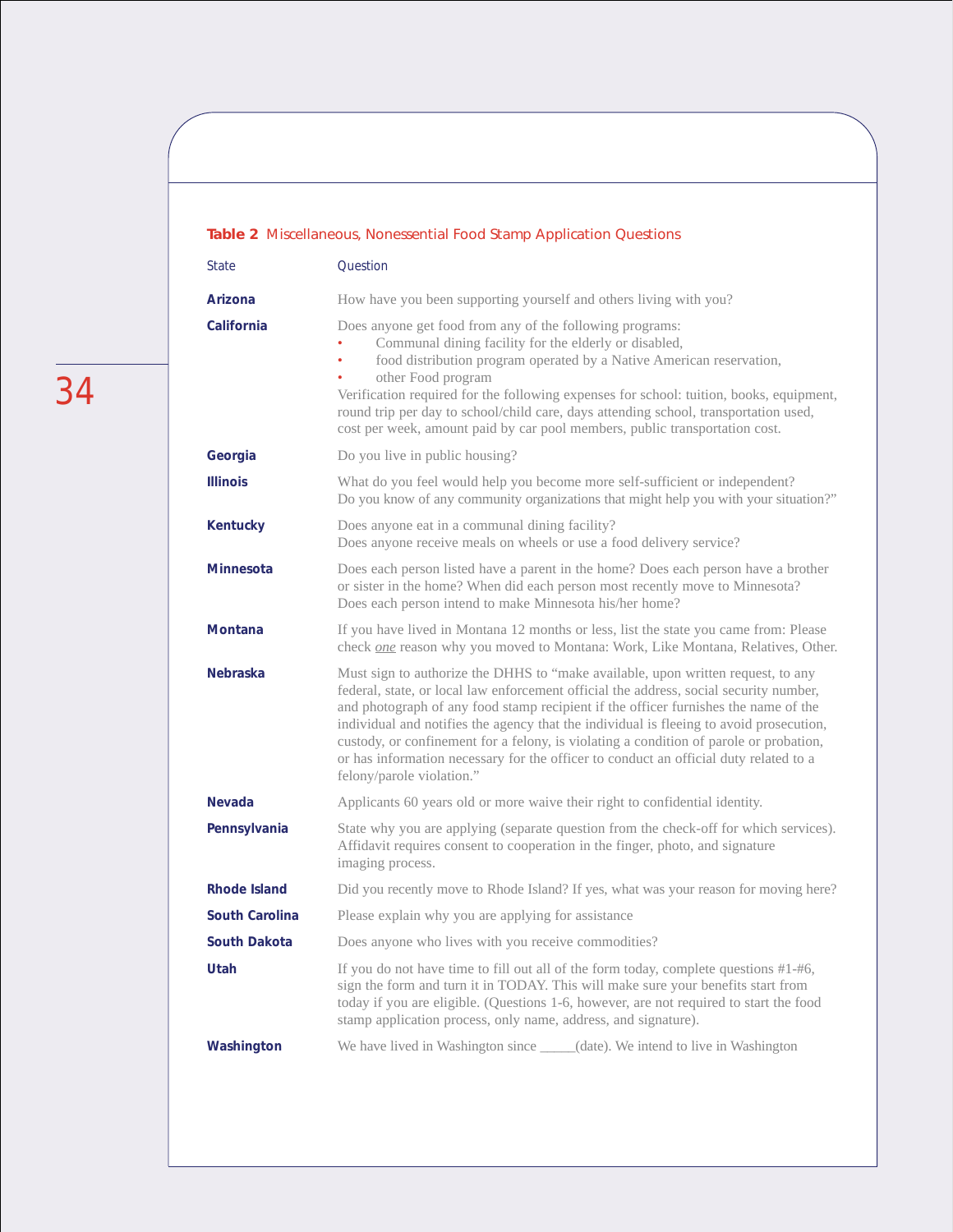#### **Appendix A.** Vehicle Asset Deduction Examples

The following are some of types of cars that represent the newest model in each category that can be owned by a family or individual in order to be eligible to receive food stamps:

**Buick** Century, 1993 Reatta, 1988 Regal 1992

**Chevrolet** Monte Carlo, 1988

**Ford** Taurus, 1993 Probe, 1994

#### **Appendix B.** Georgia Food Stamp Fraud Notice

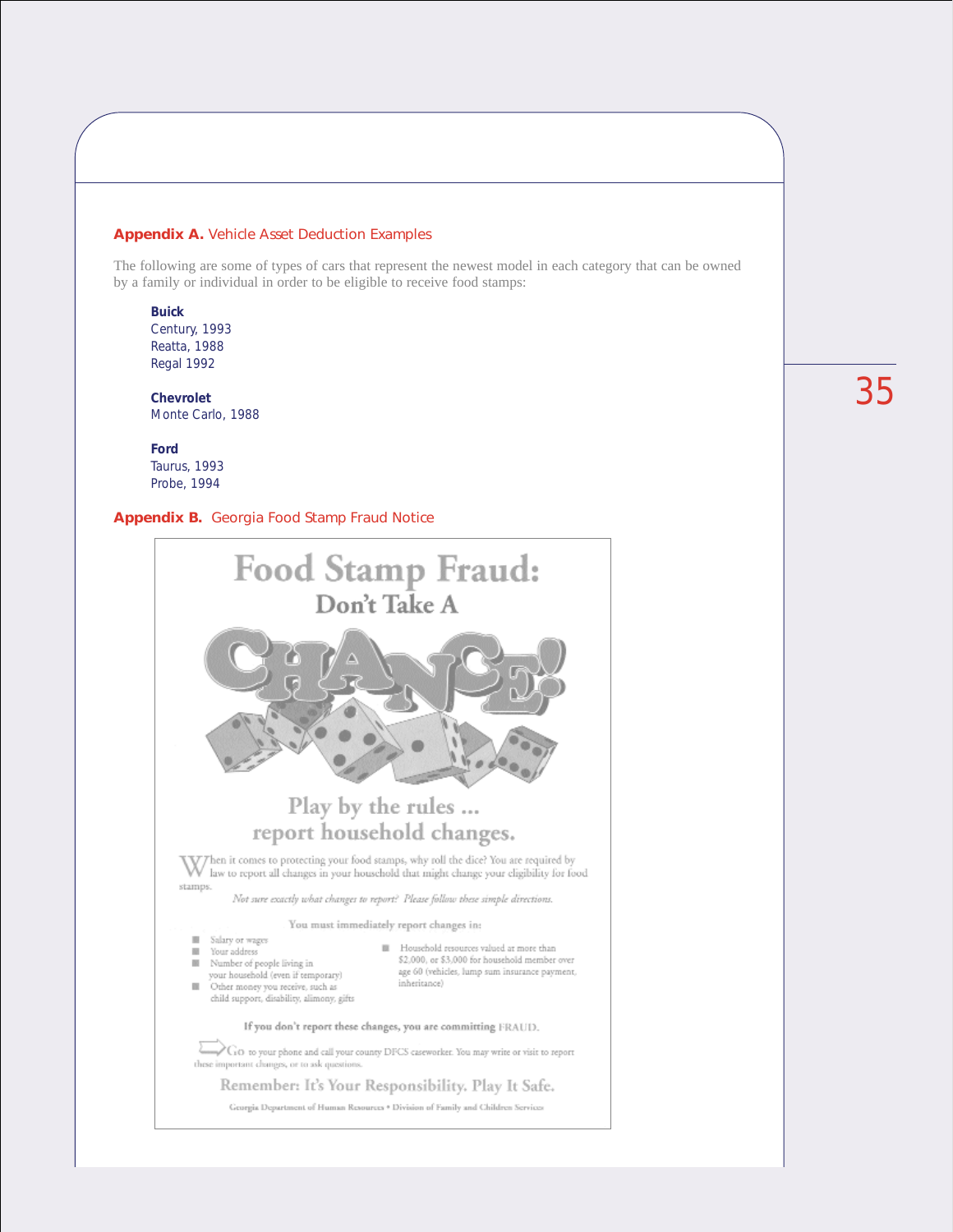#### **Appendix C.** California County Office Food Stamp Instructions

#### **WHAT TO EXPECT** WHEN YOU COME IN FOR YOUR INTAKE APPOINTMENT AT **RESEARCH DRIVE**

At 7:31 AM, YOU ARE LATE FOR THIS APPOINTMENT AND YOU WILL BE RESCHEDULED FOR ANOTHER DAY. RESCHEDULE YOUR APPOINTMENT AT WINDOW 7 OR CALL 648-0923.

At 7:25 AM report to Window 8 to check in. At 7:30 AM an orientation will begin that reviews your rights and responsibilities. During the orientation your case will be assigned to an intake worker.

Your intake worker may see 4 or more applicants each day. Please be patient as a worker will see you as soon as possible.

We use this process so we can see as many people as possible each day. There may be a wait depending on the number of people applying. Please be prepared to spend several hours (noon or longer) completing the intake process.

#### Please have your forms completed.

 $(4/20)$ 

If you do not have all your required verification, and are otherwise eligible, there may be a delay in granting your case.

Thank You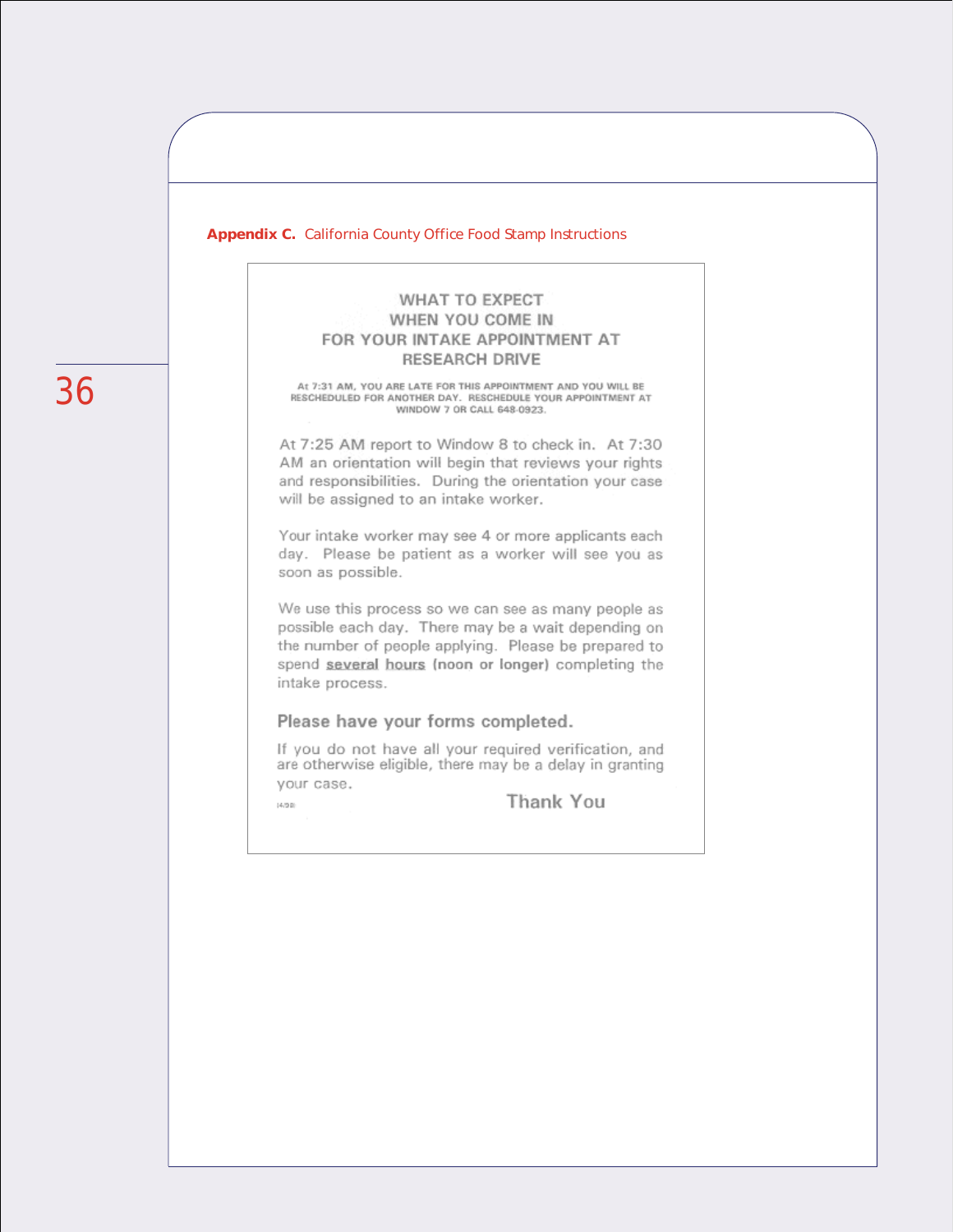#### **Appendix D.** The Food Stamp Outreach and Research for Kids - FORK- Act (S.1800/H.R. 3738)

- Requires USDA's Food and Nutrition Service (FNS) to conduct **annual on-site inspections of local food stamp offices in each state** and authorizes appropriations for such purpose.
- Authorizes a demonstration project for **developing caseworker training materials and guidebooks to help states provide clearer information about food stamps to Temporary Assistance for Needy Families (TANF) recipients.**
- Authorizes USDA, in consultation with HHS, to administer a competitive grant program to develop innovative **local strategies for improving food stamp access and educating working families and families with children about eligibility.** Grantees would be community- based organizations as well as state and local governments.
- Authorizes USDA demonstrations to evaluate the feasibility and desirability of **allowing eligible households to participate in the Food Stamp Program through Internet and telephone use.**
- Directs the Comptroller General to conduct a study of state outreach efforts, including **extended food stamp/welfare office hours for working families.**
- Expands USDA/FNS' toll-free Food Stamp information line to include all USDA nutrition programs and authorizes funds for live operators, translation services, and other improvements.
- **Requires state TANF programs to provide clear information about food stamp eligibility to people being diverted from TANF and people exiting the TANF Program.** Directs HHS to develop a model application and one-page notices for possible state use.
- Authorizes a tax credit for businesses designated as USDA's "information partners" for contributing substantial goods or services to help expand the toll-free hotline.
- Authorizes appropriations for FNS to conduct studies to measure Food Stamp Program impacts and integrity.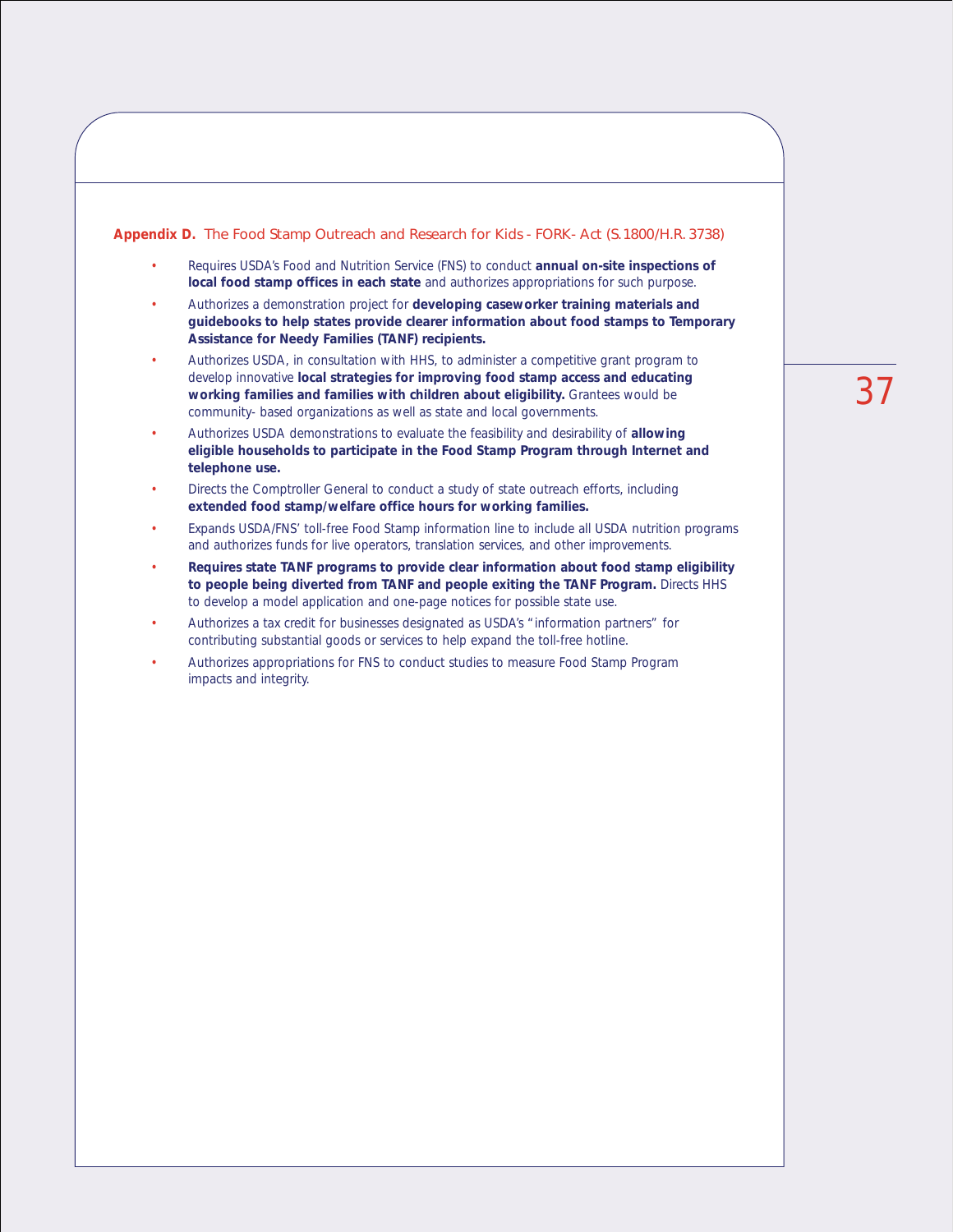#### **Endnotes & Sources**

- <sup>1</sup> The average wage for former welfare recipients is \$6.50 to \$7.00 per hour, and two-thirds of those leaving welfare for work have earnings below the poverty level — Ron Haskins and Wendell Primus, "Point-Counter Point Perspectives on Welfare Reform and Children," Poverty Research News 4, no.4 (July-August 2000).
- <sup>2</sup> California Food Stamp Application cover memo, April 1998. See Appendix C for a copy of this document.
- <sup>3</sup> Department of Agriculture, Food and Nutrition Service, The Food Stamp Application Process: Office Operations and Client Experiences (Washington, DC: U.S. Department of Agriculture, Food and Nutrition Service, 1992). This report, conducted for USDA by Abt Associates, examined the food stamp application process in five counties in two states in 1990. The report provides an excellent primer on the food stamp application process. However, since the report was issued, there have been significant federal and state changes to the program.
- Only 17 states have filed food stamp outreach plans with USDA in fiscal year 2000 Food Research and Action Center and America's Second Harvest, State Government Responses to the Food Assistance Gap 2000: Annual State-by-State Review, Advance Release, (July 15, 2000).
- <sup>5</sup> Department of Agriculture, Food and Nutrition Service, About FSP Introduction, (Washington, DC: U.S. Department of Agriculture, http://www.fns.usda.gov, September 1999).
- <sup>6</sup> Surveys cited include: Department of Agriculture, Food and Nutrition Service Office of Analysis, Nutrition, and Evaluation, Customer Service in the Food Stamp Program, by Michael Ponza, James C. Ohls, Lorenzo Moreno, Amy Zambrowski, and Rhoda Cohen, (Washington, DC: U.S. Department of Agriculture, Food and Nutrition Service Office of Analysis, Nutrition, and Evaluation, July 1999); Department of Agriculture, Economic Research Service, The Decline in Food Stamp Program Participation in the 1990, by Parke Wilde, Peggy Cook, Craig Gundersen, Mark Nord, and Laura Tiehen, (Washington, DC: U.S. Department of Agriculture, Economic Research Service, June 2000); Lissa Bell and Carson Strege-Flora, Access Denied, (Northwest Federation of Community Organizations/National Campaign for Jobs, May 2000); and Sheila R. Zedlewski and Sarah Brauner, Are Steep Declines in Food Stamp Participation Linked to Falling Welfare Caseloads, (Washington, DC: The Urban Institute, November 1999).
- 
- U.S. Department of Agriculture, The Food Stamp Applications Process.<br>Department of Commerce, Bureau of the Census, Current Population Survey (Washington, DC: U.S. Department of Commerce, 1996-1998).
- <sup>9</sup> Department of Agriculture, Food and Nutrition Service Office of Analysis, Nutrition, and Evaluation, Household Food Security in the United States 1995-1998, by Gary Bickel, Steven Carlson, and Mark Nord, (Washington, D.C: U.S. Department of Agriculture, Food and Nutrition Service Office of Analysis, Nutrition, and Education, 1999).; and America's Second Harvest, Hunger 1997: The Faces & Facts, (Chicago: 1998). 10 U.S. Department of Agriculture, About FSP – Introduction.
- 
- <sup>11</sup> U.S. Conference of Mayors, A Status Report on Hunger and Homelessness in America's Cities, (December 1999).
- <sup>12</sup> General Accounting Office, Resources, Community, and Economic Development Division, Food Stamp Program: Various Factors Have Led to Declining Participation, GAO/RCED 99-185 (Washington, DC: U.S. Government General Accounting Office, July 1999).
- <sup>13</sup> America's Second Harvest, Hunger 1997: The Faces & Facts.
- <sup>14</sup> Department of Agriculture, Food and Nutrition Service, Reaching Those In Need: How Effective Is the Food Stamp Program?, by Allen L. Schirm, (Washington, DC: U.S. Department of Agriculture, Food and Nutrition Service, August
- <sup>15</sup> Haskins and Primus, "Point-Counter Point Perspectives."
- <sup>16</sup> U.S. Department of Agriculture, Reaching Those in Need.
- <sup>17</sup> U.S. General Accounting Office, Food Stamp Program: Various Factors. USDA/FNS found that New York City violated federal law and regulations because caseworkers at the two job centers it reviewed (1) did not permit households to apply for food stamps during their first visit; (2) did not inform applicants about the availability of food stamps if the applicants either were denied TANF benefits or accepted a onetime, lump-sum payment (known as a diversion payment) instead of applying for TANF benefits; and (3) frequently denied food stamp benefits to applicants who did not participate in eligibility verification for food stamps and employment-related activities primarily for TANF. See also "Reynolds v. Giuliani," New York Law Journal, 1 February 1999 and Nina Bernstein "Judge Rules Against City on Welfare," New York Times, 25 July, 2000.
- <sup>18</sup> Department of Agriculture, Food and Nutrition Service, Striking the Balance: Maintaining Service and Accountability Report, 3d ed., (Washington, DC: U.S. Department of Agriculture, Food and Nutrition Service, May 1999).
- <sup>19</sup> Department of Agriculture, Food and Nutrition Service Office of Analysis, Nutrition, and Evaluation, Customer Service in the Food Stamp Program, by Michael Ponza, James C. Ohls, Lorenzo Moreno, Amy Zambrowski, and Rhoda Cohen, (Washington, DC: U.S. Department of Agriculture, Food and Nutrition Service Office of Analysis, Nutrition, and Evaluation, July 1999).
- <sup>20</sup> Persons between 18 and 50 who have no dependent children and are considered "able-bodied" are limited to 3 months of food stamp eligibility each 36 months unless they meet one of the following conditions: 1) they are working at least 20 hours a week; 2) they are participating in a state-approved work program at least 20 hours a week; 3) they are participating in a "workfare" program for the requisite number of hours; or 4) they are otherwise exempt from general food stamp work requirements. State may also mitigate this federal requirement through state policies which deem certain locales "labor surplus" or high unemployment areas, thus exempting persons from some food stamp work requirement
- "labor surplus" or high unemployment areas, thus exempting persons from some food stamp work requirements. 21 Department of Agriculture, Center for Nutrition Policy and Promotion, Official USDA Food Plans: Cost of Food at Home at Four Levels (Washington, DC: U.S. Department of Agriculture, Center for Nutrition Policy and Promotion, November 1999).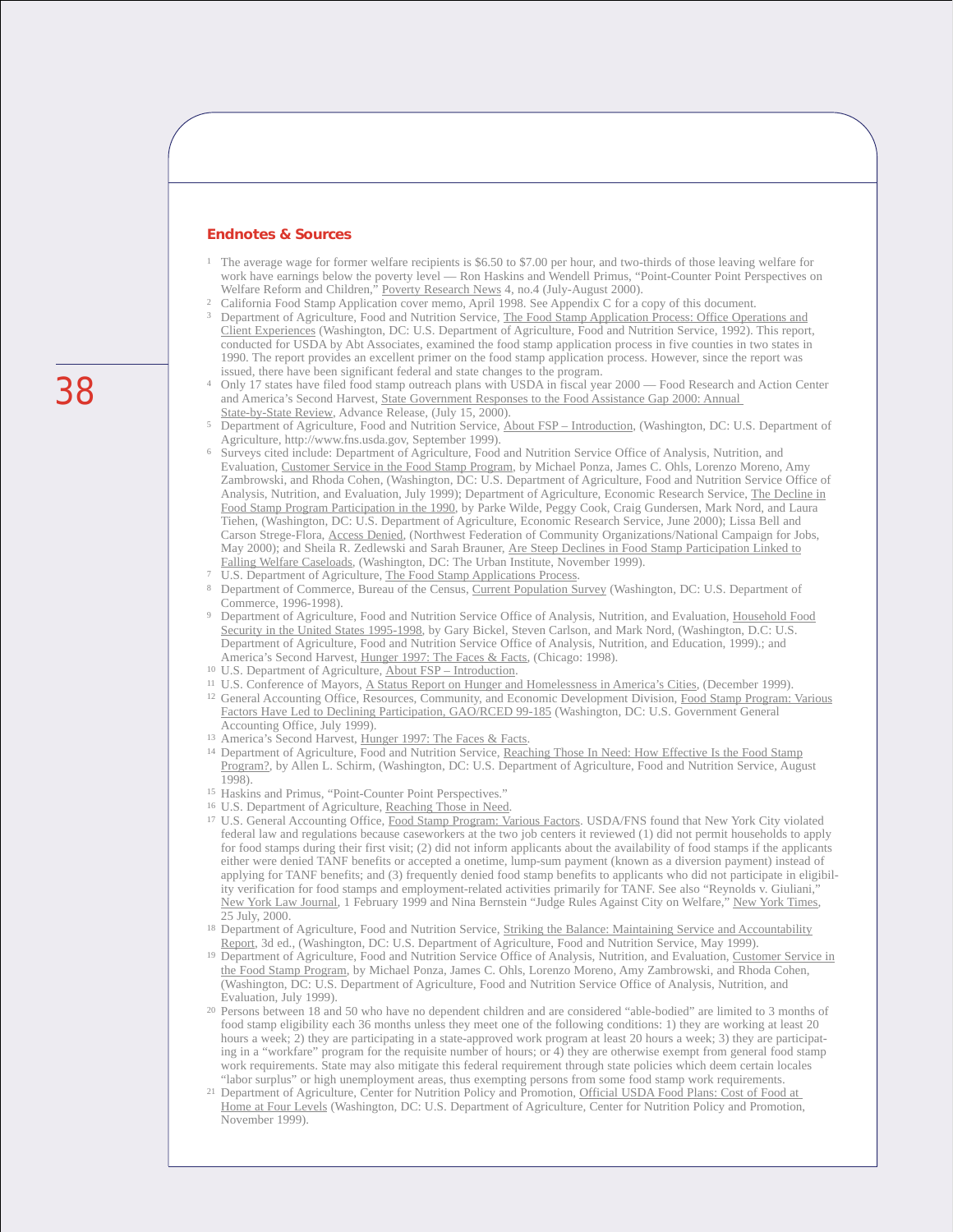- <sup>22</sup> U.S. Department of Agriculture, Customer Service in the Food Stamp Program.
- <sup>23</sup> Department of Health and Human Services, "2000 Federal Poverty Guidelines," Federal Register (15 February 2000) vol. 65, no. 31.
- <sup>24</sup> Department of Agriculture, Food and Nutrition Service, Office of Analysis, Nutrition, and Evaluation, Characteristics of Food Stamp Households: Fiscal Year 1998, by Laura Castner and Randy Rosso, (Washington, DC: U.S. Department of Agriculture, Food and Nutrition Service, Office of Analysis, Nutrition, and Evaluation, February 2000).
- <sup>25</sup> Rebecca M. Blank, It Takes A Nation: A New Agenda For Fighting Poverty, (Princeton, New Jersey: Princeton University Press, 1997); and Juanita E. Miller, Poverty, Education, and Job Opportunities Fact Sheet, HYG-5707-98, (Columbus: The Ohio State University Extension Office, Family and Consumer Sciences Division, 1998).
- <sup>26</sup> U.S. Department of Agriculture, Customer Service in the Food Stamp Program.
- <sup>27</sup> Some exceptions to the face-to-face interviews are made for the elderly and disabled.
- <sup>28</sup> U.S. Department of Agriculture, Striking the Balance.
- <sup>29</sup> U.S. Department of Agriculture, The Food Stamp Application Process.
- <sup>30</sup> These four surveys are: 1) U.S. Department of Agriculture, Customer Service in the Food Stamp Program; 2) U.S. Department of Agriculture, The Decline in Food Stamp Program Participation; 3) Northwest Federation of Community Organizations/National Campaign for Jobs, Access Denied, and 4) The Urban Institute, Are Steep Declines in Food Stamp Participation Linked to Falling Welfare Caseloads?
- <sup>31</sup> U.S. Department of Agriculture, The Food Stamp Application Process.
- 32 Northwest Federation of Community Organizations/National Campaign for Jobs, Access Denied.
- <sup>33</sup> Food Stamp Act of 1977, as amended through <u>P.L. 105-394</u> (November 13, 1998).<br><sup>34</sup> Regression analysis R-squared value .000602; adjusted R-squared value of -0.019794.<br><sup>35</sup> U.S. Department of Agriculture, <u>The Food St</u>
- 
- 
- <sup>36</sup> General Accounting Office, Resources, Community, and Economic Development Division, Homelessness: Barrier to Using Mainstream Programs GAO/RCED-00-184 (Washington, DC: U.S. Government General Accounting Office, July 2000).
- <sup>37</sup> B.D. Weiss, J.S. Blanchard, D.L. McGee, et al., "Illiteracy among Medicaid Recipients and its Relationship to Health Care Costs," Journal of Health Care for the Poor and Underserved 5 (1994): 99-111. <sup>38</sup> Ibid.
- 
- 39 America's Second Harvest, Hunger 1997: The Faces & Facts.
- <sup>40</sup> Northwest Federation of Community Organizations/National Campaign for Jobs, Access Denied.
- <sup>41</sup> U.S. Department of Agriculture, Customer Service in the Food Stamp Program.
- <sup>42</sup> Ibid.
- <sup>43</sup> Ibid.
- <sup>44</sup> California Food Stamp Application cover memo. Please see Appendix C.
- 45 Northwest Federation of Community Organizations/National Campaign for Jobs, Access Denied.
- <sup>46</sup> U.S. Department of Agriculture, Customer Service in the Food Stamp Program.
- <sup>47</sup> Ibid.
- <sup>48</sup> U.S. Department of Agriculture, Food and Nutrition Service Memorandum to Regional Administrators, from Susan Carr Grossman, Deputy Administrator of the Food Stamp Program: "FSP Categorical Eligibility," July 14, 1999.
- 49 Northwest Federation of Community Organizations/National Campaign for Jobs, Access Denied.
- <sup>50</sup> Comments made by an unidentified Food Stamp Office Supervisor from Region 10 (El Paso, Texas) during the "Payment Accuracy: Effectively Handling Earned Income Cases" workshop at the 1999 American Association of Food Stamp Directors National Conference (Salt Lake City, Utah: 4 October 1999).
- <sup>51</sup> Department of Agriculture, Food and Nutrition Service, Use of Biometric Identification Technology To Reduce Fraud in the Food Stamp Program: Final Report, by Paul J. Sticha, David Thomas, Chris Zamberlan, and Monica Gribben,
- (Washington, DC: U.S. Department of Agriculture, Food and Nutrition Service, December 1999). 52 Comments made by an unidentified Food Stamp Office Supervisor from Region 10 (El Paso, Texas) during the "Payment Accuracy: Effectively Handling Earned Income Cases" workshop at the 1999 American Association of Food Stamp Directors National Conference (Salt Lake City, Utah: 4 October 1999).
- <sup>53</sup> Department of Agriculture, Food and Nutrition Service, Managing for Payment Accuracy: A Review of State Practices, (Washington, DC: U.S. Department of Agriculture, Food and Nutrition Service, September 1999).
- <sup>54</sup> Ibid. <sup>55</sup> Ibid.
- <sup>56</sup> U.S. Department of Agriculture, Customer Service in the Food Stamp Program.
- <sup>57</sup> The Urban Institute, Are Steep Declines in Food Stamp Participation Linked to Falling Welfare Caseloads?.
- 58 America's Second Harvest, Hunger 1997: The Faces & Facts.
- <sup>59</sup> Sharron Parrott and Stacy Dean, Food Stamps Can Help Low-Income Families Put Food on the Table, (Washington, DC: Center on Budget and Policy Priorities, 31 March 1999).
- <sup>60</sup> Northwest Federation of Community Organizations/National Campaign for Jobs and Income Support, Access Denied. <sup>61</sup> American Federation of State, County, and Municipal Employees, Child Welfare Watch, (http://www.afscme.org, July 2000).
- <sup>62</sup> American Federation of State, County, and Municipal Employees Local Council 31, Overworked and Underserved: A Report On The Status Of Illinois TANF Program For Caseworkers and Clients, (Chicago: AFSCME Local Council 31, January 1999); and testimony given by an AFSCME official during the U.S. Department of Agriculture, Food and Nutrition Services' Midwest Region Food Stamp Conversation, (Chicago: 27 July 2000).
- <sup>63</sup> Regression analysis R-squared value .000602; adjusted R-squared value of –0.019794.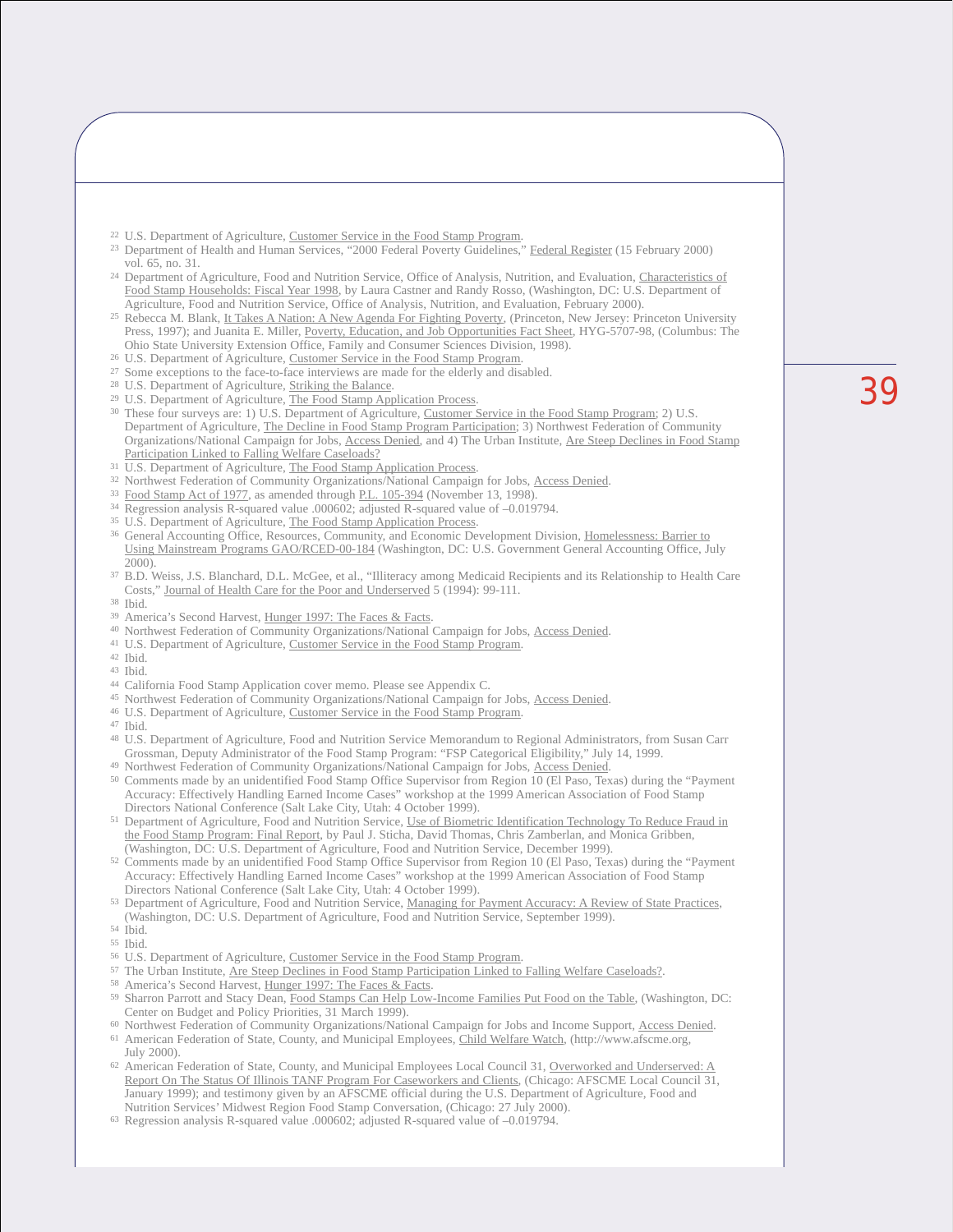

40

### About America's Second Harvest

America's Second Harvest is the largest private hunger-relief organization in the United States. Our mission is to feed hungry people by soliciting and distributing food and grocery products through a nationwide network of certified affiliate food banks and food-rescue programs and to educate the public about the nature and solution to the problem of hunger in America. The America's Second Harvest network of nearly 200 regional food banks and food rescue programs serves all 50 states, the District of Columbia and Puerto Rico by distributing food and grocery products to approximately 50,000 local charitable hunger-relief agencies, including food pantries, soup kitchens, homeless and emergency shelters, faith-based organizations, Kids Cafes, and other community organizations that provide food assistance to the needy. Last year, America's Second Harvest distributed more one billion pounds of food and grocery products, providing hunger relief and food assistance to more than 26 million low-income Americans, including eight million children and four million seniors.

In 1999, the *Chronicle of Philanthropy* calculated an efficiency rating for America's Second Harvest of 99.3% — the highest among the nation's charities. 99.3% of all product and money donations received by America's Second Harvest goes directly toward feeding needy and hungry people.

To learn more about America's Second Harvest:

- network of food banks and food rescue organizations
- hunger relief programs
- the needy individuals we serve
- public policy advocacy or research efforts

**Please visit us on the internet at www.secondharvest.org.**



America's Second Harvest 116 South Michigan Avenue, Suite 4 Chicago, Illinois 60603 (312) 263-2303